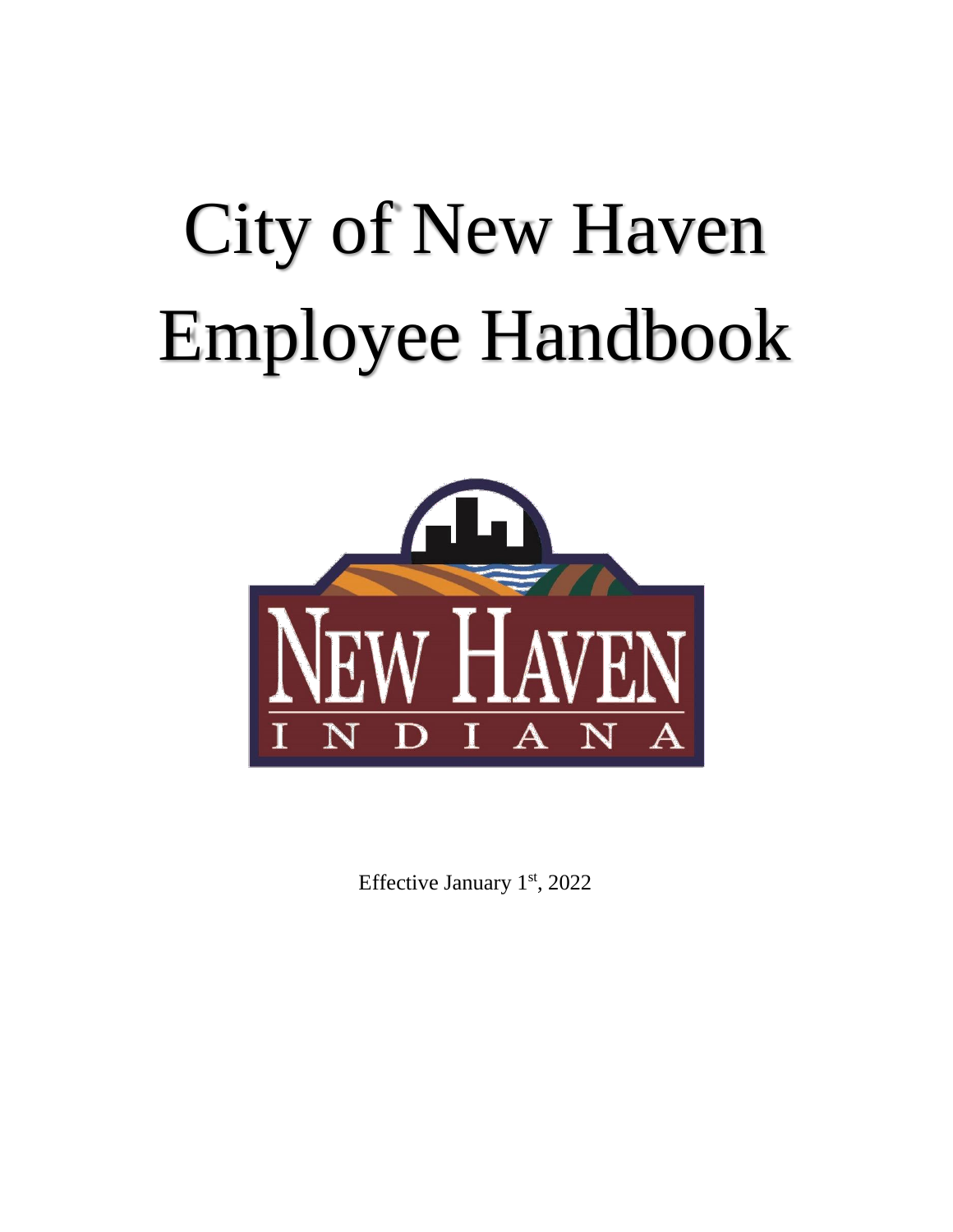# Table of Contents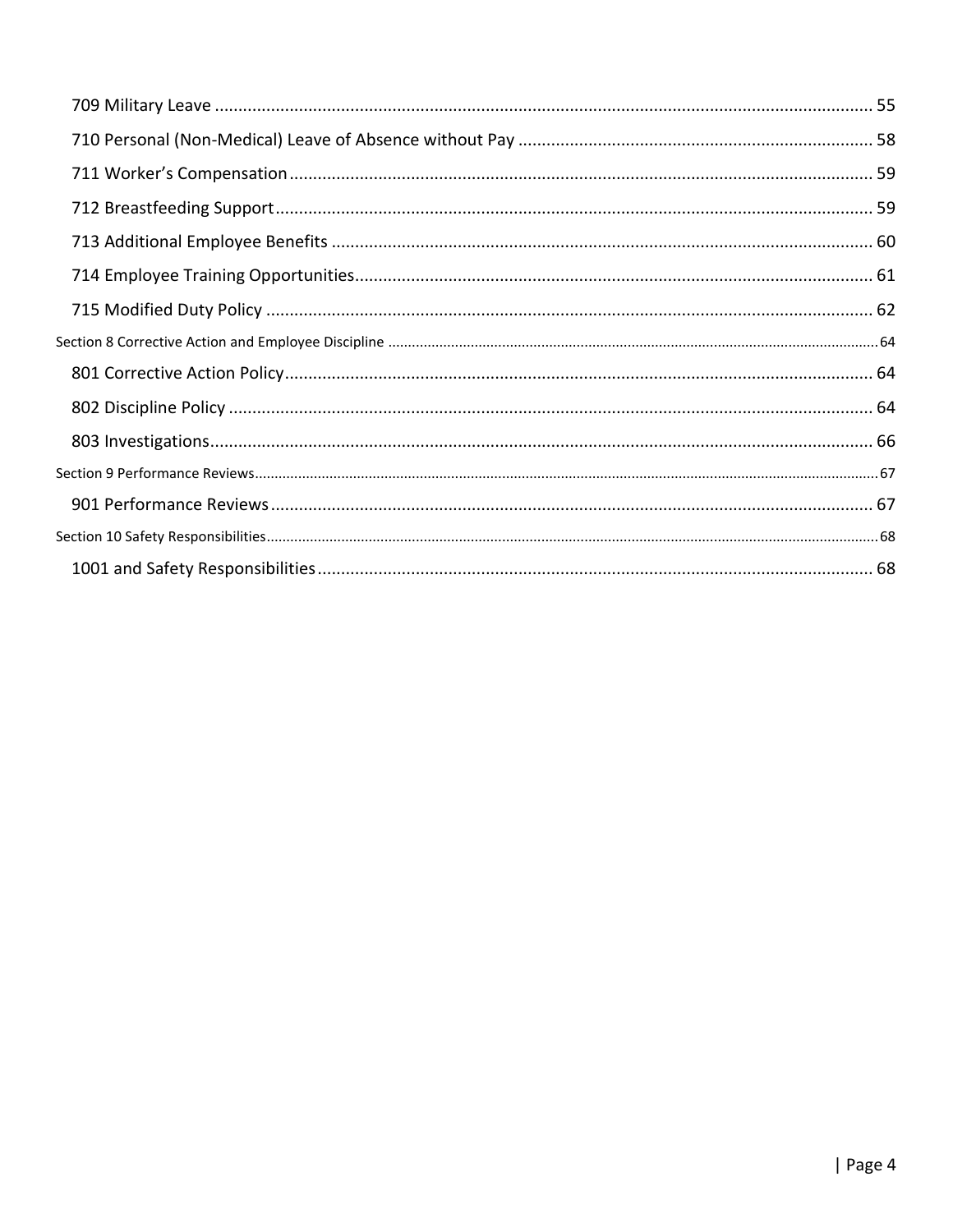# <span id="page-4-0"></span>Section 1 Administration and General Information

## <span id="page-4-1"></span>101 Purpose

- 101.01 The purpose of this Employee Handbook is to provide for the proper administration of the affairs of the City of New Haven (hereinafter referred to as the "City") and to provide a reference for employees about what is expected of the employee and what the employee can expect from the City as an employer. It is written, adopted, and interpreted exclusively by New Haven's Elected Officials, and their designees, and is not subject to modification, change, or contrary interpretation by any employee or employee representative except as may otherwise be specifically authorized and recognized by the laws and/or Constitutions of the State of Indiana and United States.
	- 101.01.01 Role of City Employees. The purpose of City government is to serve the community. Employees of the City are public employees, subject to public scrutiny, with a responsibility to the people, businesses, and visitors of New Haven. The quality of service provided by the City to the people of New Haven depends upon the quality of the City's workforce. Thus, the strength and future of the community depends, in large part, upon employee contributions and employee conduct on the job and the way employees perform their duties. The contact City employees may have with the public are often the only basis on which the City government is judged.
	- 101.01.02 Applicability. All policies and procedures contained within this handbook will apply to all employees, unless otherwise indicated, restricted by proper authority, or prohibited by state or federal law and regulations governing the operation of a department (e.g., the Police, Fire, and EMS Department and Parks Department). All employees are charged with the responsibility of being thoroughly familiar with all provisions of this handbook.
	- 101.01.03 Any statement within a policy or procedure found to be illegal, incorrect, and/or inapplicable will not affect the validity and intent of the remaining content of said policy and procedure. Section titles utilized will not govern, limit, modify or affect the scope of meaning or intent of any provision.

#### 101.02 **Responsibilities**

101.02.01 Each Elected Official, Department Head, and supervisor is responsible for enforcing the provisions of the Employee Handbook and ensuring the policies and procedures are fairly administered and equitably enforced.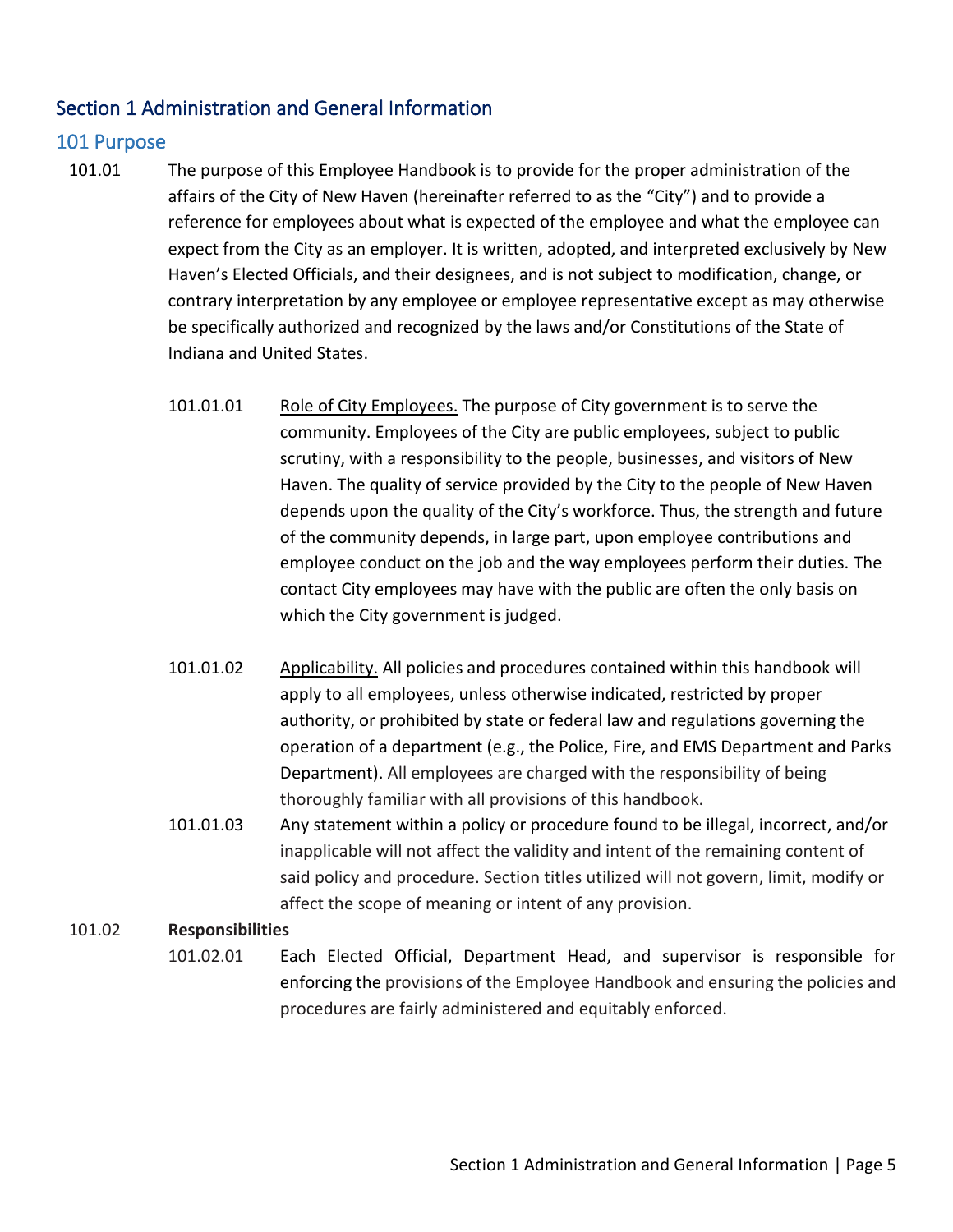- 101.02.02 City employees are responsible for complying with and adhering to the Employee Handbook, all rules of their department and to the directions provided by departmental management in the fulfillment of City personnel policies, and all other City rules, policies, ordinances, and the laws of the State of Indiana and the United States.
- 101.02.03 It is the responsibility of each employee to read, retain, understand, and update his/her Employee Handbook when provided with applicable revisions and additions.
- 101.03 **Changes to Policies.** The Mayor may change or amend the provisions of the policies within the Employee Handbook as deemed necessary for the proper administration of the affairs of the City. No City of New Haven Department Head or supervisor is authorized to modify this handbook or make exceptions to policies for any employee. Equally, no City Department Head or supervisor may enter into any agreement, whether oral or written, for the purpose of modifying this handbook or providing exceptions thereto.
	- 101.03.01 Any changes in the Employee Handbook will in no way alter the Employment-At-Will policy or create a binding contract between the City and any employee.
	- 101.03.02 Policy changes having financial implications to the City are subject to the approval of the Clerk Treasurer and City Council.
- 101.04 **Policy Distribution and Availability.** It is the responsibility of the Director of Human Resources to ensure that each employee receives a copy of the Employee Handbook at his/her initial employment orientation.
	- 101.05.01 The Director of Human Resources will ensure the most current version of the Employee Handbook is available to each employee and in the Human Resources office.
- 101.05 **Approval and Effective Date.** The City of New Haven Employee Handbook was adopted Jan 1, 2022. It supersedes all previous policies and procedures.

## <span id="page-5-0"></span>102 Organization and responsibilities

102.01 The City of New Haven is governed by the Mayor, City Council, and Clerk Treasurer. (Mayor, City Council, and Clerk Treasurer will be referred to in this handbook as Elected Official.) The Elected Official is responsible for their area of administration according to Indiana Administrative Code (IAC).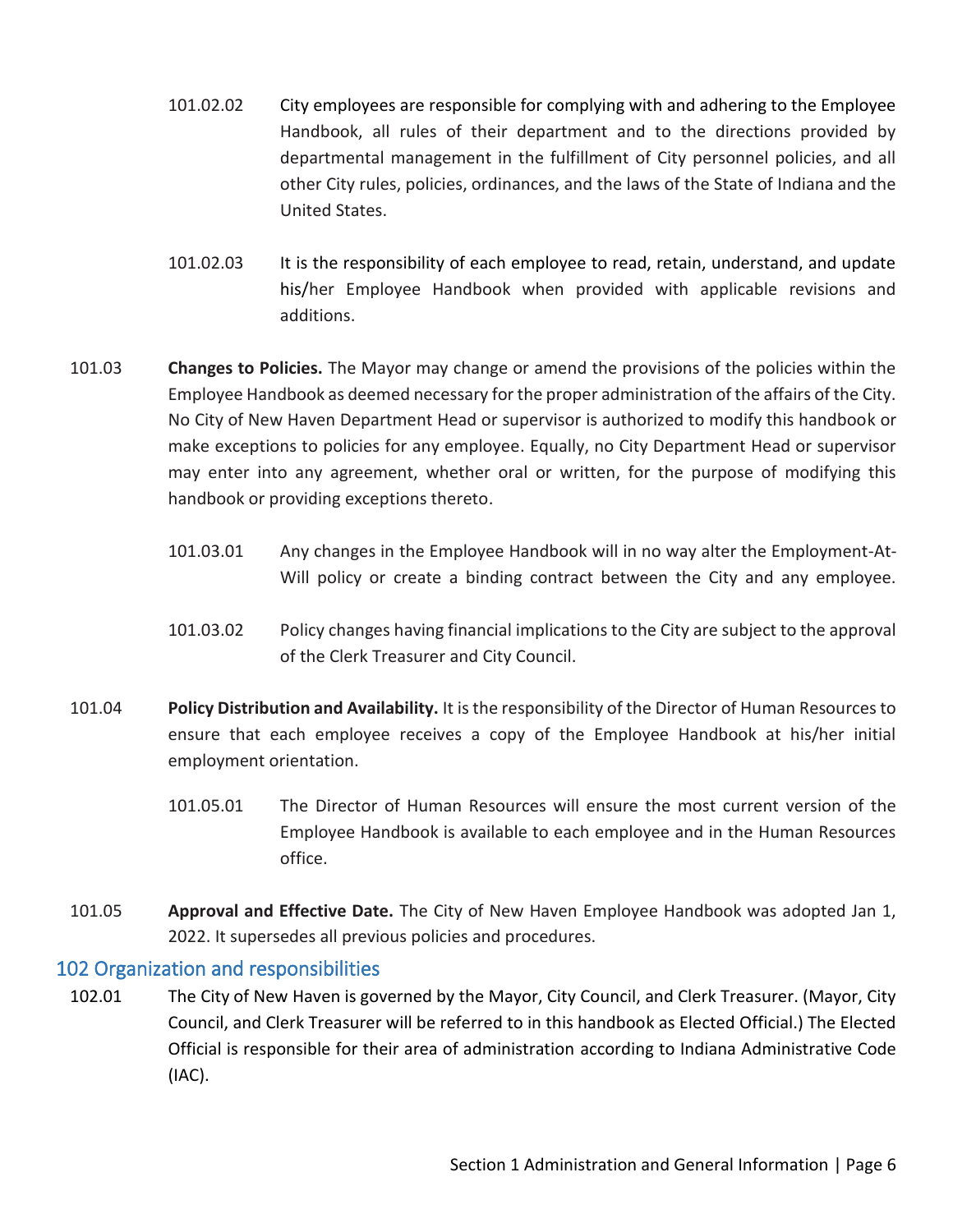- 102.02 The City is organized into various departments, or offices, to ensure adequate expertise, specialization, and efficient functioning. These departments, or offices, function under the administrative guidance and control of the Department Heads, who are responsible for the dayto-day management and operation of the City.
- 102.03 Department Heads are appointed by the Elected Officials, as needed, within each City department, or office, to provide proper control and supervision of certain internal and department functions.
- 102.04 The appointed positions and employees work at the Elected Official's pleasure. These employees can be separated without cause.
- 102.05 Each employee's particular duties, obligations, and areas of responsibility are defined in his/her position description and/or by assignment or directive of any Department Head and/or supervisor. Employees are primarily responsible to their immediate supervisor for completion of specific work assignments and the quality, quantity, and timeliness of the work performed.
- 102.06 The Department Heads maintain the right to manage their employees, consistent with the policies set forth in this handbook and all applicable State and Federal laws. The Department Heads' rights include, but are not limited to, determining method and procedure for completing work, recommending the number of employees, assignment of duties, compensation of personnel, hours of employment, hiring, disciplining, discharging, and promotion and transferring employees.
- 102.07 The City encourages open communication, feedback, and discussion about any matter of importance to an employee. The employee should first communicate with their immediate supervisor. If the immediate supervisor is unable to provide solutions, the employee may communicate with the next level of management and/or Human Resources, usually in conjunction with their immediate supervisor. The employee will be asked what steps they have taken to resolve the problem or concern before they approached the higher level of authority.

## <span id="page-6-0"></span>103 At Will Employment

103.01 The policies and procedures set forth in this Employee Handbook are general guidelines only and none of its provisions are binding or contractual in nature. Employment with the City is "atwill," meaning that employment may be terminated at any time, with or without notice, for any reason or no reason, by either the City or the employee. No verbal statements or promises made by anyone at the time of hire or thereafter contrary to this policy are binding on the City in any manner. The at-will nature of employment for City employees may only be altered by a written agreement signed by the Mayor.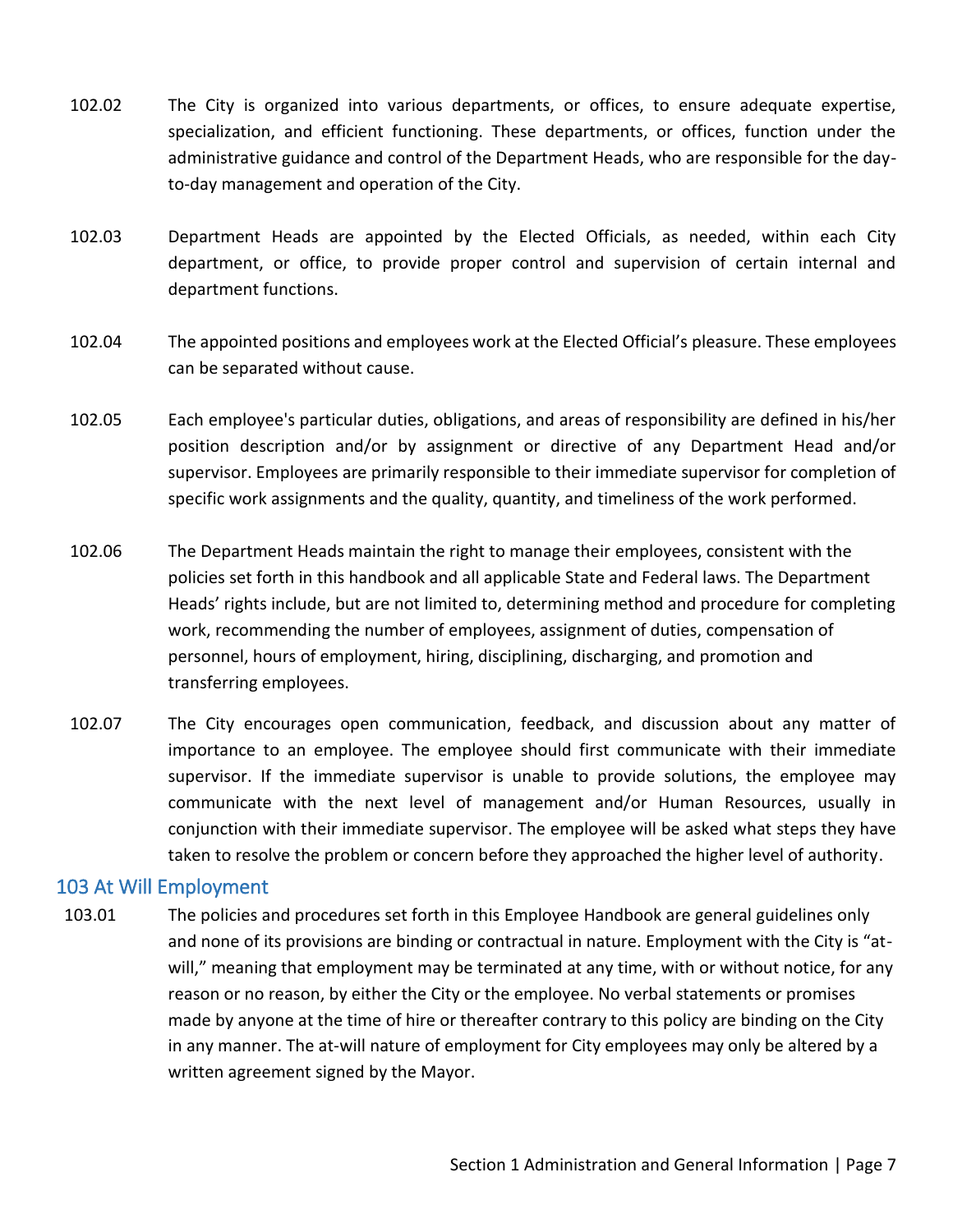# <span id="page-7-0"></span>104 Personnel Records

- 104.01 **Retention and Inspection**. Human Resources will maintain the official personnel file for each employee and will retain those records in accordance with the City's records retention schedule. An employee's personnel file is available for inspection by appointment in the Human Resources office by that employee and/or the employee's immediate supervisor and/or Department Head. Personnel files of employees are the property of the City, and access to the information they contain is restricted. However, the information contained in an employee's personnel file may be subject to disclosure in accordance with the Indiana Freedom of Information Act.
- 104.02 **Information Update**. Each employee will report to Human Resources within thirty (30) days any change in name, address, telephone number, and family status (births, deaths, marriage, divorce, legal separation, and change in dependents). This information will be maintained by Human Resources. Changes may affect the employee's benefits.

## <span id="page-7-1"></span>105 Departmental Policies

- 105.01 **General.** Each Department Head, with the approval of the Mayor, may develop and implement departmental policies, procedures, practices, rules, and regulations which are separate from, or in addition to, the personnel policies contained within the Employee Handbook as long as they are not in conflict with the policies and procedures within this Employee Handbook. All such departmental rules/policies may be more restrictive, but not less restrictive than City personnel policies. In the event of any conflict or incompatibility between departmental policies and the City's personnel policies, the City's personnel policies will control. Department Heads will review departmental policies and correct any inconsistencies, conflicts, or incompatible provisions with the City personnel policies, and future amendments to City personnel policies.
- 105.02 Copies of departmental policies will be on file in Human Resources and distributed to all affected employees. It is the responsibility of the issuing department to distribute the policy to affected employees and enforce the policy.

## <span id="page-7-2"></span>106 Inclement Weather

106.01 **General.** In certain conditions, the Mayor may determine that the City should close due to emergency or severe weather conditions. An emergency closing will be considered when the health, safety, and welfare of the public or City employees may be at risk, or conditions do not allow the conduct of normal City operations. Under some circumstances, the City may remain open but with limited essential personnel only.

## 106.02 **Emergency Support Staff.** Emergency support staff include:

- i. All uniformed Police and Fire personnel.
- ii. Designated Public Works employees; and

Any other employee notified on an ad hoc basis that due to the nature of the emergency, condition, or circumstances, that they are expected to report to work or remain at work.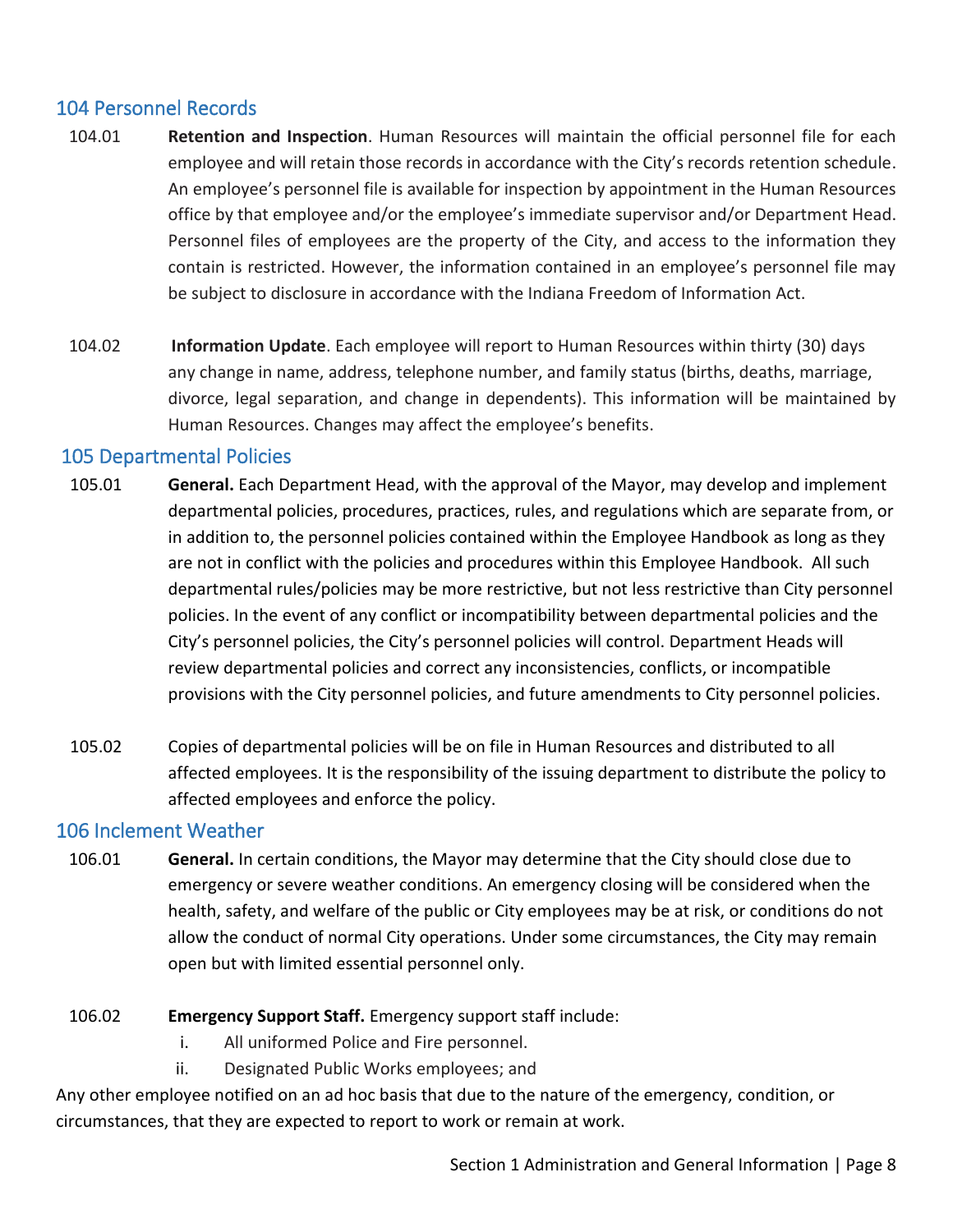#### 106.03 **Payment for Emergency Closings.**

- 106.03.01 Emergency support staff will be paid for actual hours worked.
- 106.03.02 Non-emergency staff will receive paid leave at their regular hourly wage rate for their normally scheduled hours during which the City is closed and they did not work. Any additional hours worked will be compensated in accordance with FLSA.
- 106.03.03 Personnel who are unable to report to work when directed or when normal City operations commence, may use paid leave or unpaid leave for those hours absent.
- 106.03.04 Employees who are out on paid leave will not be compensated for emergency closings.
- 106.03.05 Non-Critical Service Employees are expected to report for their regular shift assignment during a weather/emergency, unless:
	- I. The Mayor or his/her designee issues a media broadcast statement to the contrary requiring that citizens are to remain off City streets.
	- II. The employee's Department Head, Mayor, Clerk Treasurer, or Judge contacts the employee prior to the start of his/her shift with alternate instructions.
- 106.04 **Failure to comply** with the provisions of this policy may subject the employee to disciplinary action as deemed appropriate by his/her Department Head or Elected Official.

#### <span id="page-8-0"></span>107 Non-Weather State of Emergency

- 107.01 **General.** When the Governor or Mayor declare at State of Emergency in Indiana or the City of New Haven that is not related to a weather emergency, the following policies will go into place. These policies may be modified to comply with any federal or state guidelines.
- 107.02 Essential personnel are expected to report to their shifts unless they are experiencing symptoms or have a known exposure, or are otherwise physically incapable of traveling to work, in which case they should contact their supervisor immediately.
- 107.03 All personnel who are the primary or sole caretaker of a legal dependent whose school or childcare facility has been closed due to the emergency may use their paid time off bank or reserve bank to cover their leave.
- 107.04 The 90-day waiting period for new full-time employees to use their paid time off bank will be temporarily suspended to cover leave for absences related to the emergency.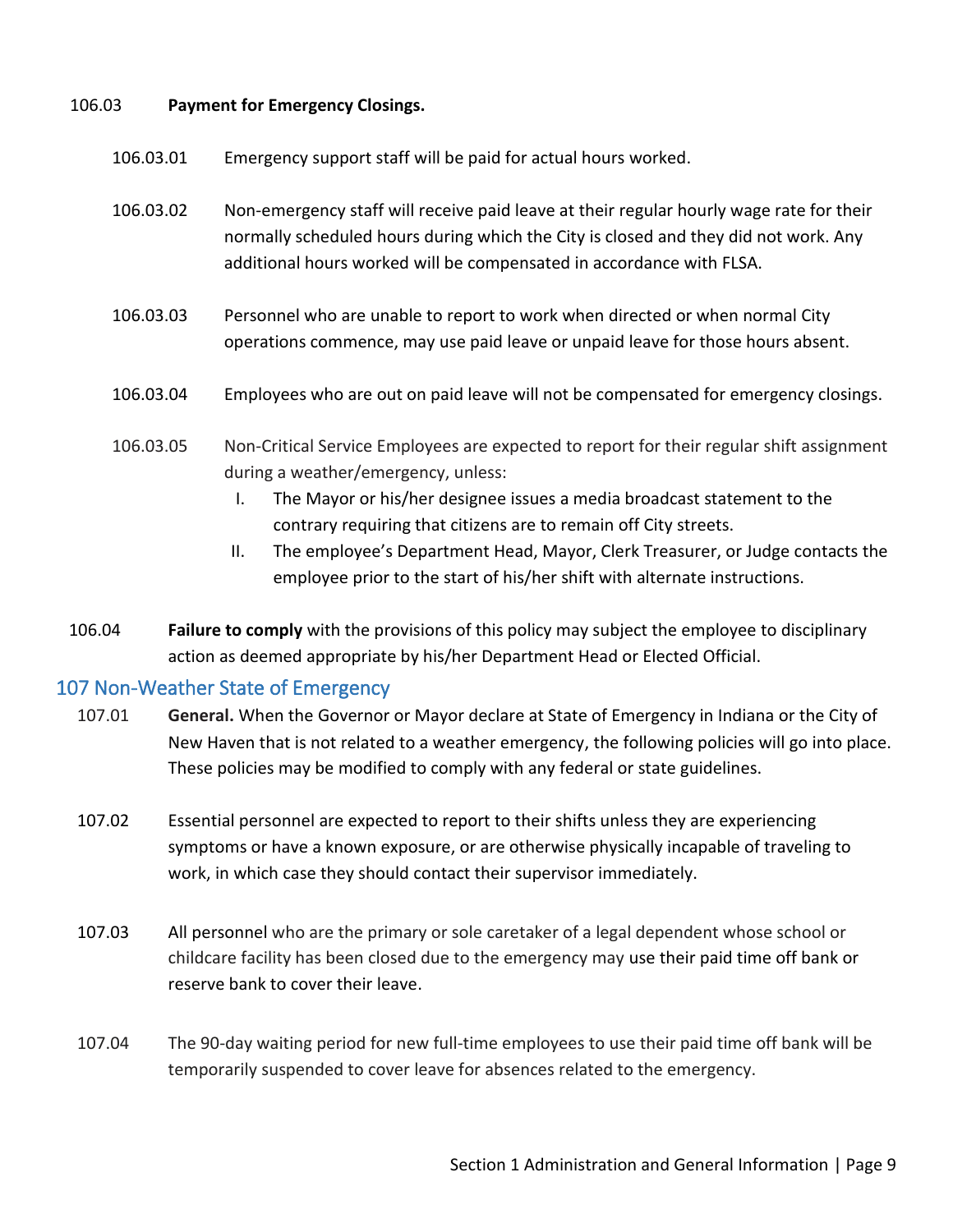- 107.05 The mayor may limit access to City facilities. In these situations, employees will be notified via email, and through their supervisors. Signage will also be placed on all public doors.
- 107.06 Employees who knowingly falsify eligibility for a leave of absence under this provision may be subject to disciplinary action up to and including termination. Should operations be disrupted due to rampant abuse of these enhanced policies, the modifications made may be scaled back or altered.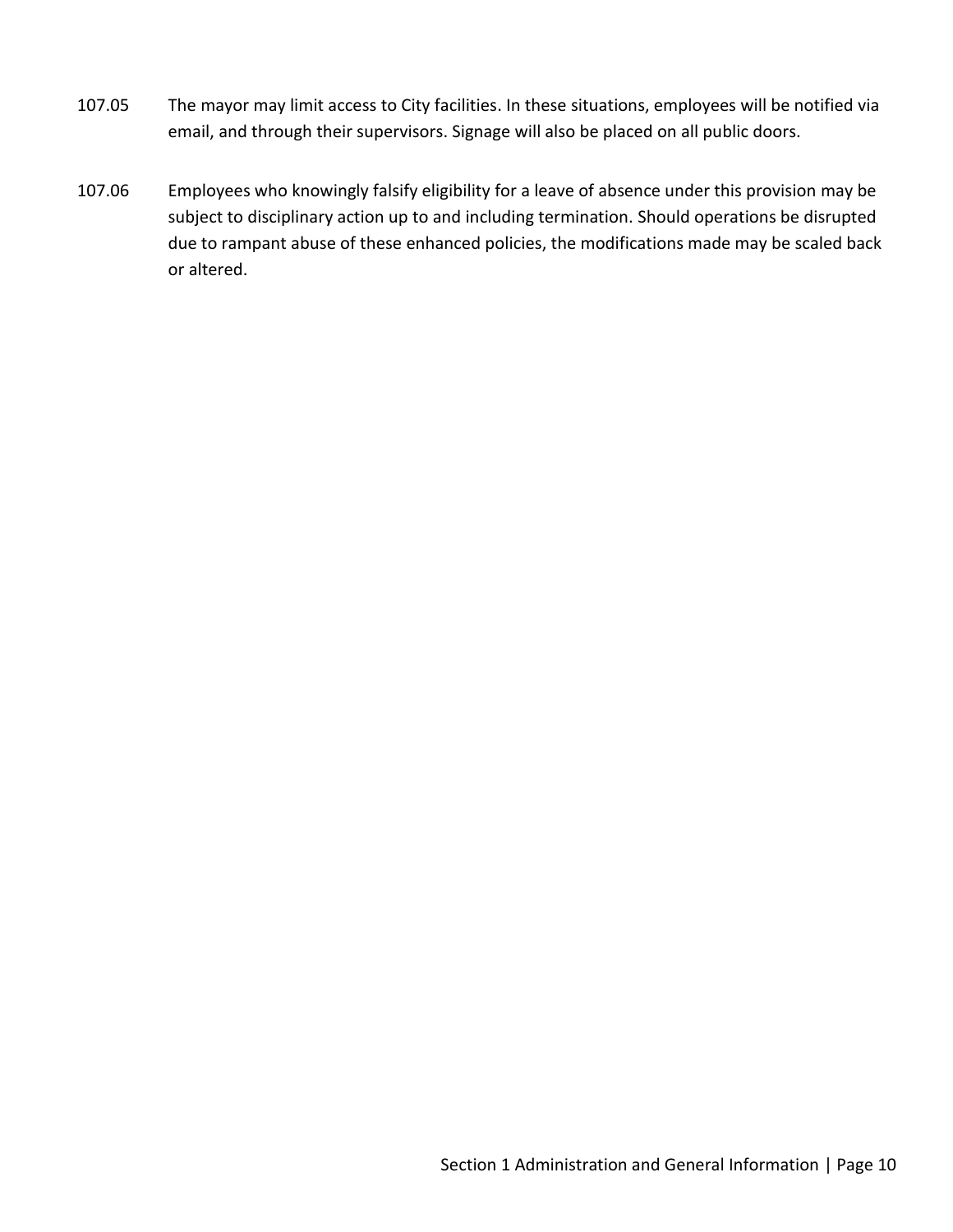# <span id="page-10-0"></span>Section 2 Application and Initial Employment

## <span id="page-10-1"></span>201 Employment Applications

- 201.01 **General.** The City accepts employment applications for vacant positions approved in the budget.
- 201.02 **Record Retention.** Employment applications of job candidates will be maintained on file for the retention period specified by the County/Local Government Retention Schedules.

## <span id="page-10-2"></span>202 Equal Employment Opportunity

202.01 The City will provide equal employment opportunity to all employees and applicants for employment. The City realizes that equal employment opportunity benefits the City and its employees through the full utilization of all human resources. The City has and will continue to provide equal employment opportunity to all qualified persons and reaffirms its commitment that there will be no discrimination against, or harassment of, applicants or employees because of race, color, sex, religion, national origin, age, genetic information, disability, veteran status, sexual orientation, gender identity, or any other protected status. The City will continue to recruit, hire, promote, transfer, take corrective action and make all personnel decisions, including those related to compensation and benefits, non-discriminately and without regard to any protected status in accordance with applicable law. Further, the City will make reasonable accommodations for qualified applicants and employees with known disabilities who can perform the essential job functions with or without such accommodations.

## <span id="page-10-3"></span>203 Americans with Disabilities Act

- 203.01 Qualified individuals with disabilities are not to be excluded from participation in or benefit from the services, programs, or activities of the City. It is the policy of the City not to discriminate against a qualified individual with a disability in job application procedures; the hiring, advancement, or dismissal of employees; employee compensation, job training; and other terms, conditions, and privileges of employment. It is the intent of the City to comply with all applicable requirements of the Americans with Disabilities Act (ADA).
- 203.02 The City will reasonably accommodate persons with a disability on a case-by-case basis, which may include making facilities readily accessible to individuals with a disability, restructuring jobs, modifying work schedules and/or equipment, or similar accommodations.
- 203.03 Employees who require an accommodation should inform their immediate supervisor or Human Resources. Such employees may be required to provide medical information necessary to determine appropriate accommodations as identified by regulation and subject to HIPAA Medical Privacy Laws and other applicable state and federal regulations.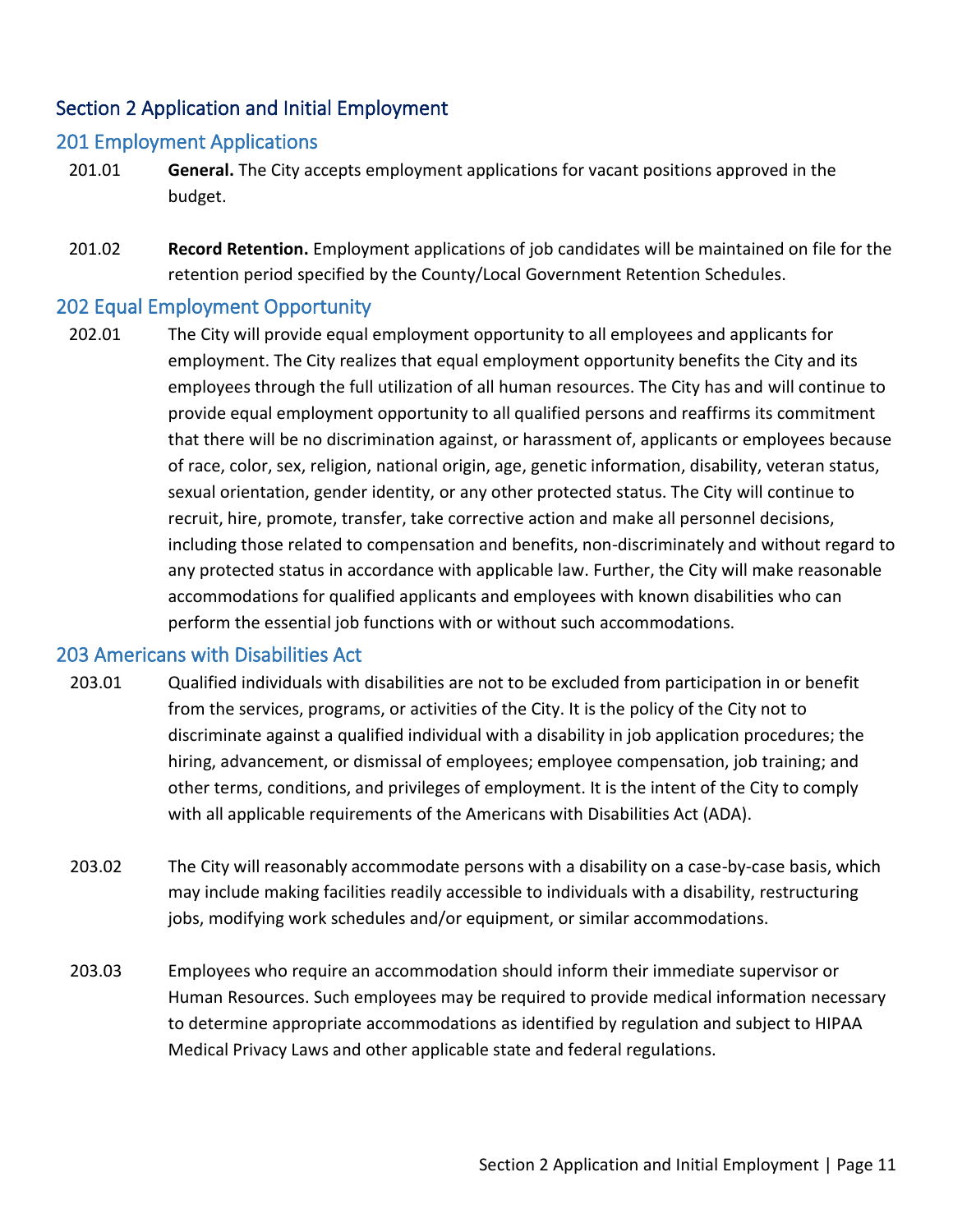- 203.04 Accommodations may not create an undue hardship for the City or other employees. An individual who cannot be reasonably accommodated for a job without imposing an undue hardship may not be selected for that position. The City will engage in an interactive process with the individual to determine whether a reasonable accommodation is available.
- 203.05 All employees are required to comply with safety standards. Individuals who pose a direct threat to the health or safety of other individuals in the workplace, and where the threat cannot be eliminated by reasonable accommodation, may not be hired, or retained.
- 203.06 Generally, a "direct threat" means a significant risk to the health or safety of themselves or others that cannot be eliminated by reasonable accommodation. Benefits provided to disabled individuals who are qualified to perform the work must be consistent with the benefits provided to other employees. Any individual who believes he/she has received treatment inconsistent with the policies set forth above or any other requirement of ADA, may file a complaint with the ADA Coordinator, Elected Official(s), or Human Resources.

# <span id="page-11-0"></span>204 Pre-Employment Screening and Conditional Offers

- 204.01 **Pre-employment Screening.** Applicants selected for hire and provided conditional offers of employment will be required to successfully complete pre-screening requirements that may be deemed appropriate for the position. All pre-employment screening will be conducted in accordance with applicable federal and state employment laws and will be kept confidential to the greatest extent possible.
	- 204.01.01 **Confidentiality of Medical Records.** Unless required by law, all medical information obtained in an examination by a physician designated and paid for by the City will be the property of the City. All records are considered confidential and will be maintained separate from all personnel files.

## <span id="page-11-1"></span>205 Re-Employment

205.01 Consideration for re-employment of any former employee may be granted to those applicants who have demonstrated acceptable prior service. Employees who leave the employment of the City and are re-hired will be treated as new hires with respect to their hire date, service, benefits, and longevity.

## <span id="page-11-2"></span>206 Employment Eligibility Verification

206.01 Form I-9, Employment Eligibility Verification, requirements are set forth by the *Immigration* [Reform and Control Act of 1986](https://www.uscis.gov/node/46049) (IRCA). IRCA prohibits employers from hiring and employing an individual for employment in the U.S. knowing that the individual is not authorized with respect to such employment. Employers also are prohibited from continuing to employ an individual knowing that he or she is unauthorized for employment. This law also prohibits employers from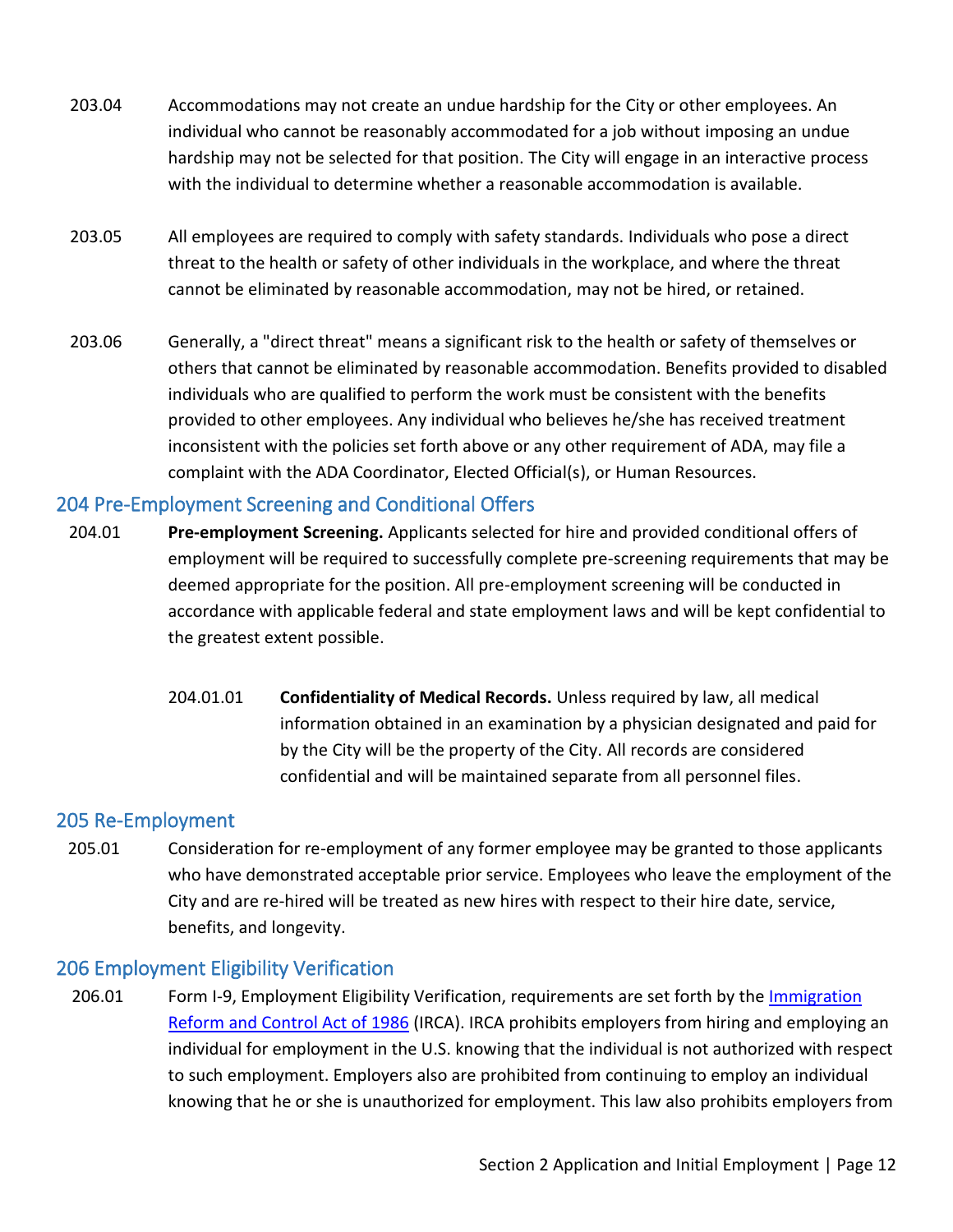hiring any individual, including a U.S. citizen, for employment in the U.S. without verifying his or her identity and employment authorization on Form I-9.

206.02 The City is required to follow Ind. Code 22-5-1.7 and as such, before being considered for hire, the City will use the E-Verify Program to verify the work eligibility status of all applicants considered for Employment after June 30, 2011, so long as the E-Verify Program continues to exist.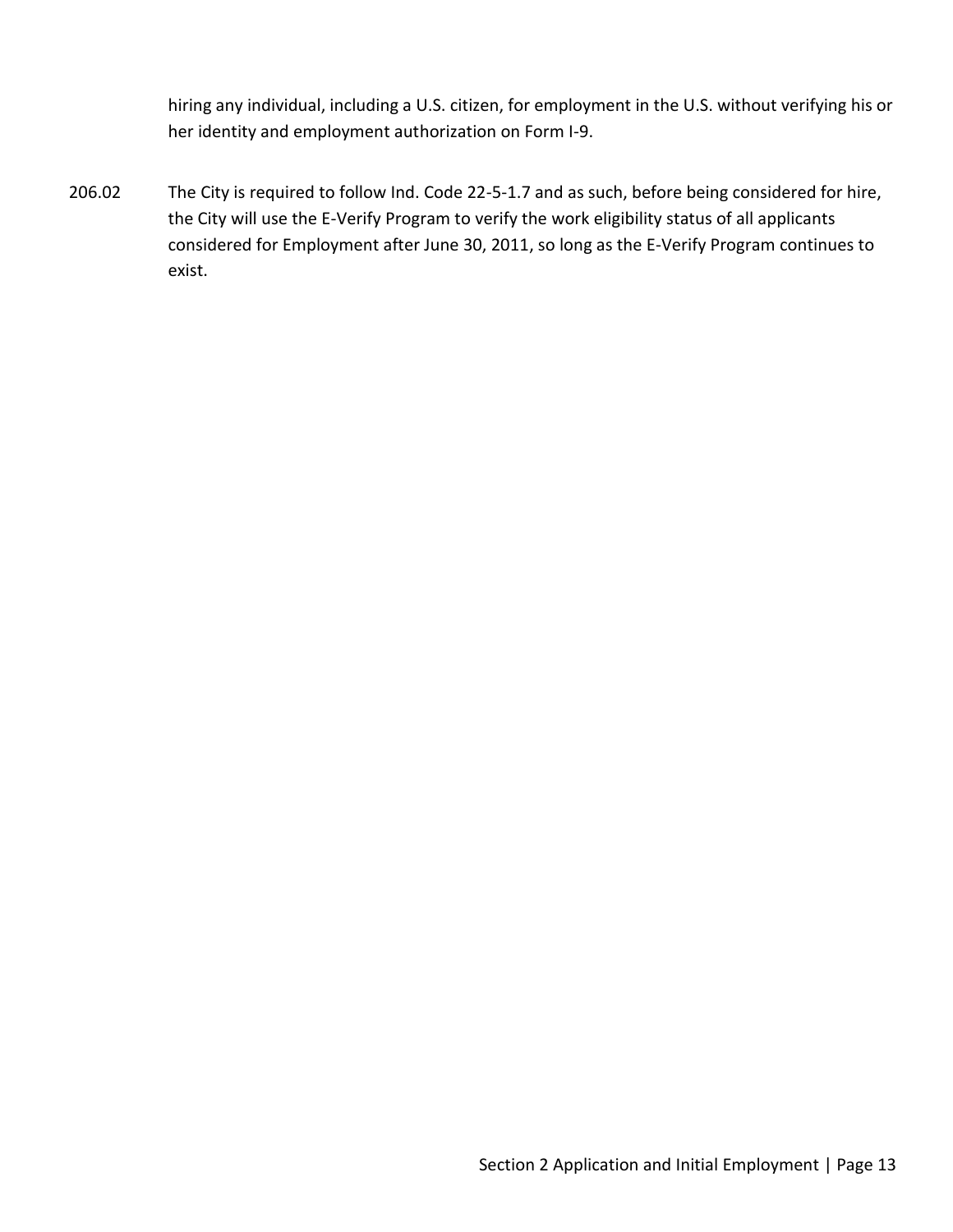# <span id="page-13-0"></span>Section 3 Conditions of Employment

## <span id="page-13-1"></span>301 Criminal Background Checks

- 301.01 The City will conduct criminal history background checks to bring a level of protection to the City and to vulnerable program participants who are unable to protect themselves and to ensure employment applicants can successfully perform their job duties.
	- 301.01.01 **Contract Instructors.** The City will conduct criminal history checks on all contract instructors who provide recreation, athletic or other similar programming services that involve the care of or access to a minor, an elderly person and/or a person who is mentally or physically impaired.
	- 301.01.02 **Employee Applicants.** The City will conduct criminal history checks on all employment applicants who have been provided a conditional offer of employment.
	- 301.01.03 **Employees.** The City will conduct annual criminal background checks on employees whose positions require the performance of a service that involves care of or access to a minor, an elderly person and/or a person who is mentally or physically impaired.
	- 301.01.04 **Volunteer Applicants.** Prior to beginning service as a volunteer, and annually thereafter, criminal history checks will be conducted for volunteer applicants who will perform volunteer services that involve the care of or access to a minor, an elderly person and/or a person who is mentally or physically impaired.
- 301.02 **Review of Criminal History.** A criminal conviction does not serve as an automatic bar to employment, contract work, or volunteering with the City. Rather, disqualification will only occur after an individualized assessment and will be based on a justified business necessity.

## <span id="page-13-2"></span>302 Nepotism

- 302.01 Under IC 36-1-20.2, individuals who are relatives may not be employed by the City in a position that results in one relative being in direct line supervision of the other relative. A person is in the "direct line of supervision" of an Elected Officer or employee if the Elected Officer or employee is in the position to affect the terms and conditions of the individual's employment, including making decisions about work assignment, compensation, grievances, advancements, or performance evaluation.
- 302.02 Relative is defined as spouse, parent or stepparent, child or stepchild, brother, sister, stepbrother, stepsister, niece, nephew, aunt, uncle, daughter-in-law, or son-in-law (including half-brothers and sisters and adopted children).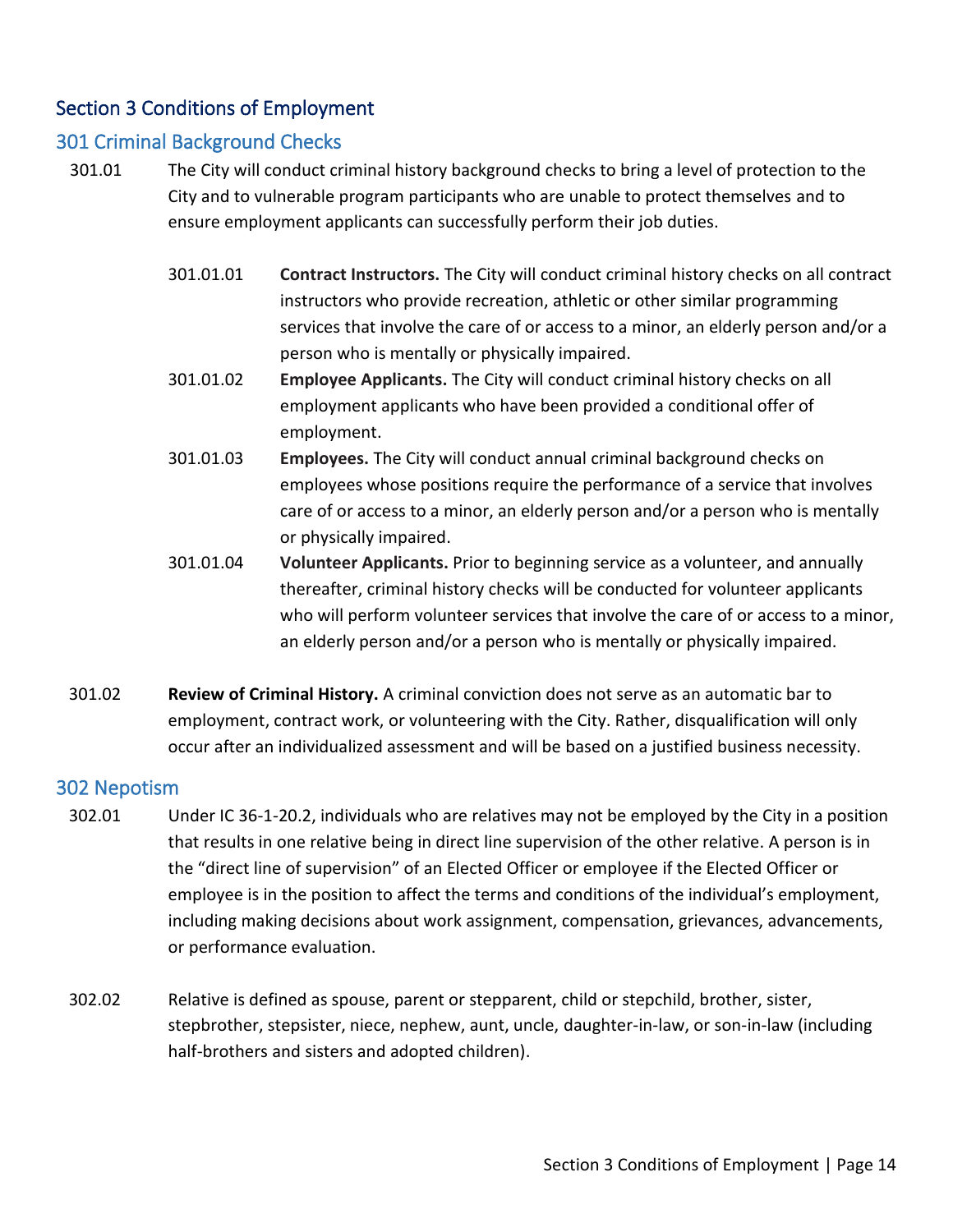# <span id="page-14-0"></span>303 Probation

- 303.01 **Probationary Period.** All employees will serve a probationary period of ninety (90) days. This applies to new hires or employees who are promoted, transferred, or demoted. The probationary period allows time for supervisors to closely observe and evaluate the work of probationary employees and to aid and encourage them in adjusting to the position.
	- 303.01.01 **Extension of Probationary Period.** Under certain circumstances a probationary period may be extended at the request of the Department Head. The approval of the Elected Official is required to extend a probationary period. The Director of Human Resources must be notified of the extension.
	- 303.01.02 **Promotional or Lateral Probationary Period.** An employee who transferred or was promoted to a new position whose work has not been satisfactory during the probationary period may, with the approval of the Department Head(s), return to the employee's former job position, provided a vacancy exists for the position. The decision to return an employee to a prior position is at the discretion of the Department Head, and the employee does not have a right to continued employment in any position.
- 303.02 **Review of Work.** During the probationary period, the probationary employee's supervisor is responsible for reviewing the quality and efficiency of the employee's work. The supervisor should attempt to meet with the employee prior to the completion of his or her probation period and provide a progress review. The Progress Review Form (404-001) may be used.
- 303.03 **Right of Appeal.** Employees who have been dismissed from the City for failure to successfully complete the probationary period will have the right to appeal pursuant to *Section 8, Policy 802, Employee Grievance and Appeals*.
- 303.04 **Effect of Probationary Period.** The successful completion of the probationary period, and the existence of and access to the appeal procedure will not constitute any limitation on the rights of the City to manage its affairs. All employees are employed at-will and may be terminated with or without cause at any time.

## <span id="page-14-1"></span>304 Separation of Employment

- 304.01 Whether by resignation or dismissal, the following provisions apply to any separation of employment.
	- 304.01.01 **Notice of Resignation or Retirement.** Employees are encouraged to provide a written two week notice of resignation or retirement to facilitate a smooth transition out of the City.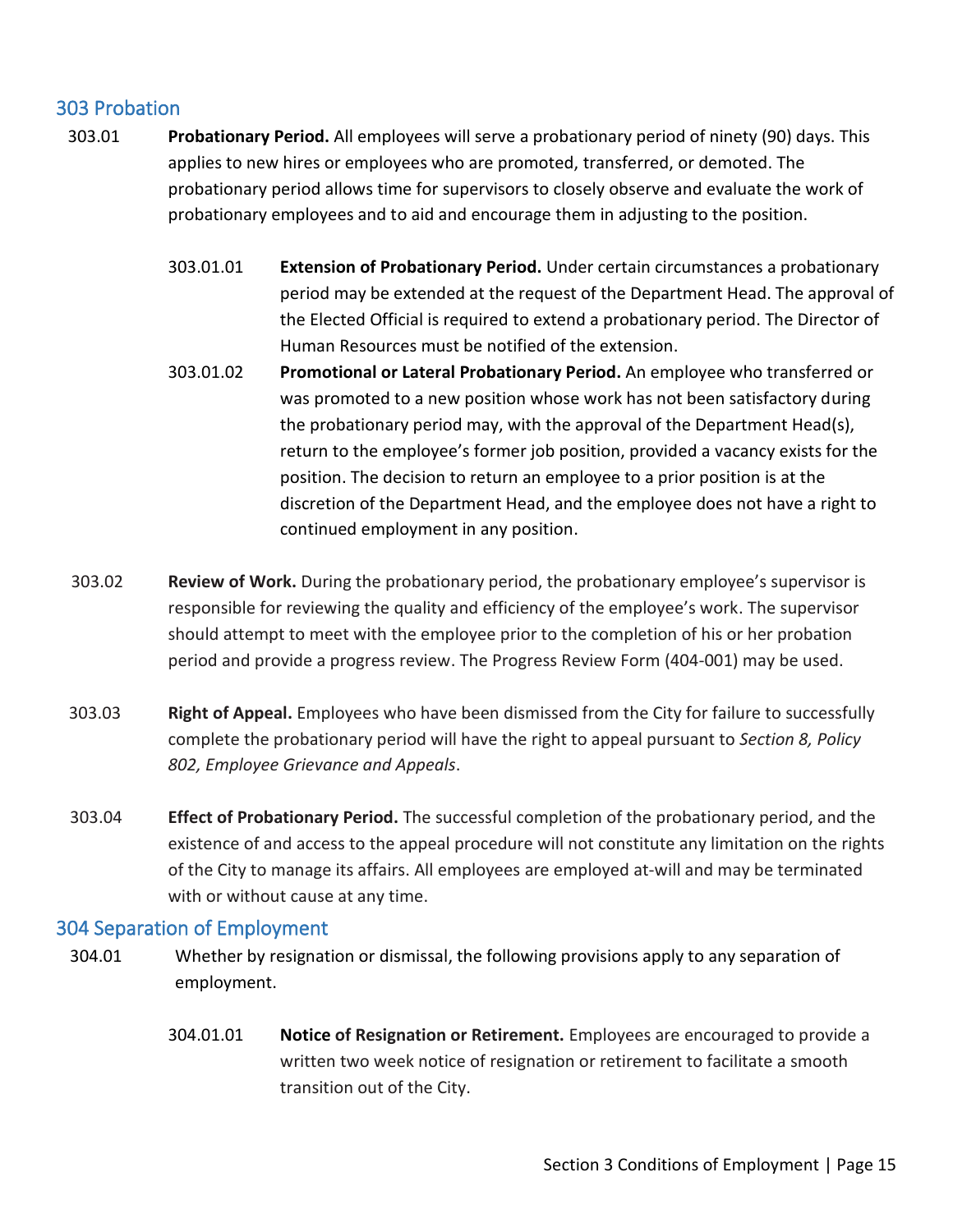304.01.02 **Dismissal.** Dismissal must be made by, or with the approval from, an elected official, governing body or board, and a representative from human resources.

- 304.02 **Pay in Lieu of Notice.** The City reserves the right to provide an employee with two weeks' pay in lieu of notice in situations where job or business needs warrant. Such a decision should not be perceived as reflecting negatively on the employee, given that it may be due to a variety of reasons. The Clerk Treasurer will be consulted prior to providing pay in lieu of notice.
- 304.03 **Separation Date.** The separation date is the employee's last day worked.
- 304.04 **Accrued Leave.** The use of accrued paid leave may not be used during the last two weeks of employment. If the employee takes paid time off during the last two weeks of employment, then the last day worked prior to their paid time off will become their separation date.
- 304.05 **City Property.** The Department Head is responsible for the separation process for their employees and is to establish an exit "check-off" list of department specific City property and intellectual property issued. The Employee Exit Checklist Form can be used for non-specific departmental City property and intellectual property issued.
- 304.06 **Exit Interview.** The Human Resources Department will offer an employee voluntarily leaving the City an opportunity for an exit interview. The exit interview will be conducted by the Human Resources Director. The Employee Exit Interview Form will be used to record the interview information.
- 304.07 **Health Coverage Benefits.** Health coverage ends the on the separation date.
- 304.08 **Consolidated Omnibus Budget Reconciliation Act (COBRA).** Separating employees, their spouses, and/or dependents that are enrolled in the City's group health insurance and/or dental insurance at the time of separation may elect to continue participating in the group health insurance and /or dental insurance plan through COBRA. COBRA offers separated employees and their families a temporary extension of medical benefits coverage (called "continuation coverage") at group rates in certain instances where coverage under the plan would otherwise end; i.e. employee's resignation, termination, or reduction in hours of employment; death of spouse, termination of spouse's employment, or reduction in spouse's hours of employment; divorce or legal separation; spouse becomes eligible for Medicare; or any other qualifying reason as defined by COBRA. Paperwork will be sent to the separated employee's home address. Contact Human Resource for additional information regarding health coverage.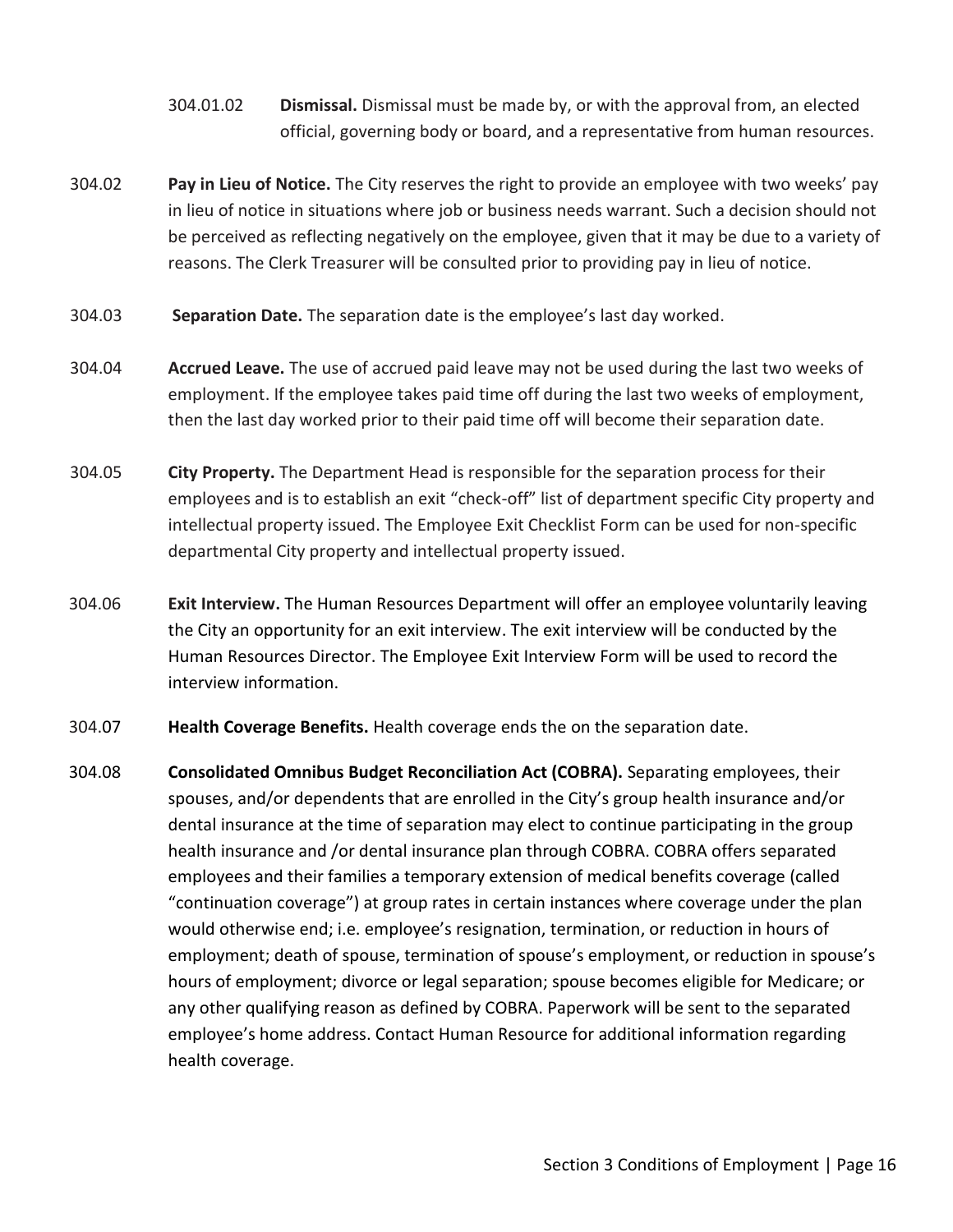# <span id="page-16-0"></span>305 Reduction in Workforce

305.01 **General.** Should it become necessary to reduce the number of employees because of budget constraints or for any other reason, every effort will be made to determine those positions to be eliminated in the most fair and equitable method possible. A laid off employee will be eligible for recall for a period of one (1) year.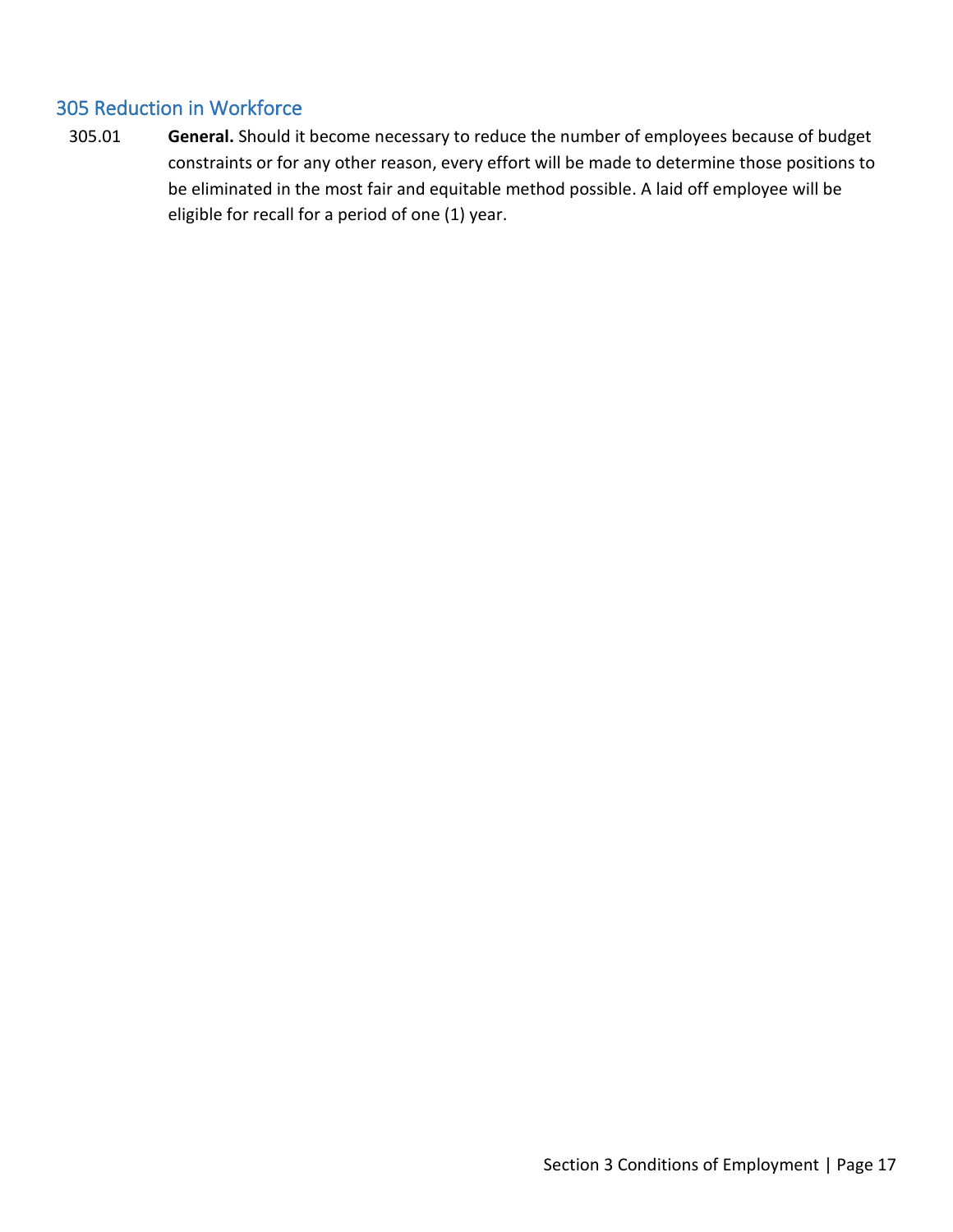# <span id="page-17-0"></span>Section 4 Employee Standards of Conduct

#### <span id="page-17-1"></span>401 Conflicts of Interest

- 401.01 **General.** It is the policy of the City to avoid the appearance of conflict of interest in City employee activities and to provide definitive guidelines in avoiding such appearances.
- 401.02 **Conflict of Duties.** No employee will use his/her position with the City for personal gain, nor will he/she engage in any business or transaction, which is in conflict with the proper discharge of his/her duties.
- 401.03 **Acceptance of Any Valuable Gratuity.** No employee will accept any valuable gratuity, whether in the form of a payment, service, loan, item, or promise from any person, firm, or corporation which is interested directly or indirectly in any manner whatsoever in business dealings with the City; nor will employees accept any valuable gift, favor, or item that may tend to influence an employee in the discharge of his/her duties. No employee will grant any improper favor, service, or item in the discharge of his/her duty. No employee will, without proper and legal authorization, disclose confidential information concerning the property, government, or affairs of the City.
- 401.04 **Improper to Sell or Provide Services.** It is improper for any employee to sell or provide at an additional cost any good or services to any other City or utility department, citizen business or industry except as the result of an open bidding process in which such goods or services are subject to control of another party.
- 401.05 **Financial Interest or Gain.** A City employee may not knowingly have a financial interest in a contract made by another department/area. This prohibition, however, does not apply to an employee of the City who does not participate in or have official responsibility for any of the activities of the contracting agency, provided certain criteria are met. All new or renewed contracts for goods, services or public works must be made in compliance with the contracting agency. Under Indiana Code any Boards, Commissions, purchasing agencies or agents may not enter a contract or renew a contract or renew a contract for public works or procurement of goods and services with a relative or a business entity that is wholly or partially owned by a relative of an employee or executive for the City unless the requirements of the statute are met. These requirements include the employee to complete the Uniform Conflict of Interest Disclosure Statement (Indiana State Form 236). The Clerk Treasurer will file the completed form with the State Board of Accounts within 15 days after final action on the contract or purchase.
- 401.06 It is illegal to accept or benefit in any way by influencing the awarding of a contract or purchase of good or service or to influence performing of City services.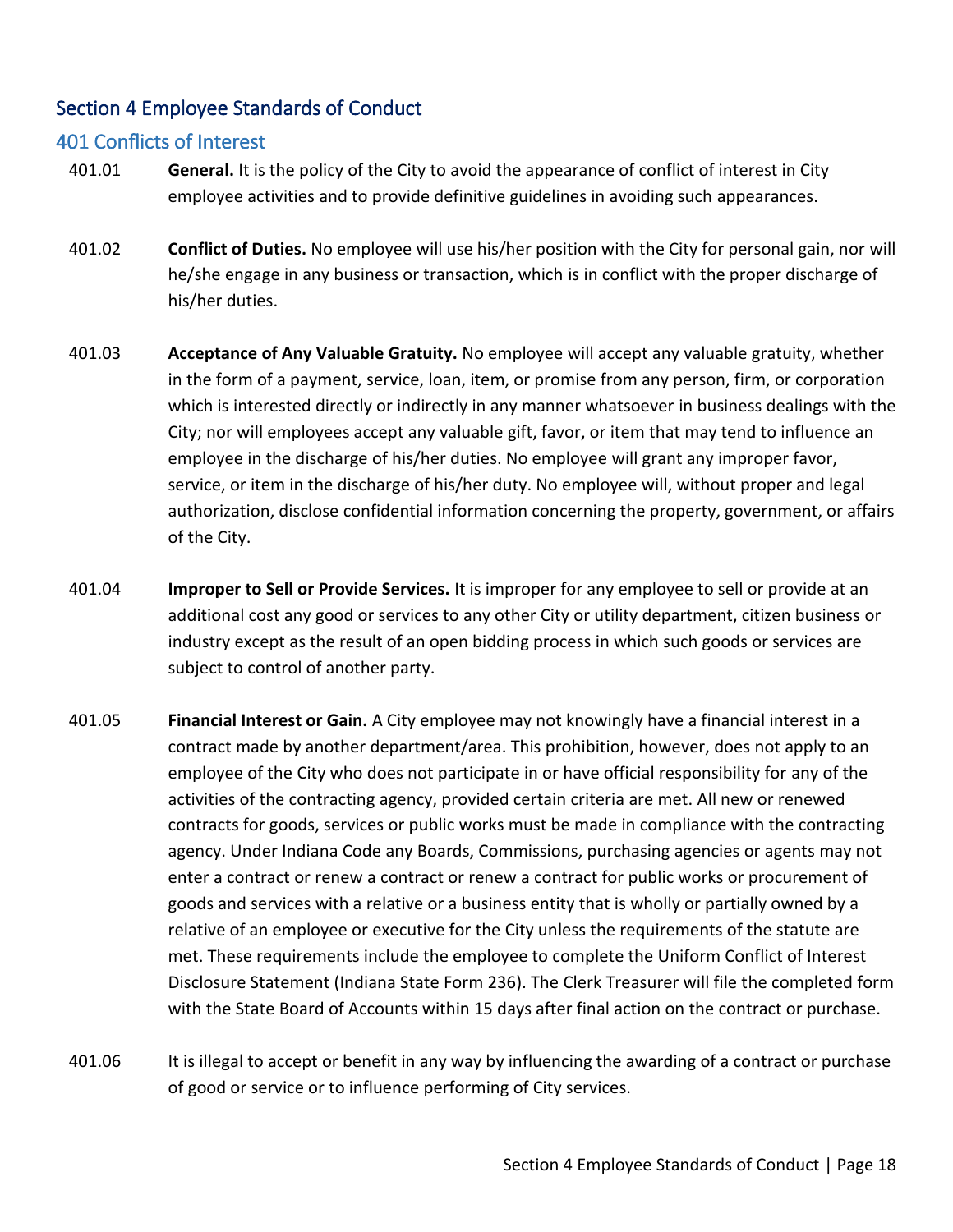401.07 Corrective action will be taken for any proven violation of this policy and may result in termination.

## <span id="page-18-0"></span>402 Attendance

- 402.01 **Policy.** To maintain a safe and productive work environment, the City expects employees to be reliable and punctual in reporting to work. Employees are expected to be at their workstations and ready to work at their scheduled start time.
- 402.02 **Absenteeism and Tardiness.** Absenteeism and tardiness are disruptive and place a burden on the City and on co-workers. Either may lead to corrective action, up to and including termination of employment. An employee is considered tardy when they are absent from their workstation after their designated shift start time, unless otherwise excused in accordance with this policy.
	- 402.02.01 **Reporting.** In the rare instance when an employee cannot avoid being late to work or is unable to work as scheduled, the employee will personally notify the supervisor by phone as soon as possible in advance of the anticipated tardiness or absence in accordance with departmental procedures. The employee will disclose to the supervisor whether the absence or tardiness is approved Family Medical Leave or sick leave and the date and time of anticipated arrival. The employee will personally notify the supervisor on each subsequent day of absence unless the supervisor expressly waives this requirement, except for an approved continuous FMLA leave of absence. An employee who does not personally reach the supervisor by phone will leave a detailed message with the information described above.
	- 402.02.02 **Failure to Report.** An employee who does not come to work and fails to notify the City of the reasons for the absence for three (3) consecutive scheduled working days or more may be presumed to have voluntarily resigned employment.
- 403.01 **Excessive Tardiness.** Excessive tardiness on a regular basis is considered unacceptable and may result in discipline. Late arrival/tardiness is defined as any situation where an employee reports to work after his/her scheduled starting time. Excessive will mean any of the following:
	- i. Two (2) or more incidents in a seven (7) day calendar period.
	- ii. Three (3) or more incidents in a thirty (30) day calendar period.
	- iii. Five (5) or more incidents in a ninety (90) day calendar period.
	- iv. Ten (10) or more incidents in a three hundred and sixty-five (365) day calendar period. In addition, if an employee is tardy, that employee may be subject to appropriate disciplinary action, unless he/she offers, to the supervisor a written reason for being late which is deemed acceptable by the supervisor.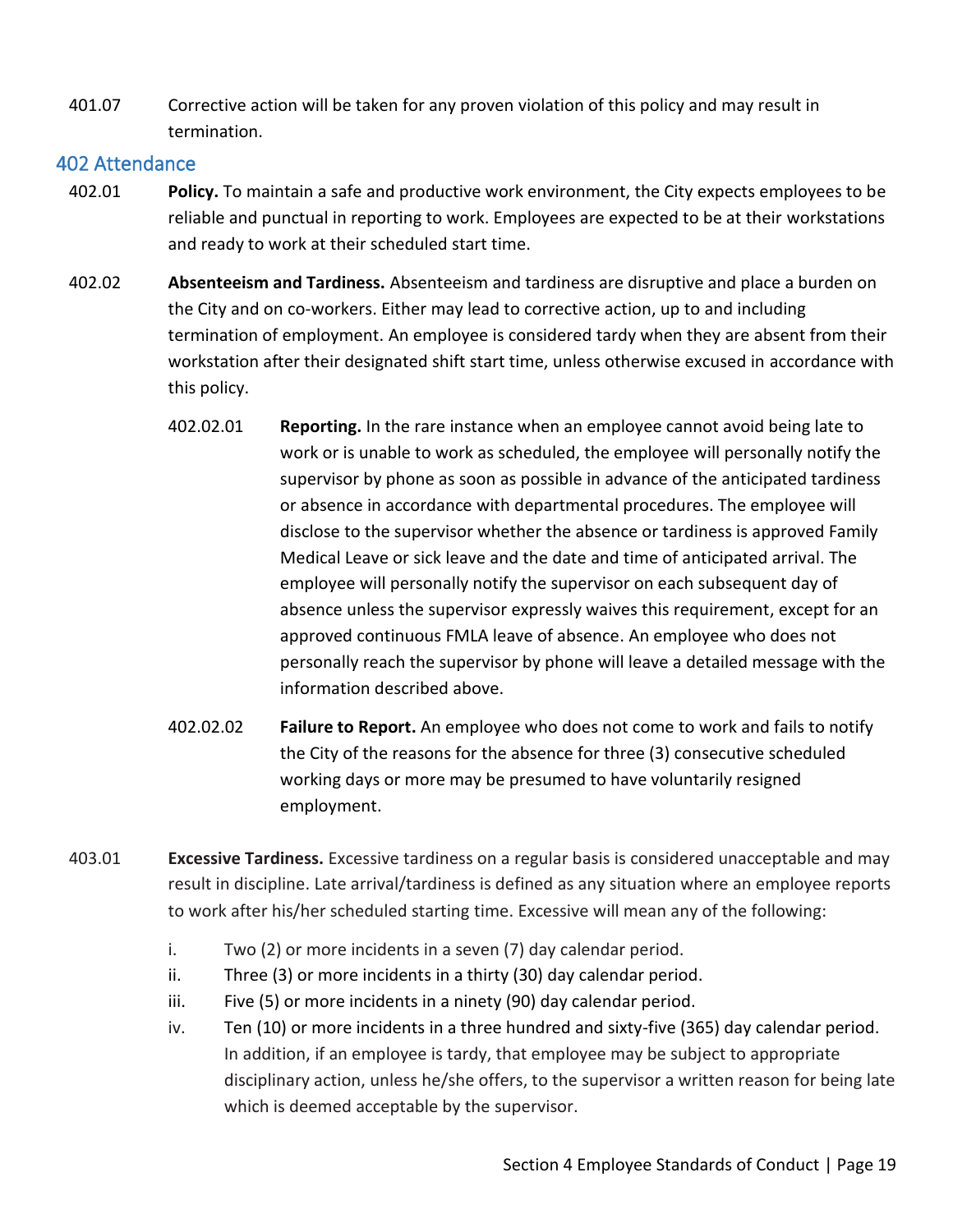# <span id="page-19-0"></span>405 Outside and Secondary Employment

- 405.01 **Policy.** Employees may engage in an outside employment activity or enterprise provided that it does not constitute a conflict of interest, adversely affect the employee's job performance with the City, or unfavorably reflect upon the City.
- 405.02 **Interests of the City.** With the exception of part-time, temporary or seasonal employees, the City of New Haven is the primary employer.
- 405.03 **Workers' Compensation Insurance.** The employee will not be covered by the City's workers' compensation insurance for work performed for another employer.
- 405.04 **Outside Employment while on Leave.** Approval for outside employment as set out in this policy does not authorize an employee on FMLA leave, sick leave, disability leave, workers' compensation leaves, administrative leave, or an unpaid leave of absence or on modified / light duty to engage in any outside employment.
- 405.05 **Adverse Effect on Job Performance.** Should the Department Head feel an employee's outside employment is adversely affecting the employee's job performance, the Department Head may recommend the employee refrain from such activity. However, any conflict, policy infractions, or other specific offense which is the direct result of an employee's participation in outside employment or enterprise will subject the employee to discipline or dismissal, in a manner that is otherwise consistent with the policies set forth in this handbook.

## <span id="page-19-1"></span>406 Dress and Grooming Standards

- 406.01 **General.** The City of New Haven desires to project a positive and professional image of employees representing the City. Employees are expected to dress in a professional manner that is appropriate to their position and to observe good habits of grooming and personal hygiene. Presenting a professional image creates a favorable impression for the City, promotes confidence in the services the City provides, promotes respect among co-workers, and encourages higher working standards. Employees must remember that they are dressing for business, not for pleasure. Attire must always reflect a professional business attitude and presence.
- 406.02 **Grooming.** Each employee will maintain a personal hygiene, grooming and general appearance standard that is neat, clean, professional, reflective of the City's philosophy on pride and professionalism, and is commensurate with accepted general business practices. Examples of unprofessional appearance include, but are not necessarily limited to obscene tattoos, unkempt or unclean hair, a lack of personal hygiene. Facial hair will be kept clean and neatly trimmed. Nothing in this policy will prohibit a supervisor from restricting clothing or other personal grooming attributes that may create a safety hazard based on the employee's job duties.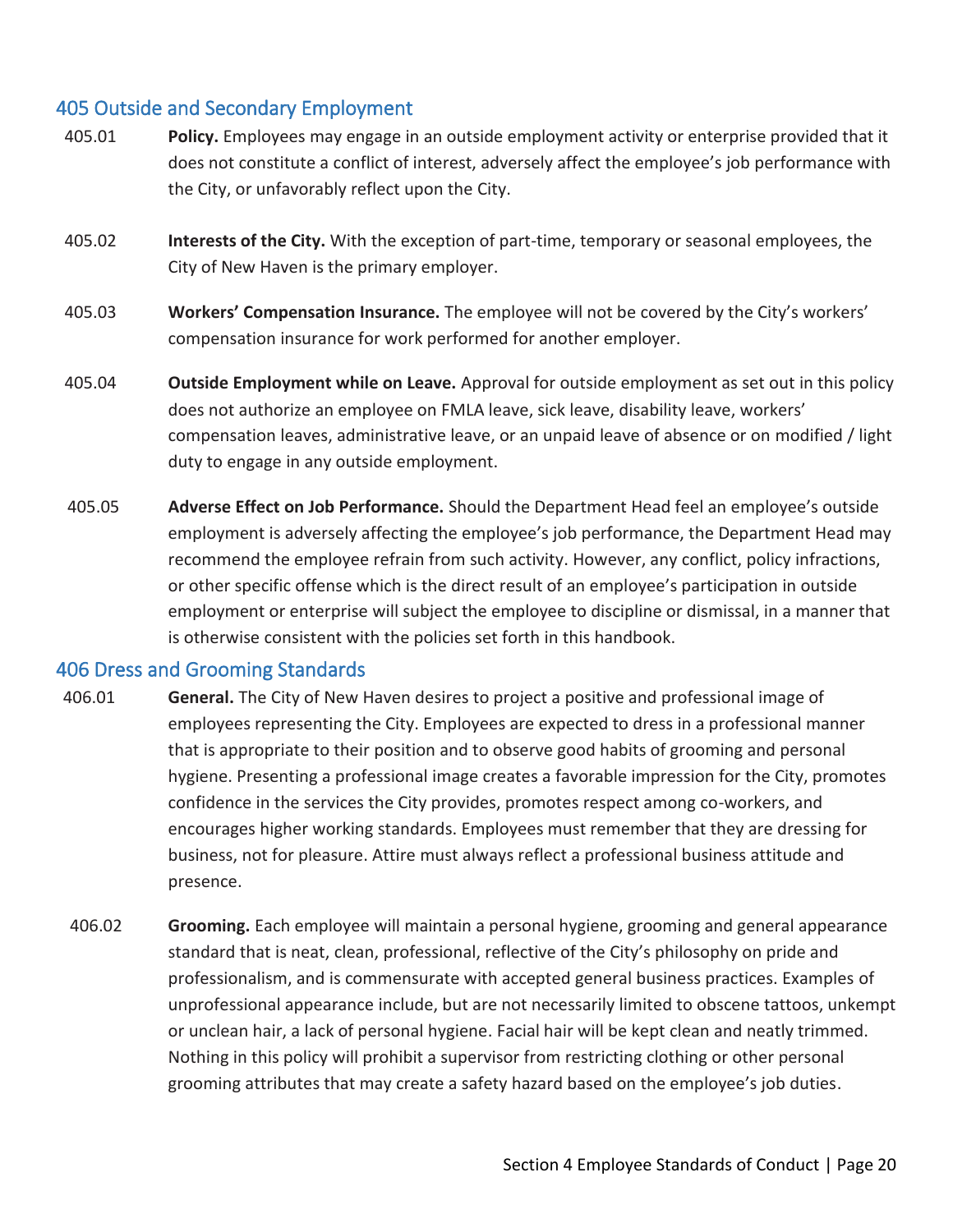406.03 **City Logo Wear.** An employee will refrain from wearing attire that displays the City's logo except when on duty, representing the City, or in route to or from such duty. Further, wearing such attire while engaging in conduct or activity that by virtue of the association discredits the City or places either the employee or the City in disrepute or discredit is prohibited.

## <span id="page-20-0"></span>407 Tobacco Free Workplace

407.01 **General.** All employees are prohibited from the use of all tobacco products, including smokeless electronic cigarettes, at any time while on City property or in City vehicles.

## <span id="page-20-1"></span>408 Drug and Alcohol-Free Workplace

- 408.01 **General.** It is the desire of the City to provide an alcohol and drug-free, healthy, productive, and safe workplace. To promote this goal, employees are required to report to work in appropriate mental and physical condition to perform their jobs in a satisfactory and safe manner.
- 408.02 **Prohibition against Alcohol and Illegal and Unauthorized Drugs.** While on City premises, while on duty, while conducting City-related business or other activities off premises, while driving a City-owned or leased vehicle, or while operating or using other City-owned or leased property or equipment, no employee may use, possess, distribute, sell, or be under the influence of alcohol (except under the limited circumstances described below), inhalants, illegal drugs, including drugs which are legally obtainable but which were not legally obtained, and prescribed or over-the-counter drugs which are not being used as prescribed or as intended by the manufacturer.
	- 408.02.01 **On-duty and Pre-duty Use.** Reporting for, or remaining on, duty is prohibited under the following conditions:
		- i. While having a breath alcohol concentration of greater than 0.00 as indicated via breath test.
		- ii. While using alcohol; or within four (4) hours after using alcohol.
	- 408.02.02 **Prohibited Drug Use.** An employee will not report for duty or remain on duty when using or after use of any controlled substances, except when the use is pursuant to the instructions of a licensed medical practitioner who has advised the employee that the substance will not adversely affect the employee's ability to safely operate a City-owned or leased vehicle, or while operating or using other City-owned or leased property or equipment.
- 408.03 **Prohibition against Illegal and Unauthorized Drug-Related Paraphernalia.** This policy also prohibits the use, possession, distribution, and sale of drug-related paraphernalia while on City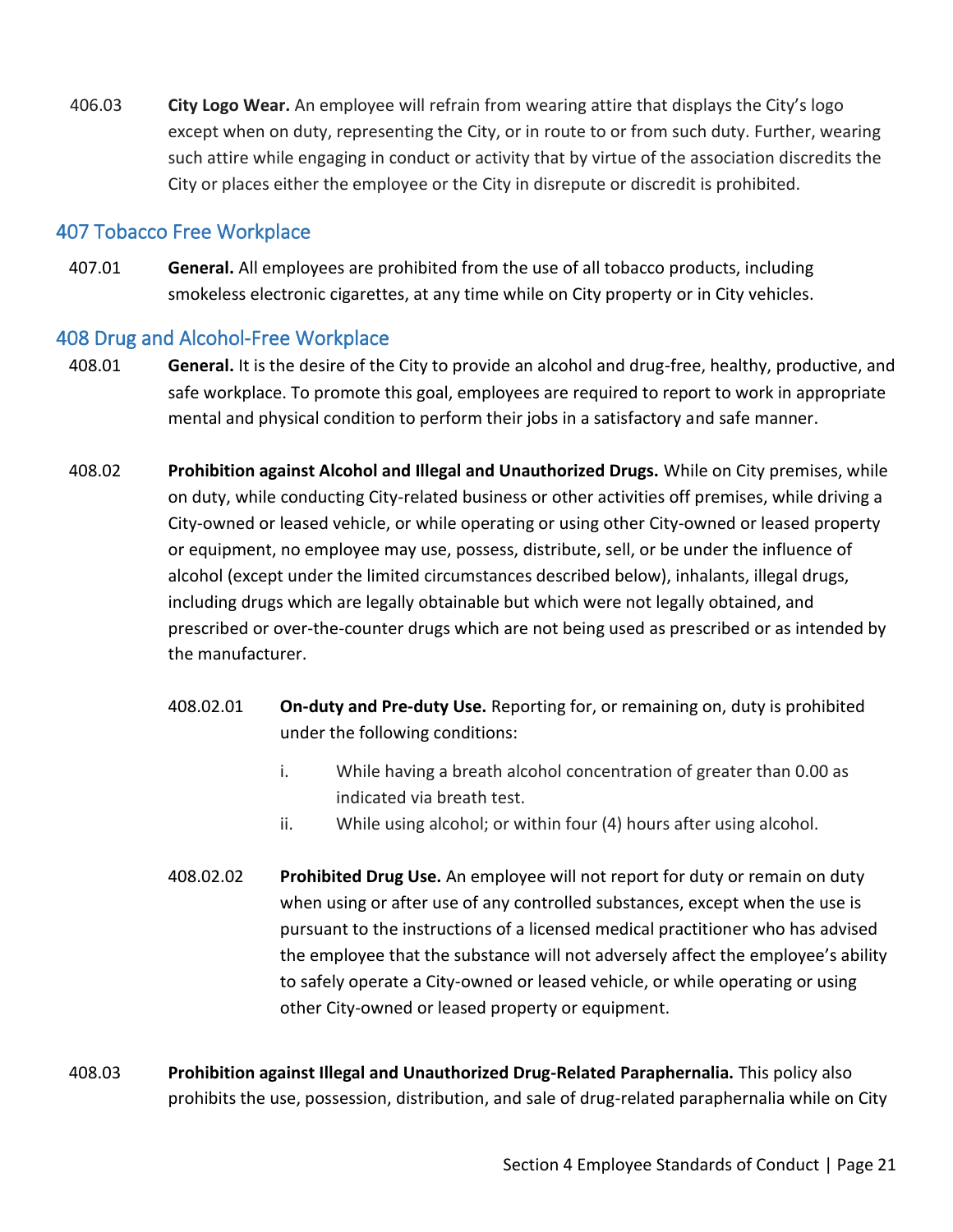premises, while on duty, while conducting City-related business or other activities off premises, while driving a City-owned or leased vehicle, or while operating or using other City-owned or leased property or equipment. Drug-related paraphernalia includes material and/or equipment designed for use in testing, packaging, storing, injecting, ingesting, inhaling or otherwise introducing illegal or unauthorized drugs into the body.

- 408.04 **Permissive Use of Prescribed and Over-The-Counter Drugs.** The legal use of prescribed and over-the-counter drugs are permitted while on City premises, while on duty, while conducting City-related business or other activities off premises, while driving a City-owned or leased vehicle, or while operating or using other City-owned or leased property or equipment only if it does not impair an employee's ability to perform the essential functions of the job (or operate the vehicle, property or other equipment) effectively and in a safe manner that does not endanger the employee, citizens or other individuals in the workplace. Examples of impairment include, but are not limited to, slurred speech, drowsiness, dizziness, confusion, or feeling shaky.
- 408.05 **Mandatory Disclosure by Employees.** Employees taking prescription medication and/or overthe-counter medication will report such use to either their Department Head or to the Director of Human Resources if there is a reasonable likelihood the medication will impair the employee's ability to perform the essential functions of his or her job (or operate a vehicle, property or other equipment, if applicable) effectively and in a safe manner that does not endanger the employee, citizens or other individuals in the workplace. Examples of impairment include, but are not limited to, slurred speech, drowsiness, dizziness, confusion, or feeling shaky.
- 408.06 **On-Call Employees.** Employees scheduled to be on call are expected to be fit for duty upon reporting to work. Any employee scheduled to be on call, and who is called out, is governed by this policy. Sometimes, an employee who is not scheduled to be on call may nevertheless be called out. If this or any other situation occurs where the employee called out is under the influence of alcohol or has a presence of drugs in the system, such that reporting to work would result in a violation of this policy, the employee must so advise the appropriate supervisor on duty. The employee will not be required to report to work.
- 408.07 **Mandatory Reporting of Arrests and Convictions.** Employees must notify their immediate supervisor and the Department Head, in writing, of any alcohol or drug-related arrest and/or convictions (including a plea of nolo contendere) or deferred adjudication, for a violation occurring off duty and/or in the workplace no later than twenty-four (24) hours after the arrest and/or conviction.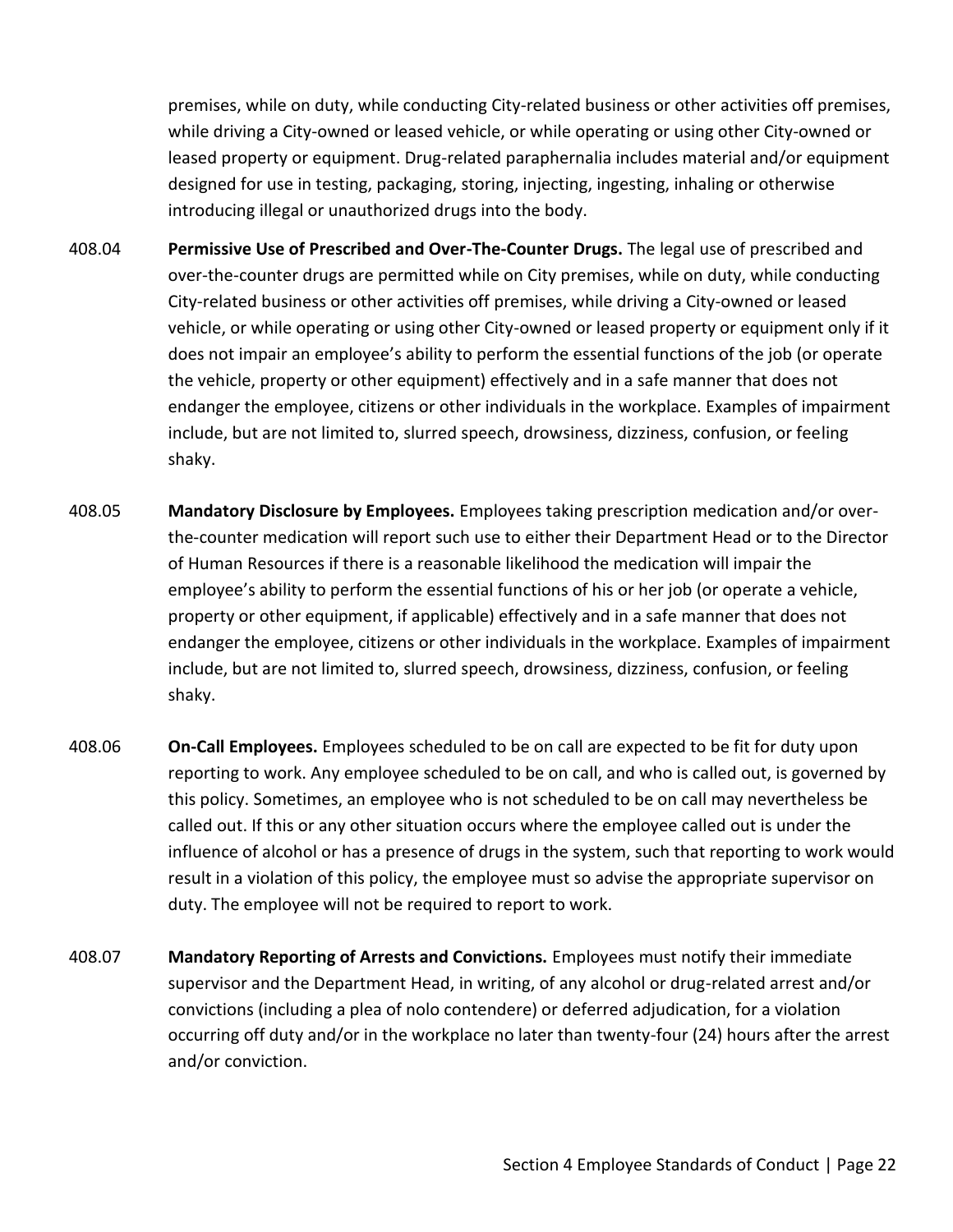- 408.08 **Off-Duty Conduct.** The City may take corrective action, up to and including termination of employment, if an employee's off-duty use of or involvement with drugs or alcohol is damaging to the City's reputation or business, is inconsistent with the employee's job duties, or when such off-duty use, or involvement adversely affects the employee's job performance. Any employee reporting to work under the influence of illegal drugs or alcohol may be disciplined, up to and including termination.
- 408.09 **Rehabilitation/Treatment.** Employees may seek assistance through the City's employee assistance program.
- 408.10 **Policy Violations.** Violations of this policy will generally lead to corrective action, up to and including immediate termination of employment. Employees with questions or concerns about substance dependency or abuse are encouraged to discuss these matters with their supervisor or the Director of Human Resources to receive assistance or referrals to appropriate resources.

## 408.11 **Drug and Alcohol Testing.**

- 408.11.01 **Types of Tests.** Testing may include one or more of the following: urinalysis, hair testing, breathalyzer, intoxilyzer, blood, or other generally accepted testing procedure.
- 408.11.02 **Testing of Applicants.** Applicants to whom a conditional offer of employment has been extended may be required to submit to testing for alcohol and illegal and unauthorized drugs. A positive test result, refusal to test, or attempts to alter or tamper with a sample or any other part of the test, will render the applicant ineligible for consideration of employment or future employment with the City.

## 408.11.03 **Testing of Employees.**

- i. Employees may be tested for alcohol and/or illegal and unauthorized drugs for the following:
	- i.1. When reasonable suspicion exists; or
	- i.2. In connection with any required treatment or rehabilitation.
- ii. Police and Fire/EMS Department employees are also subject to any applicable departmental rules and regulations regarding illegal and unauthorized drug and alcohol testing.
- iii. City employees who drive a Commercial Motor Vehicle (CMV) requiring a Commercial Driver's License (CDL) as part of their job duties are subject to alcohol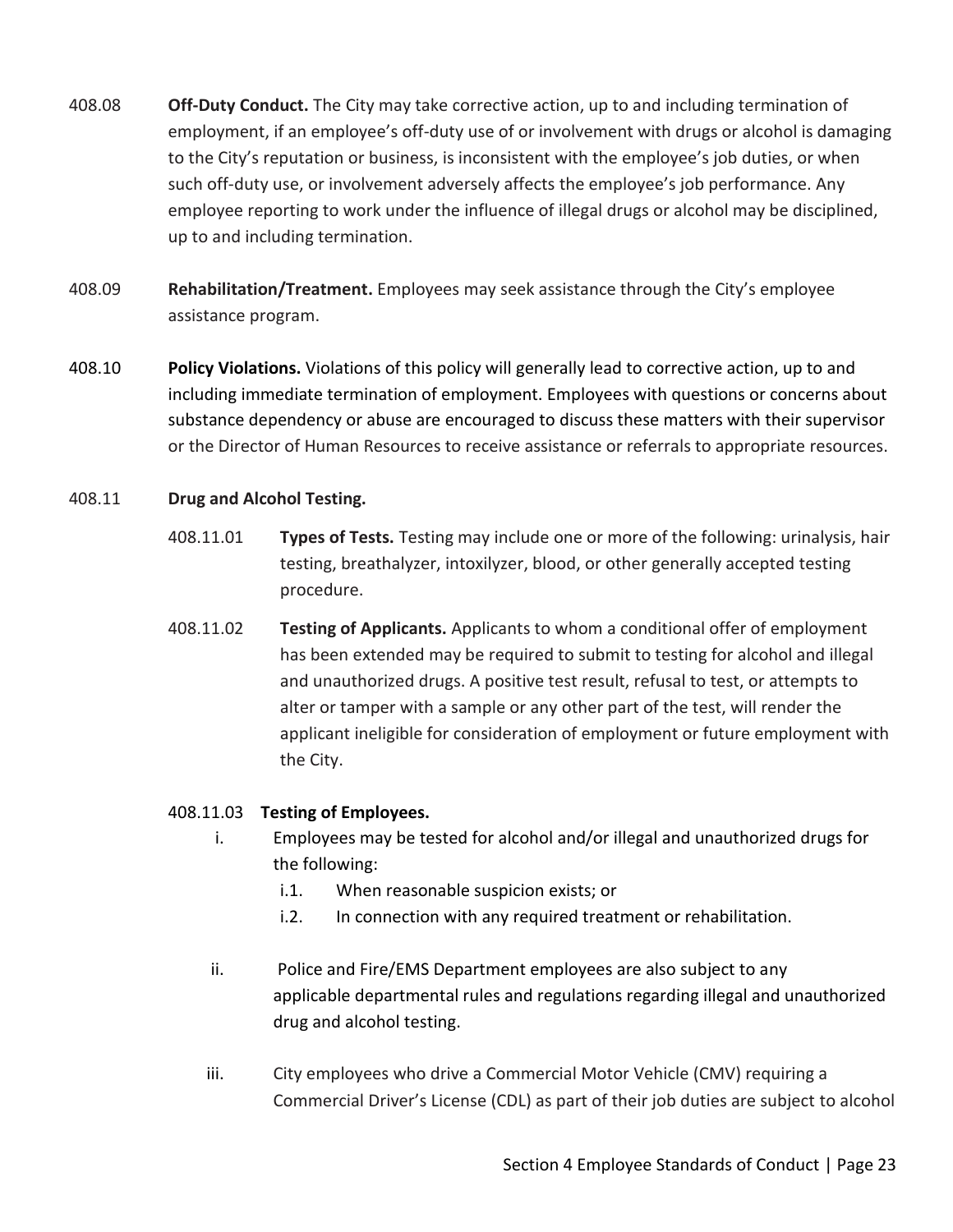and drug testing as required by the U.S. Department of Transportation (DOT) and the Federal Motor Carrier Safety Administration. Employees are expected to comply with these regulations.

- iv. Tests will be paid for by the City. To the extent possible, testing will normally be done during the employee's normal work time. Any employee who refuses to be tested, or who attempts to alter or tamper with a sample or any other part of the testing process, will be subject to corrective action up to and including termination.
- v. For purposes of this policy, reasonable suspicion is a belief based on articulable observations (e.g., observation of alcohol or drug use, apparent physical state of impairment, incoherent mental state, changes in personal behavior that are otherwise unexplainable, deteriorating work performance that is not attributable to other factors, a work-related accident or near miss accident, evidence of possession of substances or objects which appear to be illegal or unauthorized drugs or drug paraphernalia) sufficient to lead a supervisor to suspect that the employee is under the influence of illegal or unauthorized drugs or alcohol.
- vi. A positive test result is a violation of this policy and may result in corrective action up to and including termination of employment. Any employee who is terminated for violation of this policy is ineligible for future employment with the City.
- vii. The City has additional obligations when testing for controlled substances and alcohol for those employees regulated by the U.S. Department of Transportation. Please see the City's Drug and Alcohol Policy for CMV Drivers for additional information.
- 408.11.04 **Testing Following an On-the-Job Accident.** Employees may be tested following an on-the-job accident if any of the following criteria apply
	- i. Evidence of an unsafe practice
	- ii. Significant damage to property
	- iii. Careless operation of a vehicle
	- iv. Significant injuries to persons
	- v. A pattern of erratic accidents.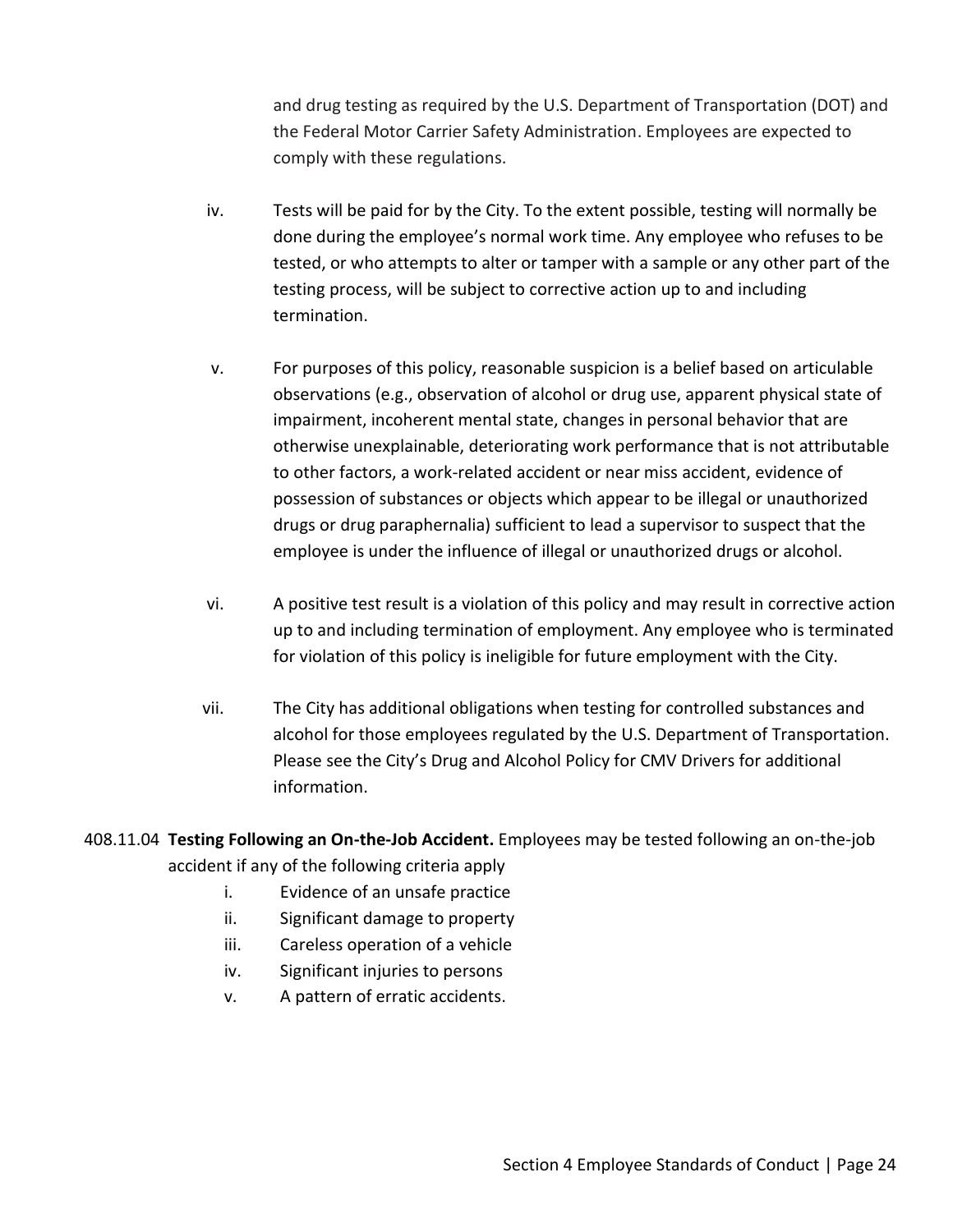#### 408.11.05 **Testing Procedures.**

- i. All substance abuse testing will be performed by an approved laboratory or healthcare provider chosen by the City. All positive test results will be subject to confirmation testing.
- ii. All testing must normally be authorized in advance by both the employee's supervisor and the Director of Human Resources or his or her designee. If the supervisor, or his or her designee, is unavailable within a reasonable period of time, the Director of Human Resources or his or her designee may, with sole discretion, authorize the testing of an employee. If the Director of Human Resources, or his or her designee, is unavailable within a reasonable period of time, the Department Head may, with sole discretion, authorize the testing of an employee. For reasonable suspicion testing, testing may not be authorized without the supervisor's documentation of the articulable factors which led the supervisor to suspect that the employee is under the influence of illegal or unauthorized drugs or alcohol. Testing should be arranged as soon as possible after the supervisor's articulable observations.
- iii. If an employee meets any of the criteria in Section 407.11.03, the employee will be provided with transportation to the testing facility. A supervisor or other designated City representative may be required to stay with the employee during the testing process. The City may, in its discretion, reassign the employee or put the employee on administrative leave with pay until the test results are received. The City will make arrangements to have the employee transported home after the testing if necessary.
- iv. Test results will be maintained in a confidential file separate and apart from the employee's personnel file. Any medical-related information will be confidential and accessible only by Human Resources; Elected Officials and Department Heads on a need-to-know basis.

## <span id="page-24-0"></span>409 Phone, Electronic Communication, and Internet Use

- 409.01 **Scope.** The guidelines specified in this policy apply to all regular and part-time, seasonal employees, contract personnel, and volunteers whose access to or use of the technology systems is funded by the City or is available through equipment owned by the City.
- 409.02 **User Responsibilities.** Employees are representatives of the City in all their communications. Responsible use of the City's technology systems requires discretion, professionalism, and awareness of potential liability. Employees should be aware that when they are utilizing certain technology systems, they are creating City documents. Employees must understand at all times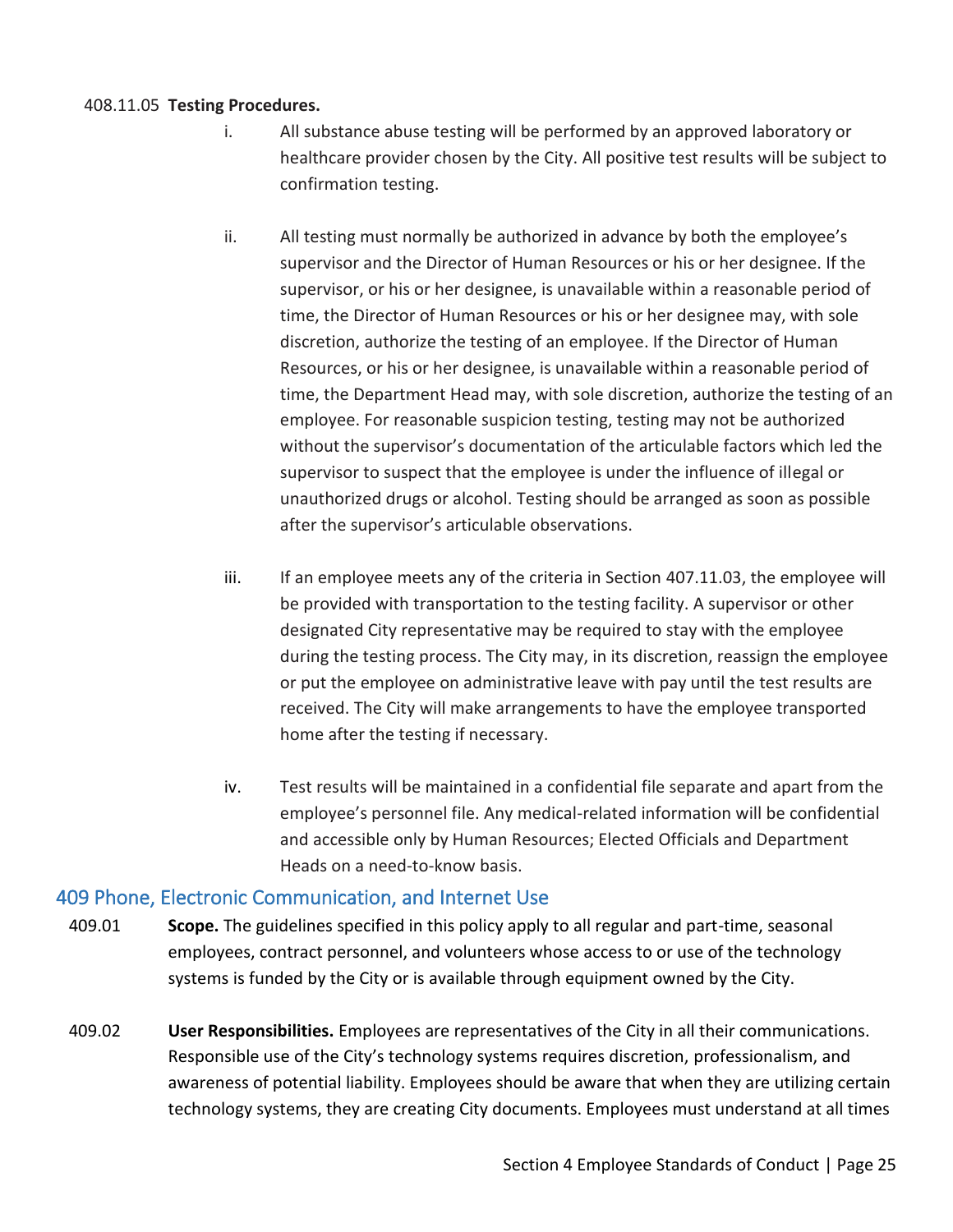that communication and use of any of the City's technology systems are matters of public record under the Public Information Act and may be subject to discovery requests.

- 409.03 **Policy Guidelines.** The following guidelines have been established for using the Internet, Cityprovided cell phones, tablets, laptops, e-mail, and other technology in an appropriate, ethical, and professional manner:
	- 409.03.01 Internet, City-provided equipment (e.g., cell phone, laptops, tablets, computers, etc.) and services will not be used for transmitting, retrieving, or storing any communications of a defamatory, discriminatory, harassing, or pornographic nature.
	- 409.03.02 Employees will not use technology to play or download any games, communicate disparaging, abusive, profane or offensive language; create, view or display materials that might adversely or negatively reflect upon the City or be contrary to the City's best interests; and engage in any gambling or illegal activities, including piracy, cracking, extortion, blackmail, copyright infringement, and unauthorized access of any computers and City-provided equipment such as cell phones, tablets and laptops.
	- 409.03.03 Employees obtaining information may not copy, retrieve, modify or forward copyrighted materials, except with permission or as a single copy to reference only.
	- 409.03.04 Employees will not use the system in a way that disrupts its use by others such as streaming video, music or other media that is not work related.
	- 409.03.05 Employees will not interfere with or disrupt network users, services or equipment including but not limited to: damaging equipment, spreading viruses, impersonating another user, or destroying communications or electronic files.
	- 409.03.06 Employees will not use technology systems for personal gain, outside employment, personal business operations, other financial profit or to advertise or solicit funds for political, religious, or other personal causes.
	- 409.03.07 Employees should not open suspicious e-mails, pop-ups, or downloads. Contact Information Technology with any questions or concerns to reduce the release of viruses or to contain viruses immediately.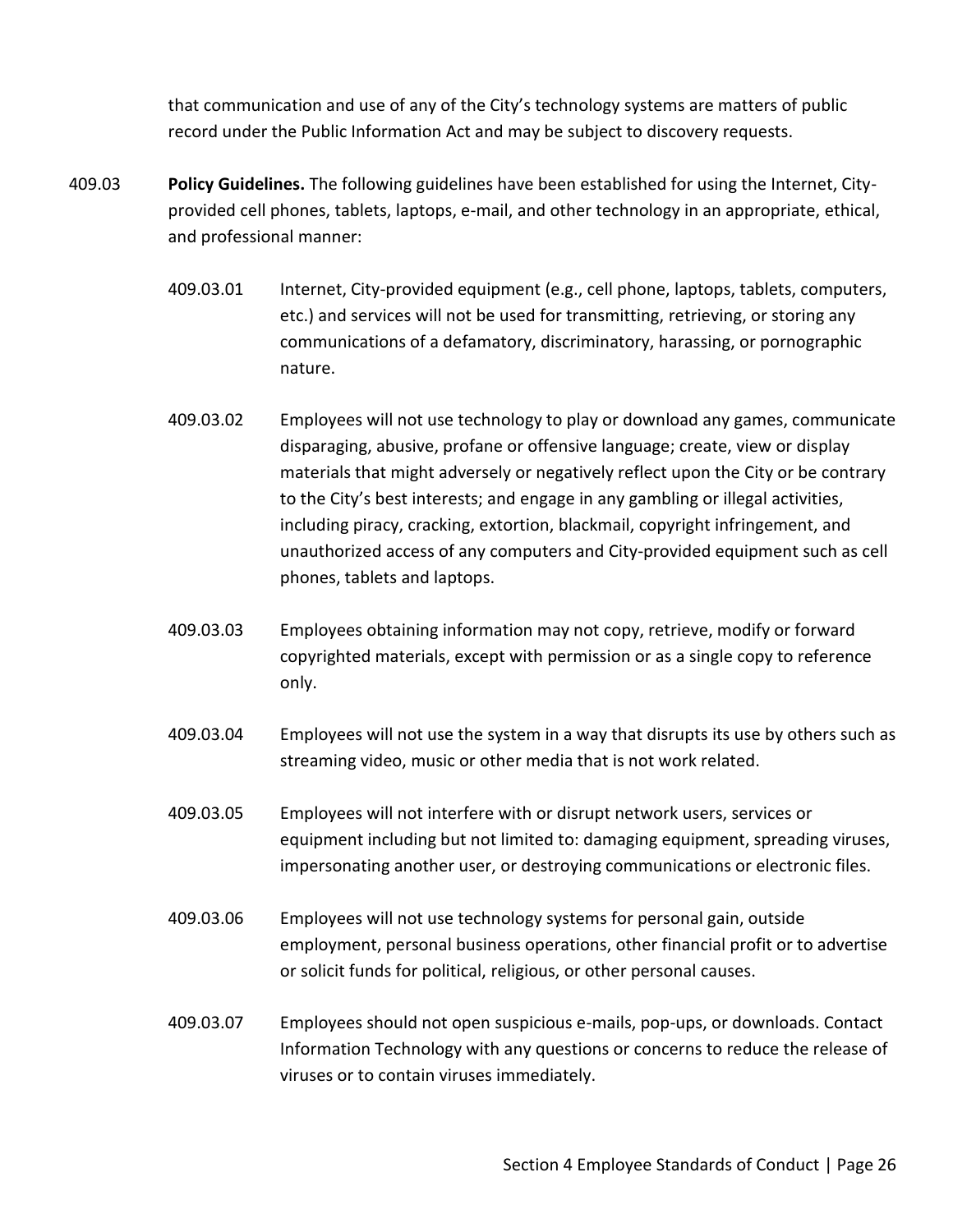- 409.03.08 Employees will ensure that all technology related purchases are coordinated with Information Technology prior to the actual purchase.
- 409.03.09 Internal and external e-mails are considered business records and are subject to the Public Information Act and may be released upon request.
- 409.03.10 City network user login and password information will not be shared with or used by other individuals or stored in an unsecured / visible location.
- 409.03.11 Employees should refrain from making personal calls, personal instant messaging, and personal text messaging, tweeting, or interacting with all social media during the work hours regardless of whether the equipment used is company provided or not.

Receiving or making personal telephone calls during work hours should be limited. When possible, calls should be made and received during breaks and lunch times.

- 409.03.12 Employees will not make personal, long distance calls using City telephones without prior supervisor authorization and, in all cases, charges for long distance personal calls will be reimbursed by the employee.
- 409.04 **Right to Monitor.** All City-supplied technology and City-related work records belong to the City and not to the employee. The City reserves the right to monitor the use of City supplied technology. E-mails are retained in accordance with the City's document retention policy. Inappropriate or illegal use or communications may be subject to corrective action up to and including termination of employment.
- 409.05 **Violation of Policy Guidelines.** Any violation of this policy and its guidelines may be subject to corrective action, including but not limited to the loss of access and other privileges, and/or termination of employment.

## <span id="page-26-0"></span>410 Fraudulent Activity

- 410.01 **Purpose.** The purpose of this policy is to establish a fraud policy that requires all City business to be performed with integrity and subject to the highest ethical standards possible. To accomplish this purpose, this policy establishes rules that define unacceptable behavior and prevent fraud. This policy applies to all City employees.
- 410.02 **Prohibited Conduct.** Fraudulent conduct is strictly prohibited in the performance of any City business. Fraudulent conduct means the intentional misappropriation of City assets by any act including, but not limited to, theft, embezzlement, and intentional misrepresentation. Acts constituting fraud include but are not limited to:
	- 410.02.01 Forgery or alteration of any document or account belonging to the City.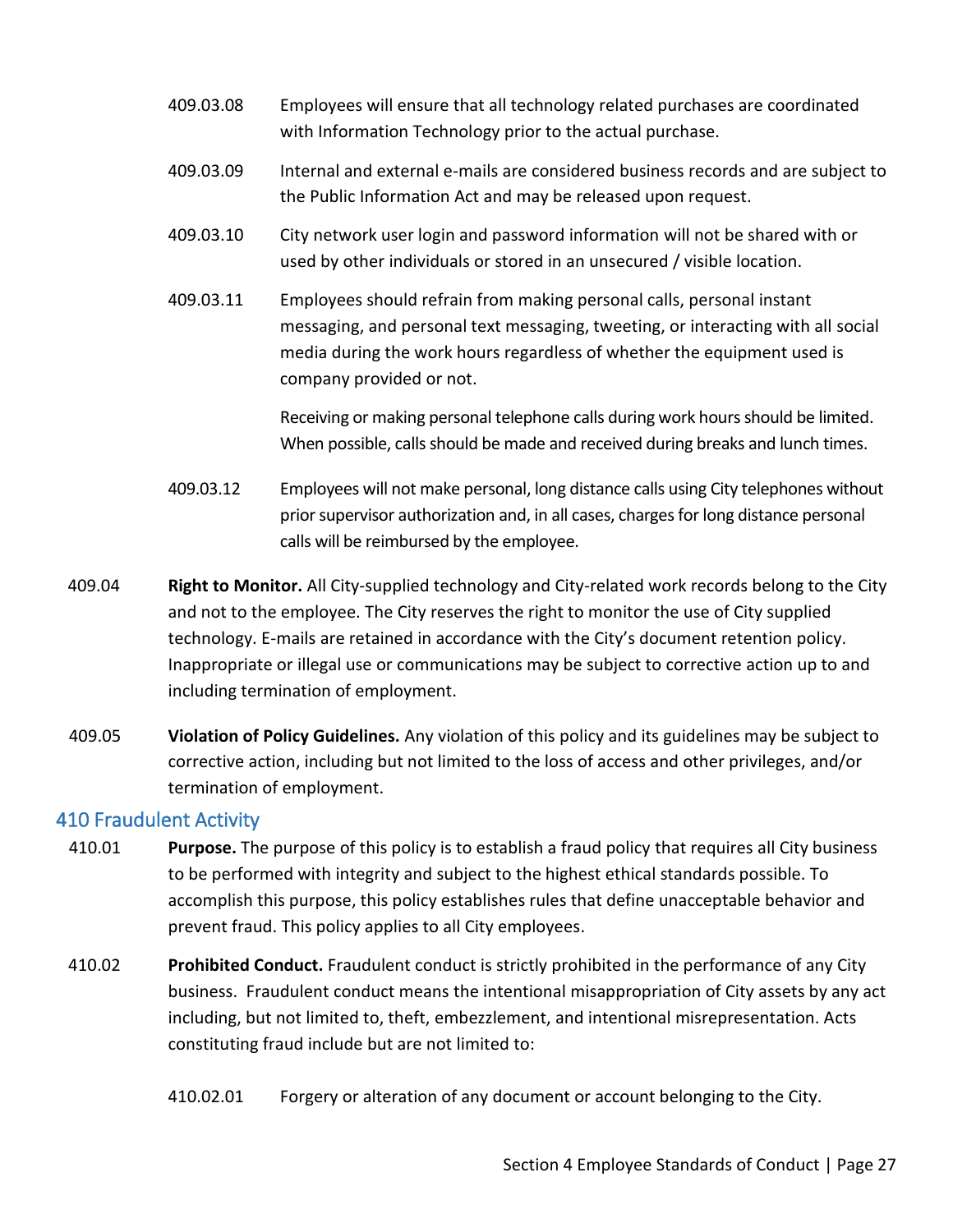- 410.02.02 Forgery or alteration of a check, bank draft or any other financial document representing funds belonging to the City.
- 410.02.03 Misappropriation of funds, securities, supplies or other assets of the City.
- 410.02.04 Impropriety in the handling or reporting of money or financial transactions involving the City and any other entity.
- 410.02.05 Profiteering as a result of insider knowledge of City activities.
- 410.02.06 Disclosing confidential and proprietary information to outside parties.
- 410.02.07 Accepting or seeking anything of material value from contractors, vendors or persons providing services/materials to the City in return for a referral of business.
- 410.02.08 Unauthorized destruction, removal or personal use of records, furniture, fixtures, and equipment belonging to the City.
- 410.02.09 Embezzlement, larceny, or any other misapplication of City funds.
- 410.02.10 Any official misconduct including the misapplication or misuse of City funds, property, or information.
- 410.03 Fraudulent activity is prohibited. All allegations of fraudulent activity will be investigated. If it is determined that any employee has engaged in fraudulent activity, the employee will be subject to corrective action, up to and including termination of employment, and referral may be made to an appropriate law enforcement authority. Retaliation against any employee for reporting fraudulent activity or for participating or cooperating in an investigation of an allegation of fraud is prohibited.

#### <span id="page-27-0"></span>411 Cash and Asset Losses, Variants, Shortages, and Thefts

- 411.01 All employees will report any variance, loss, shortage, or theft of which the Employee becomes aware to his or her Department Head or Elected Official. The Clerk Treasurer will be notified immediately of any knowledge of, or reasonable cause of belief of misappropriation of public funds or assets.
- 411.02 All Department Heads and Elected Officials will report all erroneous or irregular material variances, losses, shortages or thefts of cash or assets to the Indiana State Board of Accounts.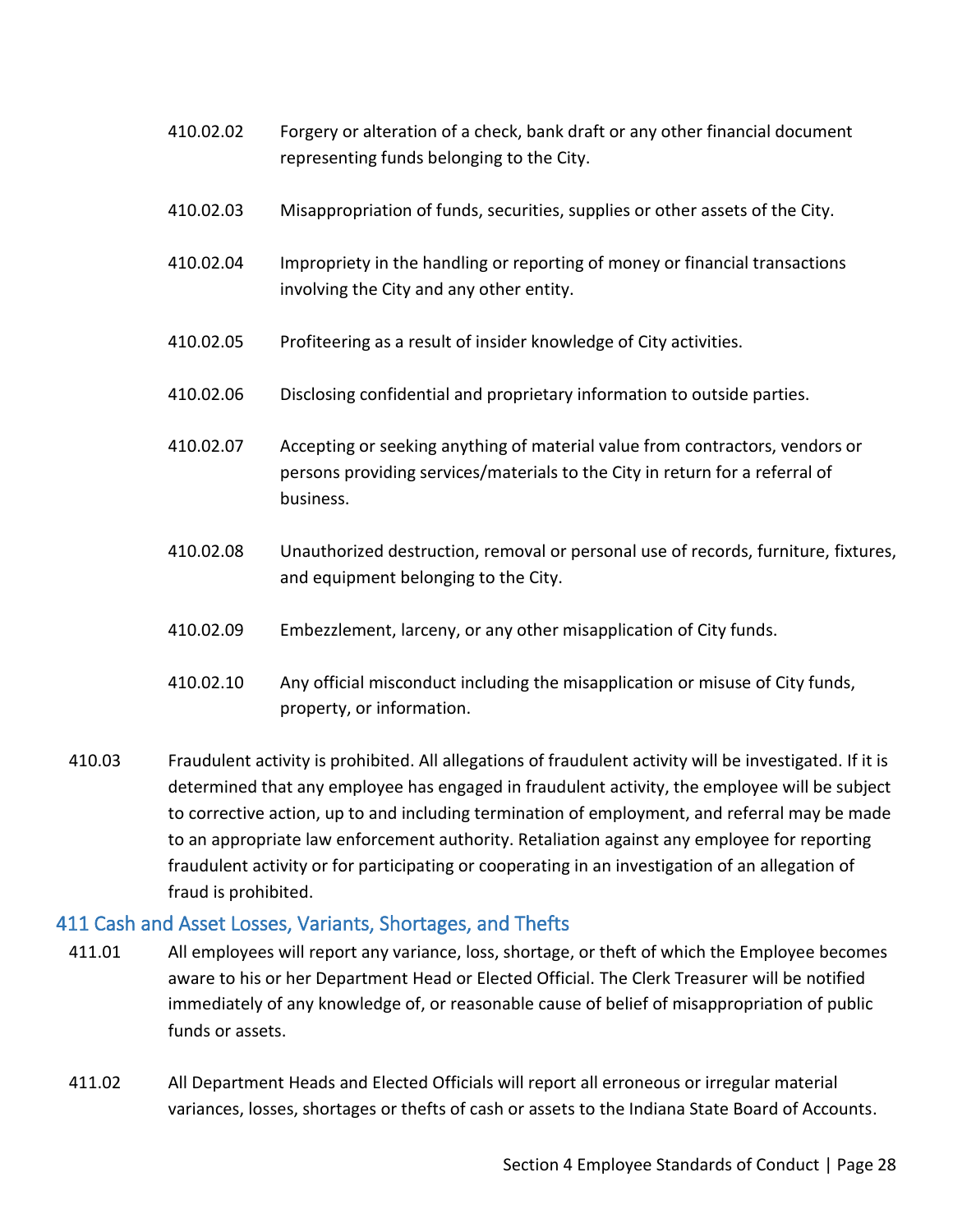For the purposes of this policy, "material" will mean a variance, loss or shortage exceeding Fifty Dollars (\$50.00) in cash or equivalent value.

411.03 All Department Heads and Elected Officials of the City who have actual knowledge of, or reasonable cause, to believe that there has been a misappropriation of public funds or assets of any office including (1) information obtained as a result of a police report; (2) an internal audit or finding; or (3) any other source indicating a misappropriation has occurred, will immediately send written notice of the misappropriation to the State Board of Accounts and to the Prosecuting Attorney for Allen County, Indiana.

## <span id="page-28-0"></span>412 Media Relations

- 412.01 The City seeks to provide consistent, accurate, and timely information to the media while keeping City officials informed of emerging media issues.
- 412.02 **Official Spokesperson.** The Mayor will designate official spokespersons for the City. In accordance with the Emergency Operations Plan, the Mayor is the designated spokesperson for the City during City emergencies.
- 412.03 **General Inquires.** Any media inquiries received by City staff will be referred immediately to the Mayor's Office or designee.
- 412.04 **Interviews Outside of City Business.** City employees who interact with the media outside their capacity as a City employee should take measures to ensure that he or she is not designated as a City spokesperson, or as offering an "official City point of view."

## <span id="page-28-1"></span>413 Social Media

- 413.01 An employee's use of social media, both on and off duty, will not interfere with or conflict with the employee's duties or job performance, reflect negatively on the City or violate any City policy. The intent of these standards is to regulate the creation and distribution of information concerning the City, its employees, and citizens through electronic media, including, but not limited to websites and applications that enable users to create and share content such as video, photographs, written content or to participate in social networking. This policy is designed to protect the City's reputation and ensure that an employee's communications reflect positively on the City.
- 413.02 **Guidelines for City Sponsored Social Media Sites.** Employees will adhere to the following guidelines:
	- 413.02.01 All content posted to the City's social media sites will be aligned with the City and the department's strategic priorities.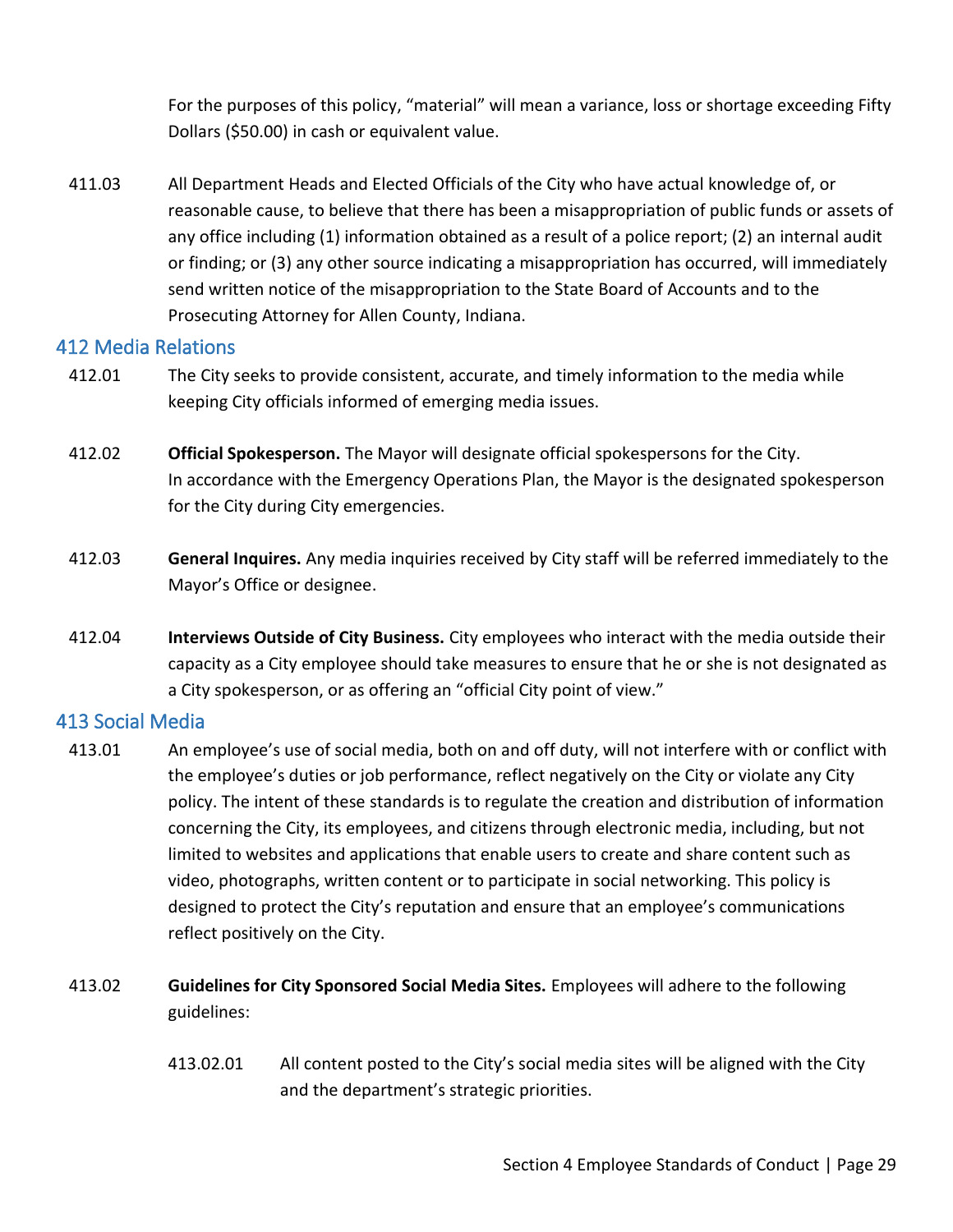- 413.02.02 The Elected Officials and the Department Heads will determine who is authorized to post on social media sites on behalf of the City.
- 413.02.03 Employees must obtain authorization from their Department Head to update or post on social media sites on behalf of the City. Employee time spent updating or posting on City social media sites as part of the employee's job duties is considered hours worked and is compensable.
- 413.02.04 Employees will not disclose confidential information on social media. Posting of confidential information may violate state law and subject the user to criminal penalty.
- 413.03 **Guidelines for Personal Social Media Sites.** The City recognizes that many City employees utilize social media when not at work. The City requires that employees be aware of the following guidelines regarding posting of work-related information on personal social media sites.
	- 413.03.01 If the employee's social networking includes any information related to the City, the employee will make it clear to the readers that the views expressed are the employee's alone and not reflective of the views of the City.
	- 413.03.02 Employees are expected to act responsibly on and off duty, and to exercise good judgment when using social media. Employees should be aware that postings on social media sites, even if done off premises and while off duty, could have an adverse effect on the City's legitimate business interests.
	- 413.03.03 Employees are expected to refrain from posting anything on a personal social media site that may defame, embarrass, insult, demean or damage the reputation of the City or any of its employees.
	- 413.03.04 Employees are expected to refrain from posting on personal social media sites information that may constitute a violation of the City's Workplace Conduct Policy. Employees will not post pornographic pictures of any type that could identify them as an employee of the City. Employees should be mindful that the City's Workplace Conduct Policy covers both work and non-work time, including postings on social media sites.
	- 413.03.05 Employees will not post information on a personal social media site that could adversely impact the City and/or an employee of the City.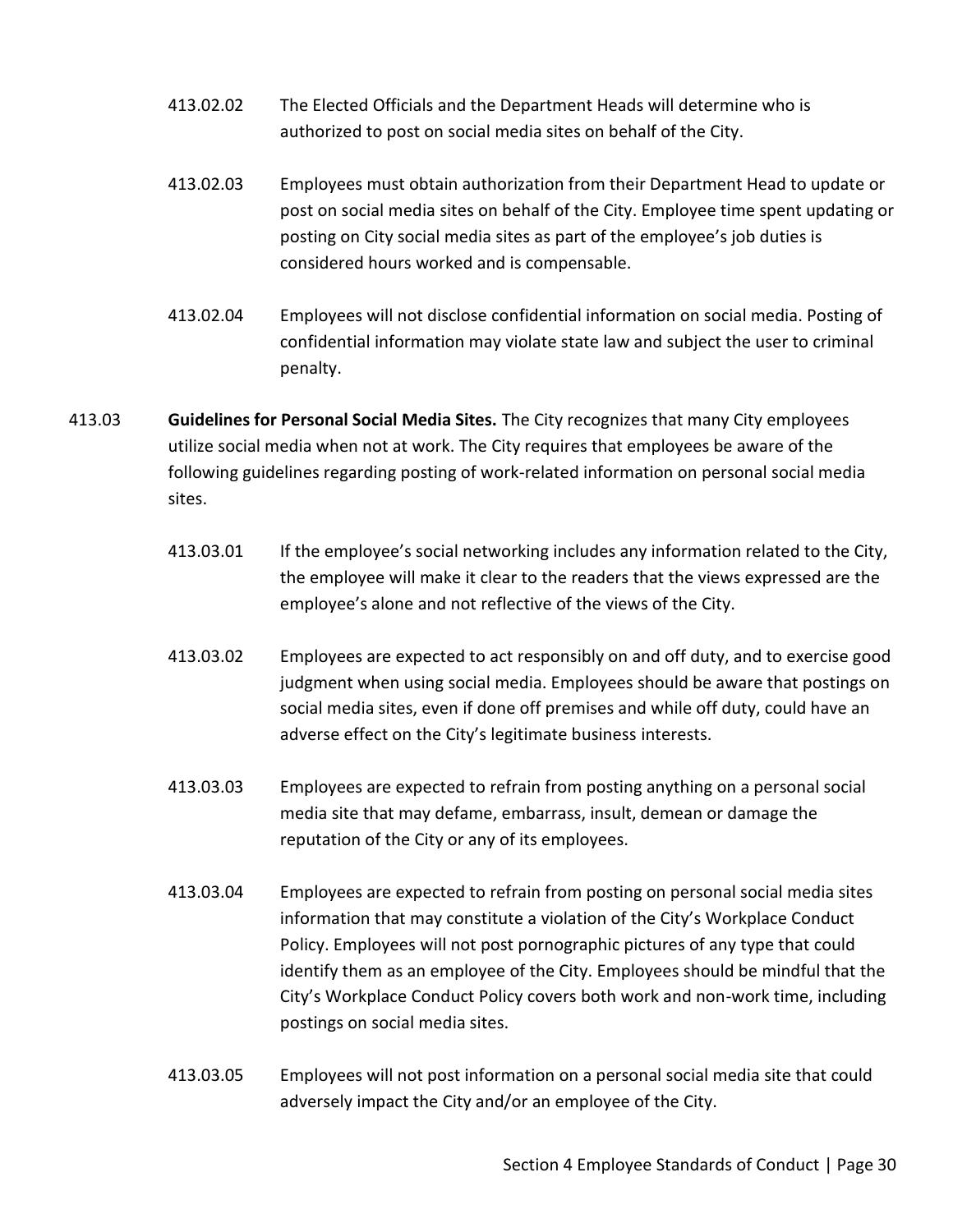413.03.06 Employees are expected to remove postings violating this policy, even when placed by others on a personal social media site.

## <span id="page-30-0"></span>414 Workplace Conduct

- 414.01 The purpose of this policy is to prohibit discrimination, harassment, and workplace violence; the condoning or perpetuating of such conduct, or retaliation for reporting such conduct or assisting in an investigation; and to provide a process for reporting and resolving complaints of harassment, discrimination, and workplace violence.
- 414.02 All City employees are entitled to a workplace free of workplace violence and unlawful discrimination and harassment by management, supervisors, co-workers, citizens, and vendors. This means that each employee must be respectful of others and act professionally. City employees are also prohibited from engaging in workplace violence and unlawful discrimination and harassment of other employees, citizens, vendors, and all other third parties.
- 414.03 All City employees, elected officials and volunteers are governed by the provisions of this policy.
- 414.04 **Sexual Harassment.** All types of sexual harassment are prohibited. Sexual harassment is behavior of a sexual nature that is not welcome, is personally offensive, undermines morale, interferes with the work performance and effectiveness of another person in the work environment, or creates an intimidating, hostile or offensive work environment.

Sexual harassment is defined as unwanted or unwelcome sexual advances, requests for sexual favors, or other verbal or physical conduct of a sexual nature when 1) submission to such conduct is made either explicitly or implicitly a term or condition of an individual's employment, 2) submission to or rejection of such conduct by an individual is used as a basis for employment decisions affecting such individual, or 3) such conduct has the purpose or effect of unreasonably interfering with an individual's work performance or creating an intimidating, hostile, or offensive work environment.

Sexual harassment may include a range of subtle and not so subtle behaviors and may involve individuals of the same or different gender. Sexual harassment does not require sexual attraction or interest. Sexual harassment prohibited under this policy includes, but is not limited to:

i. Unwanted or unwelcome sexual advances and requests for sexual favors or propositions,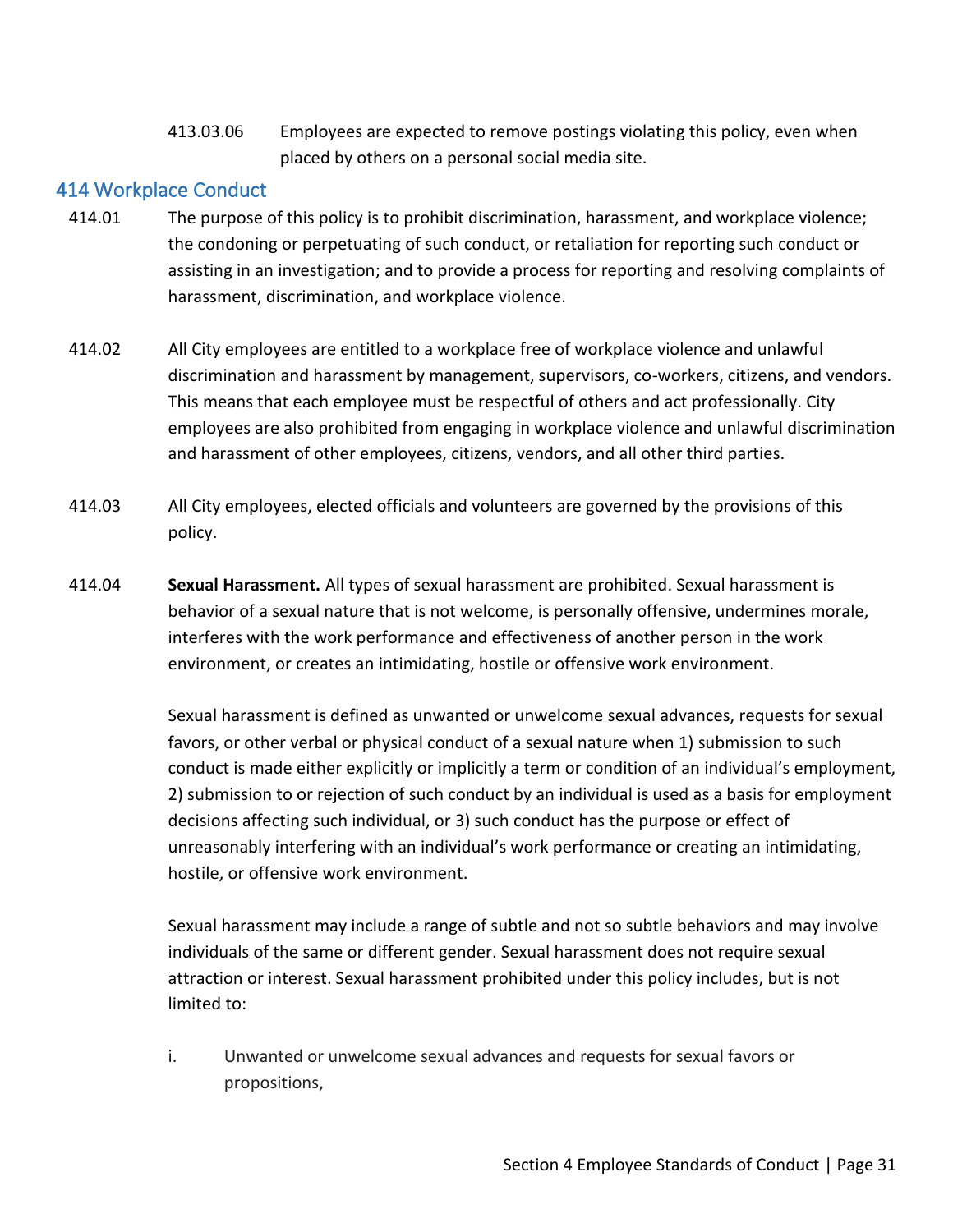- ii. Sexual jokes and innuendo; Comments about bodies, sexual prowess, sexual preferences, sexual experiences, or sexual deficiencies
- iii. Leering, whistling, or physical contact such as touching or blocking movements
- iv. Verbal abuse of a sexual nature, including insulting or obscene comments or gestures
- v. Display in the workplace of sexually suggestive objects or pictures, including nudity and pornography
- vi. Continuing to express sexual or social interest after being informed directly that the interest is unwelcome
- vii. All inappropriate conduct of a sexual nature, whether it be physical, verbal, or visual conduct
- 414.05 **Unlawful Harassment and Discrimination.** Harassment or discrimination on the basis of any legally protected characteristic is strictly prohibited. Demeaning, hostile, or offensive conduct based on membership in a group defined by characteristics such as race, religion, color, national origin, gender, age, disability, genetics, veteran status, citizenship, sexual orientation, gender identity, or any other characteristic protected by law, and has the purpose or effect of unreasonably interfering with an individual's work performance, creating an intimidating, hostile or offensive work environment, or otherwise adversely affecting an employee's employment opportunities is prohibited.
	- 414.05.01 Prohibited conduct includes, but is not limited to, epithets, slurs and negative stereotyping; threatening, intimidating, or hostile conduct; denigrating jokes and comments; and writings or pictures, that single out, denigrate, or show hostility or aversion toward someone on the basis of a protected characteristic. Conduct, comments, or innuendoes that may be perceived by others as offensive are inappropriate and are strictly prohibited.
	- 414.05.02 This policy also prohibits sending, showing, sharing, or distributing in any form, inappropriate jokes, pictures, comics, stories, etc., including but not limited to via facsimile, e-mail, cell phone or other electronic devices, social media, and/or the Internet, such as YouTube, Twitter, and Facebook. Harassment of any nature, when based on race, religion, color, sex, national origin, age or disability, genetics, veteran status, citizenship, sexual orientation, gender identity, or any other characteristic protected by law is prohibited and will not be tolerated.
- 414.06 **Workplace Violence.** Workplace violence is prohibited. Workplace violence is physically aggressive, violent, or threatening behavior intended to instill fear in another person or persons through intimidation, including verbal or physical threats of any kind; or any other conduct that suggests a tendency toward violent behavior. Examples include: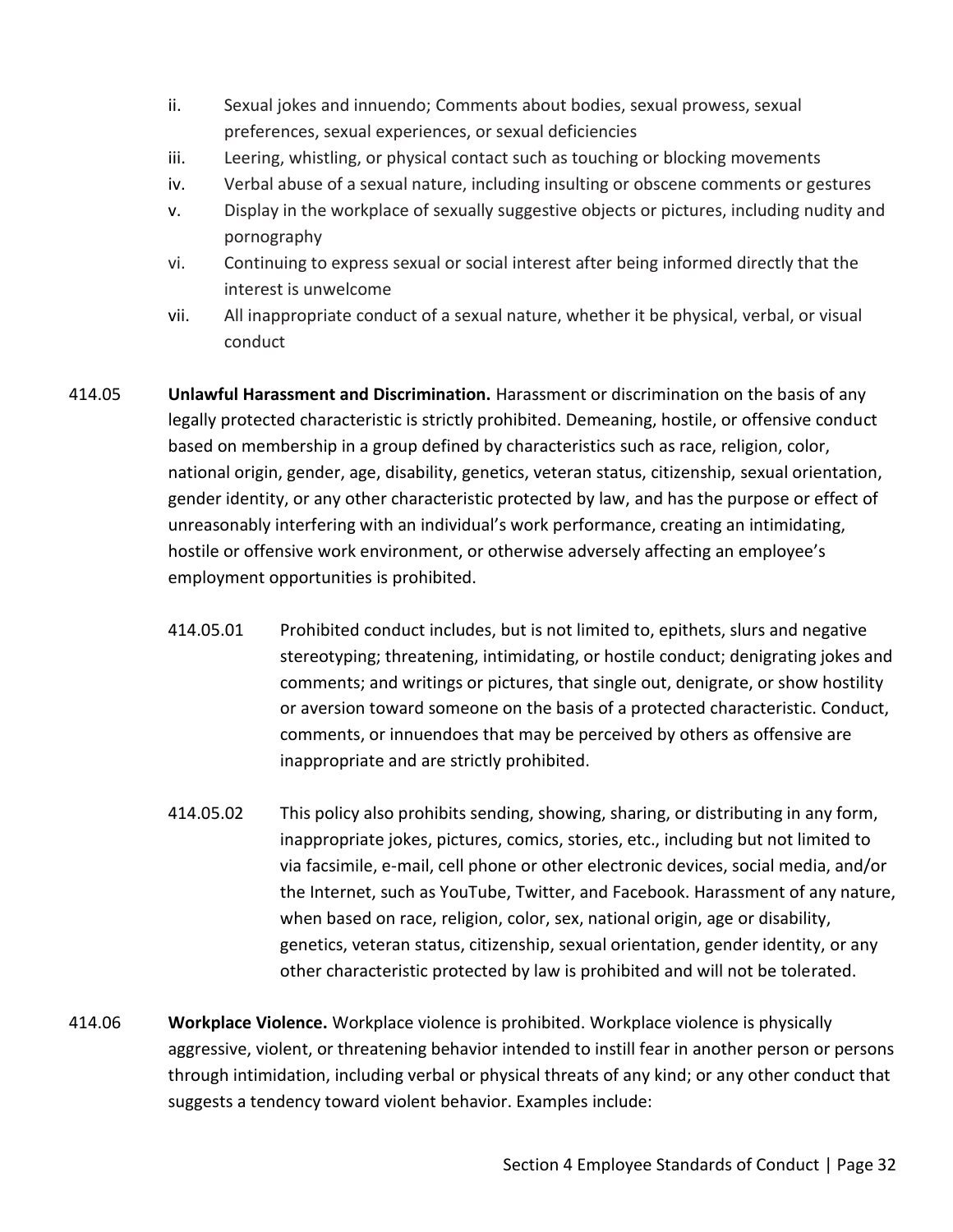- i. Excessive arguing, belligerent speech, profanity, sabotage, or threats of sabotage to any City employees, City property or other employees' property.
- ii. Causing physical damage to any City property; and
- iii. Carrying firearms or weapons of any kind on City property unless specifically allowed by law enforcement officers.
- 414.07 **Reporting Procedure.** It is the responsibility of any employee who believes he or she has been subjected to behavior in violation of this policy, regardless of the offender's identity or position, to promptly report such incident.
	- 414.07.01 A person who experiences harassment or discrimination may seek to resolve the problem by advising the offending individual that the behavior is unwelcome and request that it be discontinued. Often this action alone will resolve the problem. However, persons are not required to deal directly with an offending individual in seeking resolution of a complaint of harassment or discrimination and may proceed as outlined below.
	- 414.07.02 A complaint may be filed verbally, or in writing to the employee's Supervisor or Department Head or to the Director of Human Resources.
		- i. If the employee does not feel comfortable reporting the incident to the employee's Supervisor, Department Head or to the Director of Human Resources, the employee may report the incident to an Elected Official.
		- ii. Verbal reports must be reduced to writing by either the employee or the person who receives the complaint and must be signed.
		- iii. The person's complaint should be as detailed as possible, including the names of individuals involved, the names of any witnesses, the date and time of the incident, direct quotations when language is relevant, and any documentary evidence (notes, pictures, cartoons, et cetera).
		- iv. A person wishing to file a complaint should do so promptly. Early reporting and intervention have proven to be the most effective method of resolving the offending behavior.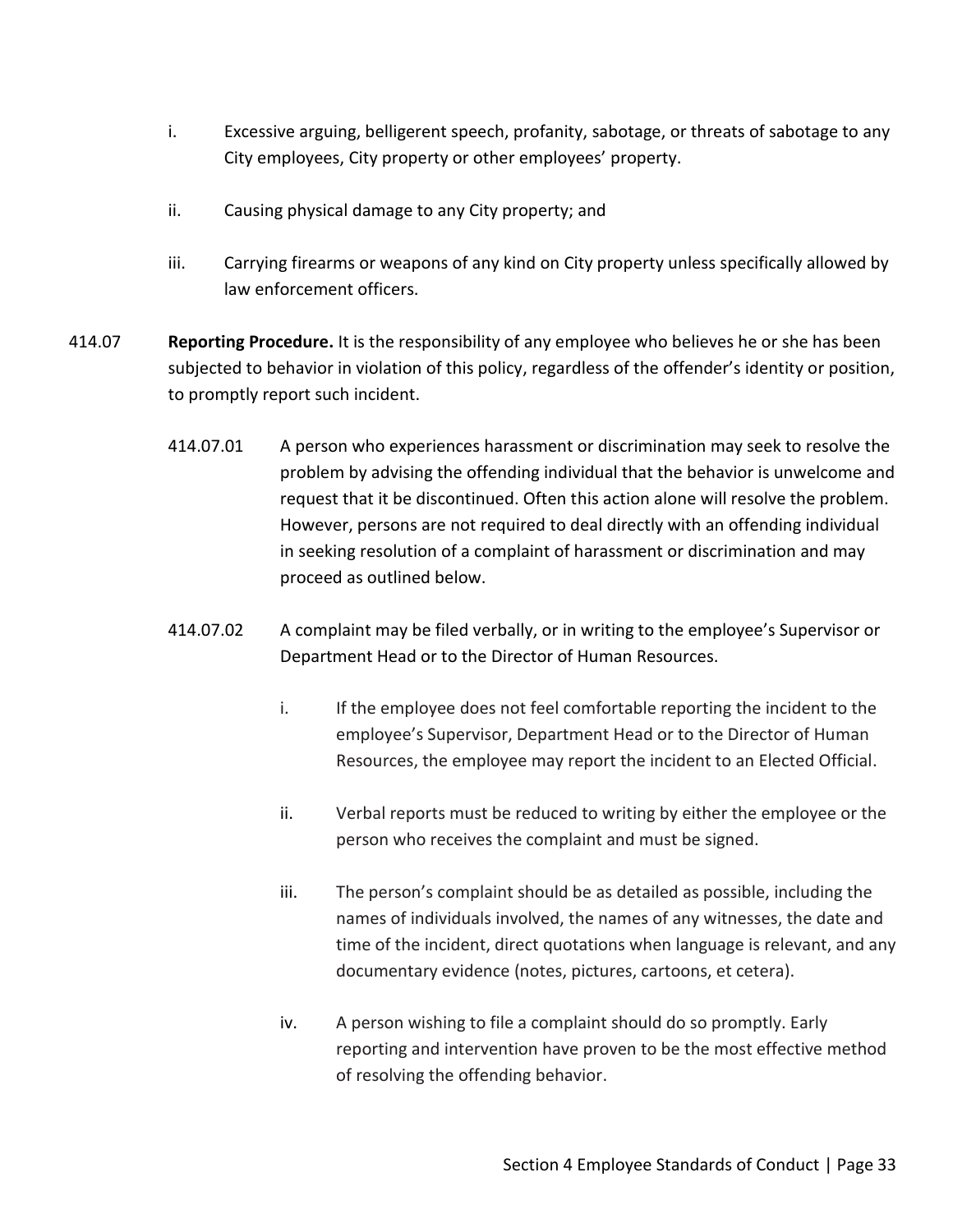- 414.08 **Retaliation.** Retaliation against employees who make a good faith charge or report of prohibited conduct or who assist in a complaint investigation is prohibited. Acts of retaliation must be reported immediately as set out above.
- 414.09 **Responsive Action.** Violations of this policy may lead to corrective action, up to and including termination of employment.
- 414.10 **Counseling Resources.** The Director of Human Resources is available to provide counseling, referrals, and assistance to employees and supervisors regarding complaints of discrimination, harassment, workplace violence and retaliation.

#### <span id="page-33-0"></span>415 Political Activity

- 415.01 Employees may not participate in any partisan or non-partisan political activity while on-duty or off-duty in a uniform required by, used by, or identified with any department of City government.
- 415.02 Employees may not use municipal vehicles for any partisan or non-partisan political activities.
- 415.03 Any municipal employee found violating any provisions of this policy is subject to reprimand, suspension, or dismissal from City employment.

#### <span id="page-33-1"></span>416 Citizen Interaction

- 416.01 All citizens should be treated with respect and courtesy. Employees should not engage in arguments, debates, or lengthy discussions with private citizens regarding the City's policies, procedures, or services. Employees are expected to review and understand the above Social Media Policy included in this Handbook and follow the standards set forth therein when engaging and interacting with others on Social Media.
- 416.02 Any employee who receives a complaint from a private citizen should refer that individual to the Department Head.

#### <span id="page-33-2"></span>417 Solicitation and Distribution

- 417.01 Solicitation in the interior premises of the City's facilities for non-employees is not permitted unless approved by an Elected Official.
- 417.02 Employees of the City are permitted to conduct solicitation and distribution activity in non-work areas but only if both employees are on non-work time and is non-coercive and consented to by the employee being solicited.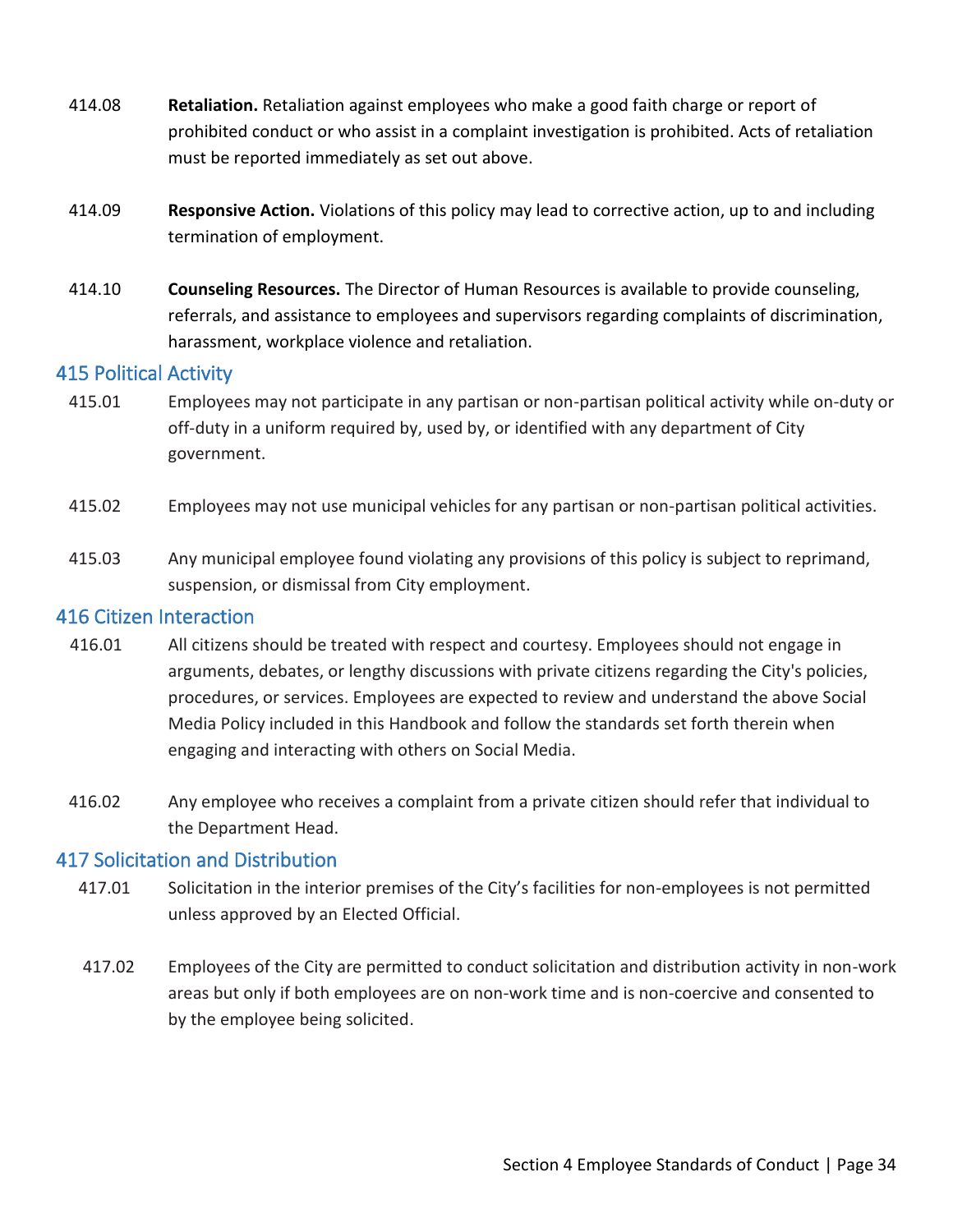417.03 The Elected Official or Department Heads may regulate any solicitation and distribution activity by any employee or non-employee, which disrupts or interferes with the normal work of the City on its premises or in areas under the operational control of the City.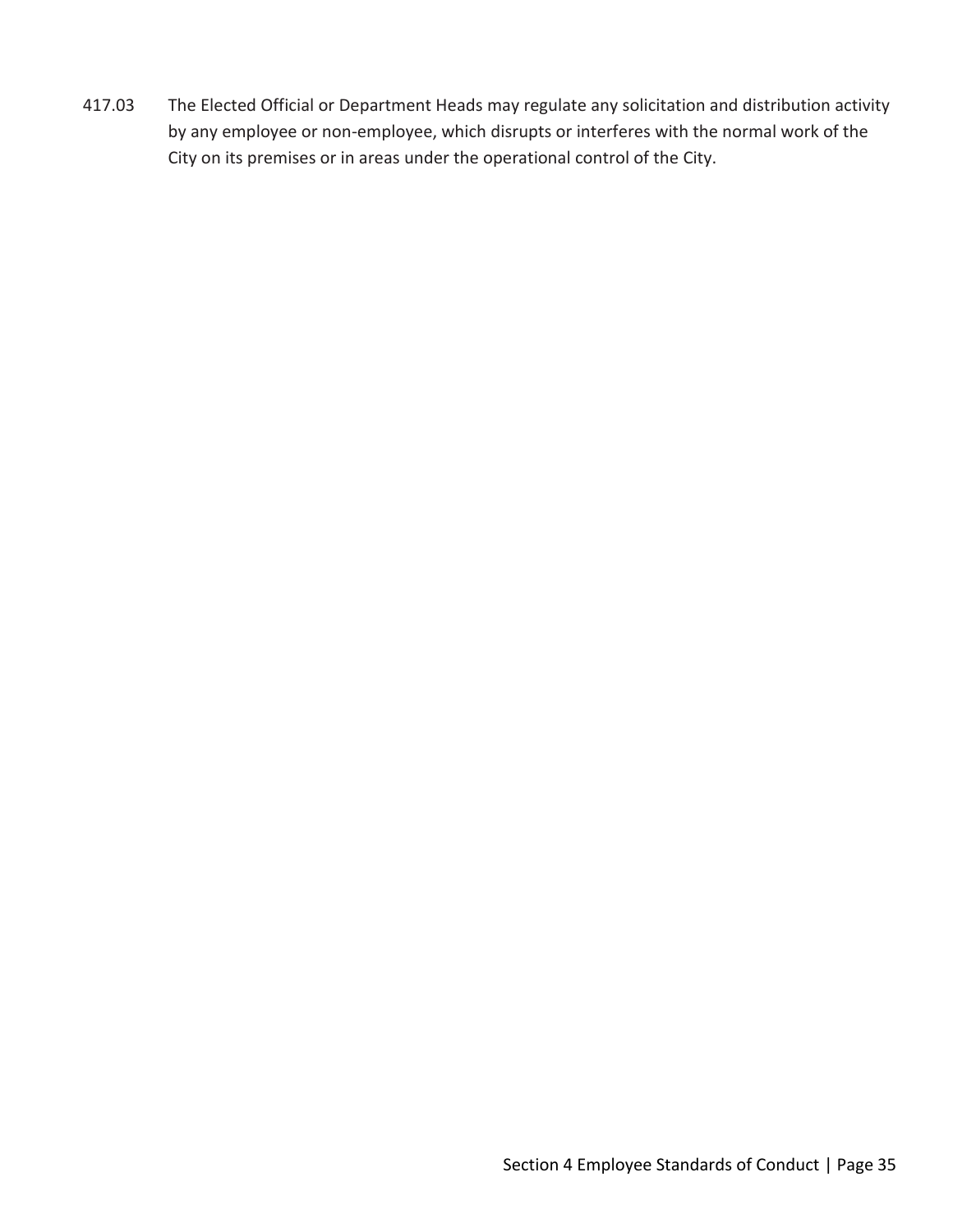# <span id="page-35-0"></span>Section 5 Business Travel

## <span id="page-35-1"></span>501 General

- 501.01 Vacations or personal trips in conjunction with travel require prior authorization, and the expenses incurred in connection with such, which are not related to City Business, are not reimbursable.
- 501.02 Failure to meet the requirements of this policy may be considered unsatisfactory work performance and is subject to disciplinary action as outline in the City of New Haven Employee Handbook. Other applicable administrative practices and policies, including the reporting of injuries, accidents, or illness, are in force during business travel. While on business travel, if clarification of, and/or assistance with, existing policies and procedures is needed, the traveler should contact their Department Head.

#### <span id="page-35-2"></span>502 Transportation

- 502.01 The mode of transportation authorized should provide the most practical, cost-effective, and economical use of time, based upon the requirements of business travel. Itemized Receipts for related transportation expenses are required.
- 502.02 **City Vehicle.** The City provides vehicles that are available for City-related business travel. The use of a City vehicle is encouraged, if available.
	- 502.02.01 Gasoline, parking, tolls, and emergency repairs to City vehicles are allowable expenses by the City. When possible, gasoline and service should be obtained from City facilities.
- 502.03 **Privately-Owned Vehicle (POV).** If a traveler elects to travel by POV rather than other means, the total transportation expenses reimbursed, including meals and lodging, may not exceed the cost of the most economical travel mode available.
	- 502.03.01 Reimbursement of POV expenses are at the standard mileage rate, as set forth by the Internal Revenue Service, for miles traveled on official City Business, plus parking and toll fees when documented, in accordance with this policy.
	- 502.03.02 Travelers will not be reimbursed for automotive repair or breakdowns when using a POV.
	- 502.03.03 If a POV is used, only one (1) authorized traveler, per POV, may claim reimbursement for mileage.
	- 502.03.04 When City-related travel is from home directly to the destination without going to the workplace, the traveler will be reimbursed for the miles which exceed the miles traveling from home to work.
	- 502.03.05 Driving directions using the most direct route that shows the distance in miles to and from home to work and to and from then destination are required to be submitted.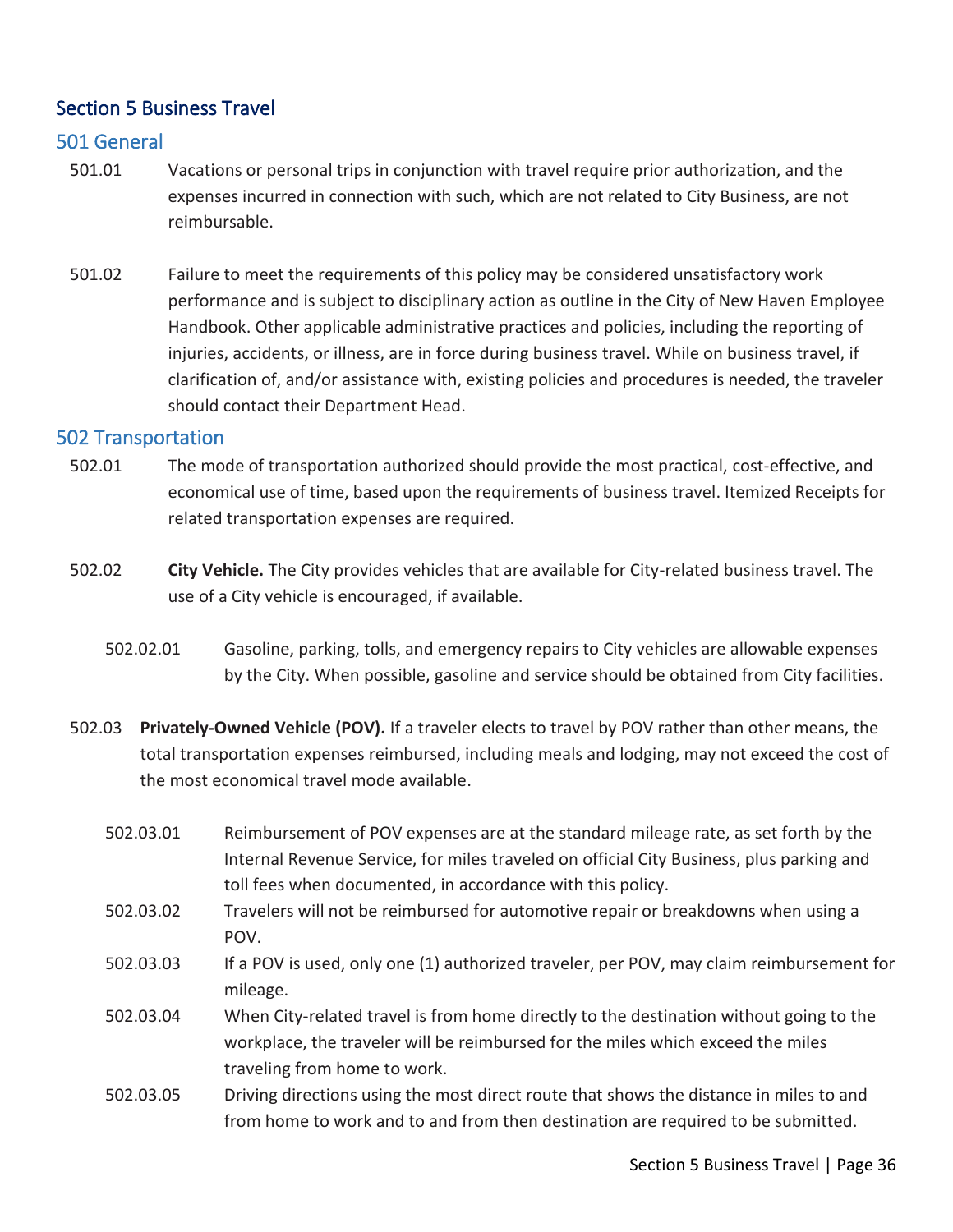- 502.03.06 The City's Travel Policy does not allow for reimbursement of expenses incurred for an employee's normal commute.
- 502. 04 **Rental Vehicles.** The use of a rental vehicle is generally not permitted unless it is approved in advance and justified as a reasonable need. The rental vehicle chosen must be the most reasonable available, given the purpose for which the vehicle will be used. While on travel together, travelers should share vehicle to minimize costs.
	- 502.04.01 The City will not provide additional pay for the use of a rental car to accommodate family members or non-business associates while on travel with the authorized traveler.
	- 502.04.02 The acceptance of optional insurance for collision and comprehensive coverage by a traveler is not an allowable expense. The insurance provided by the City includes rental cars; Certificates of Coverage can be obtained from Finance prior to travel.
- 502.05 **Public Transportation.** The use of taxicabs, shuttle services, buses and public conveyance are encouraged. Tips are reimbursable and the traveler should get a receipt when available.
	- 502.05.01 Other allowable transportation expenses include ferry, road, tunnel and bridge tolls and parking charges. Receipts are required for reimbursement.
	- 502.05.02 Reasonable effort must be made to obtain the most economical transportation to and from the airport.
- 502.06 **Air Travel.** Airfares purchased online or otherwise should show (0) balance before being submitted for reimbursement.
	- 502.06.01 If the traveler misses their flight due to unrelated City Business, any expense incurred will be at the traveler's expense.
	- 502.06.02 The City will allow for the cost of one (1) piece of luggage, with a receipt, if the airline charges to check luggage.
	- 502.06.03 The traveler is responsible for any additional fees charged by the airline if the bag exceeds weight or size limits.
	- 502.06.04 The most economical available seat at the time of purchase must be chosen. Personal comfort, preference or convenience will be at the traveler's expense.
	- 502.06.05 Travelers may not pay for another traveler's expenses during travel, including baggage fees and the like.

## <span id="page-36-0"></span>503 Lodging

- 503.01 Lodging expenses are allowed when travel exceeds one (1) day, and the destination is more than 75 miles (one-way) from the City. Itemized Receipts are required.
	- 503.01.01 Lodging expenses include the cost of lodging and any applicable taxes and fees. As a governmental entity, the City of New Haven is sales tax exempt.
	- 503.01.02 All hotel bills should show a (0) balance before being submitted for reimbursement.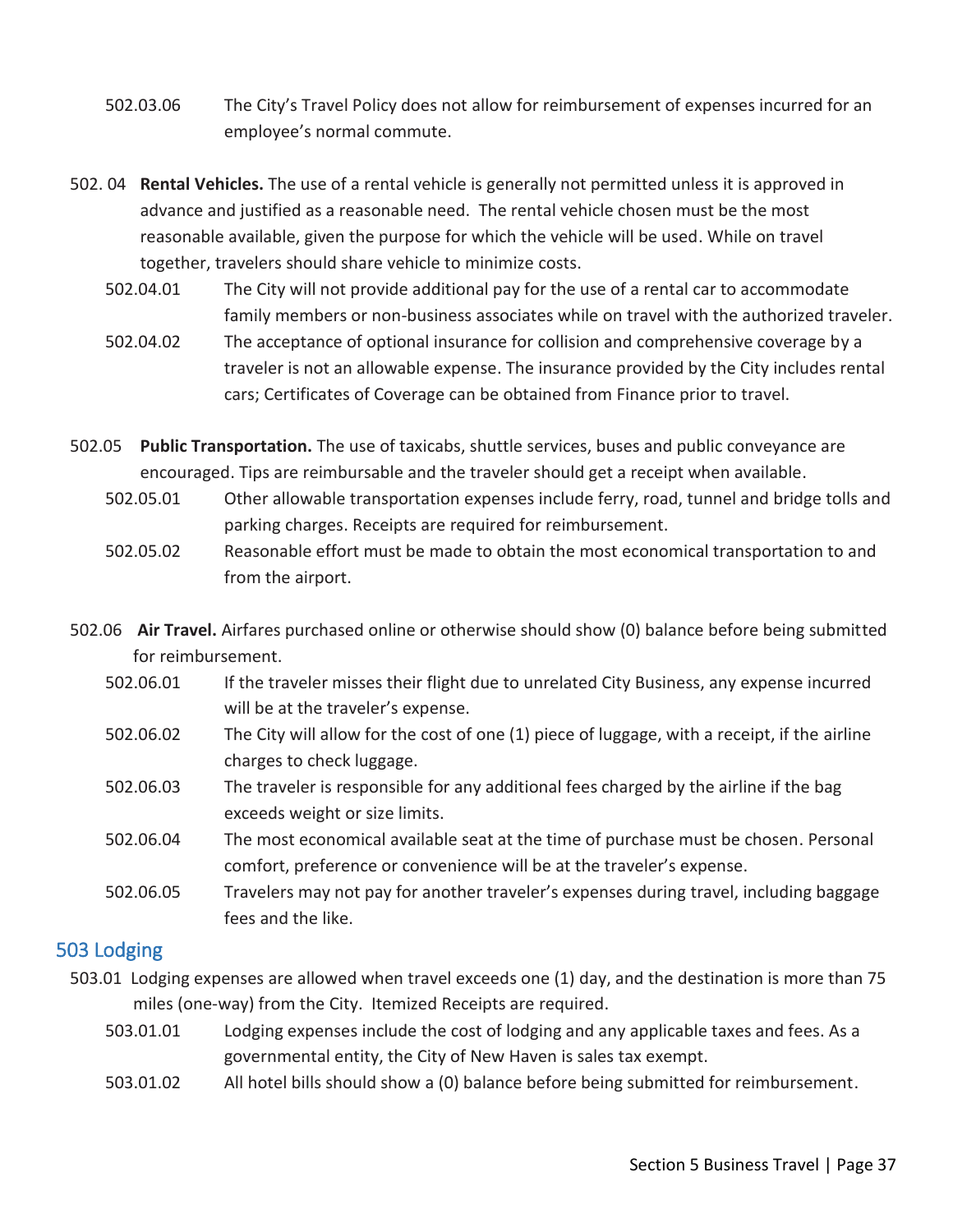- 503.01.03 Additional lodging expenses for spouses, dependents or others are the responsibility of the authorized traveler and are not reimbursable.
- 503.01.04 Separate rooms are permitted for each authorized traveler.
- 503.01.05 If reserved accommodations are no longer needed, it is the responsibility of the traveler to ensure the room is canceled in accordance with the cancelation policy of the lodging entity.

#### <span id="page-37-0"></span>504 Meals

- 504.01 General. The City will reimburse meals for trips 75 miles or more from City Hall.
	- 504.01.01 The daily maximum allowable per traveler for meals and incidentals is \$35.00 per day.
	- 504.01.02 Alcoholic beverages (including tax and tip) are not allowable expenses and should not be included on the meal receipt.
	- 504.01.03 A registration fee that includes a meal(s) is not subject to the meal allowance.
	- 504.01.04 Unless the conference agenda includes an entertainment event, meals purchased at entertainment venues are not reimbursable.
	- 505.01.05 While on travel, a traveler may not pay for another traveler's meal including authorized travelers or spouses. When possible, only meal expenses for the traveler should be included on the itemized receipt.
	- 504.01.06 A maximum of 20% gratuities and tips is reimbursable

## <span id="page-37-1"></span>505 Non-Allowable Travel Expenses

505.01 Expenses including, but not limited to the following, will not be allowed:

- i. Alcoholic beverages
- ii. Personal toiletry articles, medicines, or other personal convenience items (hotel minibar or other)
- iii. Non-commercial lodging facilities, such as a relative or friend.
- iv. Airline or trip insurance, passports, or money orders
- v. Loss of funds or loss/damage to personal belongings
- vi. Childcare, eldercare, babysitting or pet care costs
- vii. Barber or salon services
- viii. Gum, candy, cigarettes, or other tobacco products
- ix. Penalties (airline or other)
- x. Personal entertainment not related to the conference such as movies, cable fees, health clubs or golfing
- xi. Parking or moving violation fines, bail, or legal fees
- xii. Donations
- xiii. Medical expenses (Human Resources will need to be contacted if a work-related injury occurs while on Travel)
- xiv. ATM or banking service fees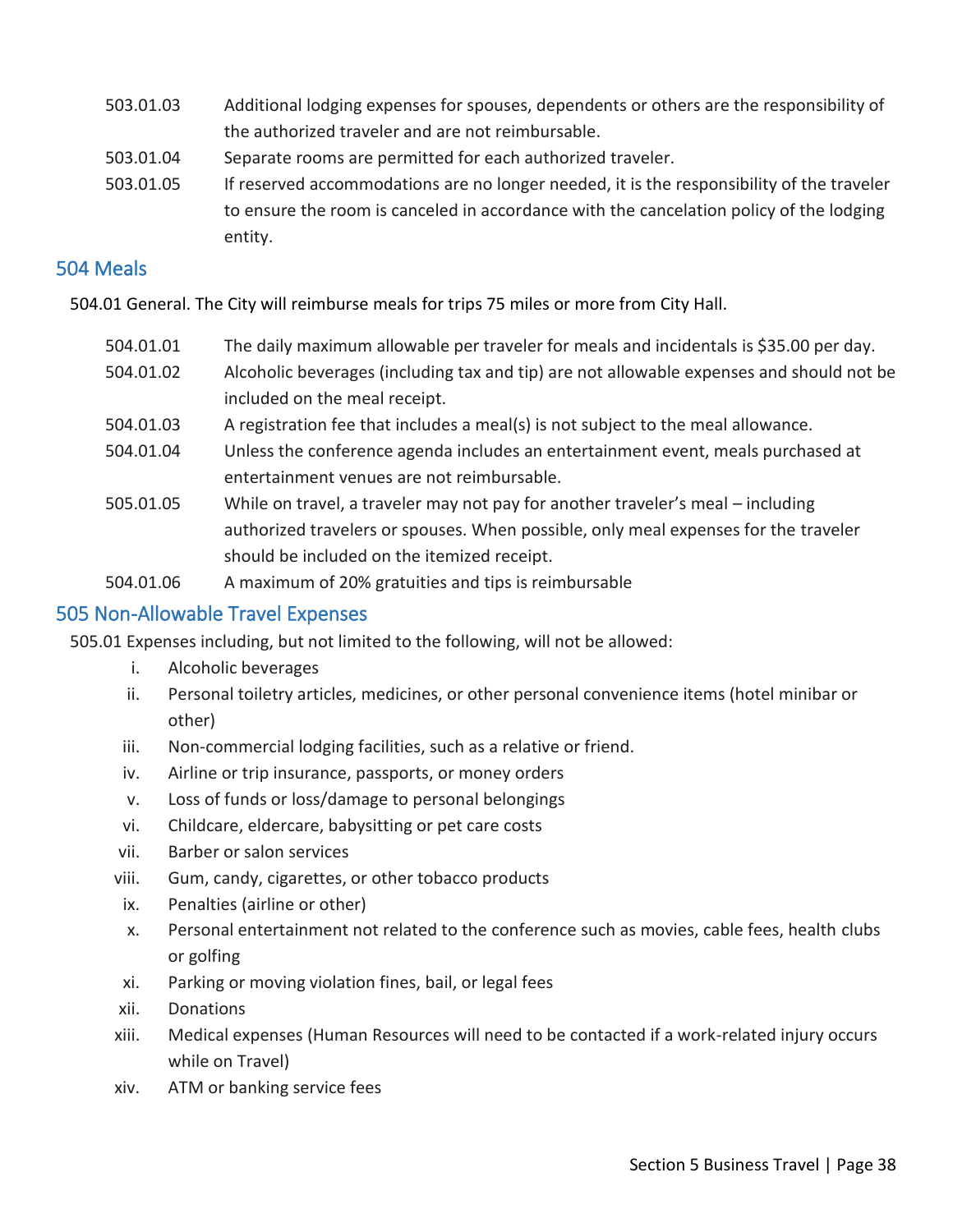# <span id="page-38-0"></span>Section 6 Wage and Salary Administration

## <span id="page-38-1"></span>601 Fair Labor Standards Act (FLSA)

601.01 The City complies with the Fair Labor Standards Act (FLSA). The FLSA established minimum wage, overtime, record keeping and child labor standards and applies to all full-time and parttime employees.

## <span id="page-38-2"></span>602 Employee Classification and Pay

- 602.01 City Council will establish the compensation by ordinance.
- 602.02 **Salary Reduction.** The City may reduce the salary of any employee at any time when necessary for the proper administration of the affairs of the City.

#### 602.03 **Definitions.**

- 602.03.01 **Full-Time Employee.** An employee whose position is budgeted to work a normal work week of forty (40) hours or more (2,912 for Fire shift personnel) and is provided City benefits.
- 602.03.02 **Part-Time Employee.** An employee in a budgeted position who works less than 30 hours in a normal work week.
- 602.03.03 **Non-Exempt Employee.** An employee occupying a non-exempt position is eligible for overtime pay under the provisions of the Fair Labor Standards Act.
- 602.03.04 **Exempt Employee.** An employee occupying a position that is exempt from overtime pay requirements under the specific provisions of the Fair Labor Standards Act.
- 602.03.05 **Temporary and Seasonal Employee**. A temporary or seasonal employee is considered a budgeted position, on a temporary basis, for a specified period of time or until completion of a specific assignment or project, generally lasting no more than six months. Employment beyond any initially stated period does not in any way imply a change in the employment status. Temporary and seasonal employees retain that status unless and until notified of a change in writing.

## <span id="page-38-3"></span>603 Workweeks and Pay Periods

603.01 **Civilian Employees.** The standard work week for all full-time civilian and non-sworn public safety employees will be a 40-hour work week commencing at 2400 hours (12:00 a.m.) Sunday and ending at 2359 hours (11:59 p.m.) Saturday. All full-time exempt and non-exempt employees are expected to work a minimum of a forty (40) hour work week. Salaries will be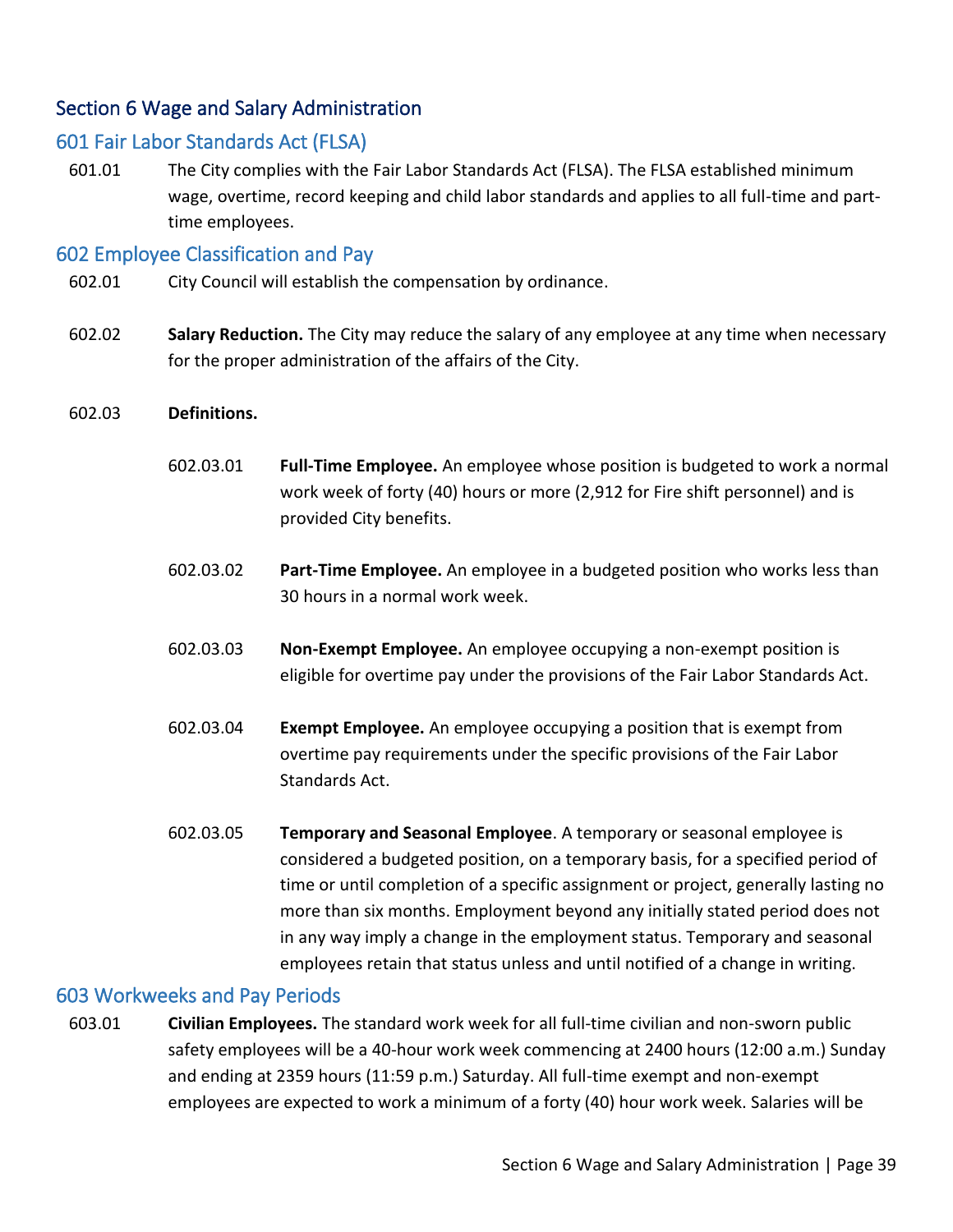paid bi-weekly. Auto deposits will be released to employees on a bi-weekly basis. If a scheduled pay day falls on a holiday, paychecks will be issued on the day preceding the holiday.

- 603.02 **Sworn Police and Fire/EMS Shift Personnel.** Should refer to departmental policies and procedures.
- 603.03 The hours of work, including the workday, workweek, and work shift, for all employees will be as established by the Elected Official.
- 603.04 Records will be maintained showing hours worked each day by Department Heads or supervisors. Time records will be approved by the Department Heads or the Elected Official.
- 603.05 Subject to the discretion of the City, employees may be authorized to take break periods each full working day. Such breaks will not interfere with the proper performance of the employee's work responsibilities, will be set by the Elected Official/Department Head, and are subject to change.
- 603.06 Operational needs and/or emergencies, however, may necessitate the establishment of other work hours, days, or weeks on a temporary or permanent basis.
- 603.07 No full or partial advance payment of salary will be made to any employee outside of the biweekly pay schedule.

## <span id="page-39-0"></span>604 Timekeeping

- 604.01 **General.** This policy outlines information pertaining to recording and tracking hours of work, accruals, and making manual edits.
	- 604.01.01 Every City employee is assigned an employee number upon hire. The employee number is unique to each employee and is used for identification purposes. Employee numbers are also used as identification for the timeclock and NOVAtime web application.
	- 604.01.02 Employees are required to clock in before performing any work and are not permitted to clock out until all work has stopped. Employees who under report or fail to report hours worked are subject to corrective action up to and including termination.
	- 604.01.03 The approved timesheets are due in payroll by 10 am the Monday following the close of a pay period.

#### 604.02 **Timekeeping Procedures**

604.02.01 Exempt and Non-Exempt employees must record time and attendance via the NOVAtime system. The time must be approved by the designated employee each pay period.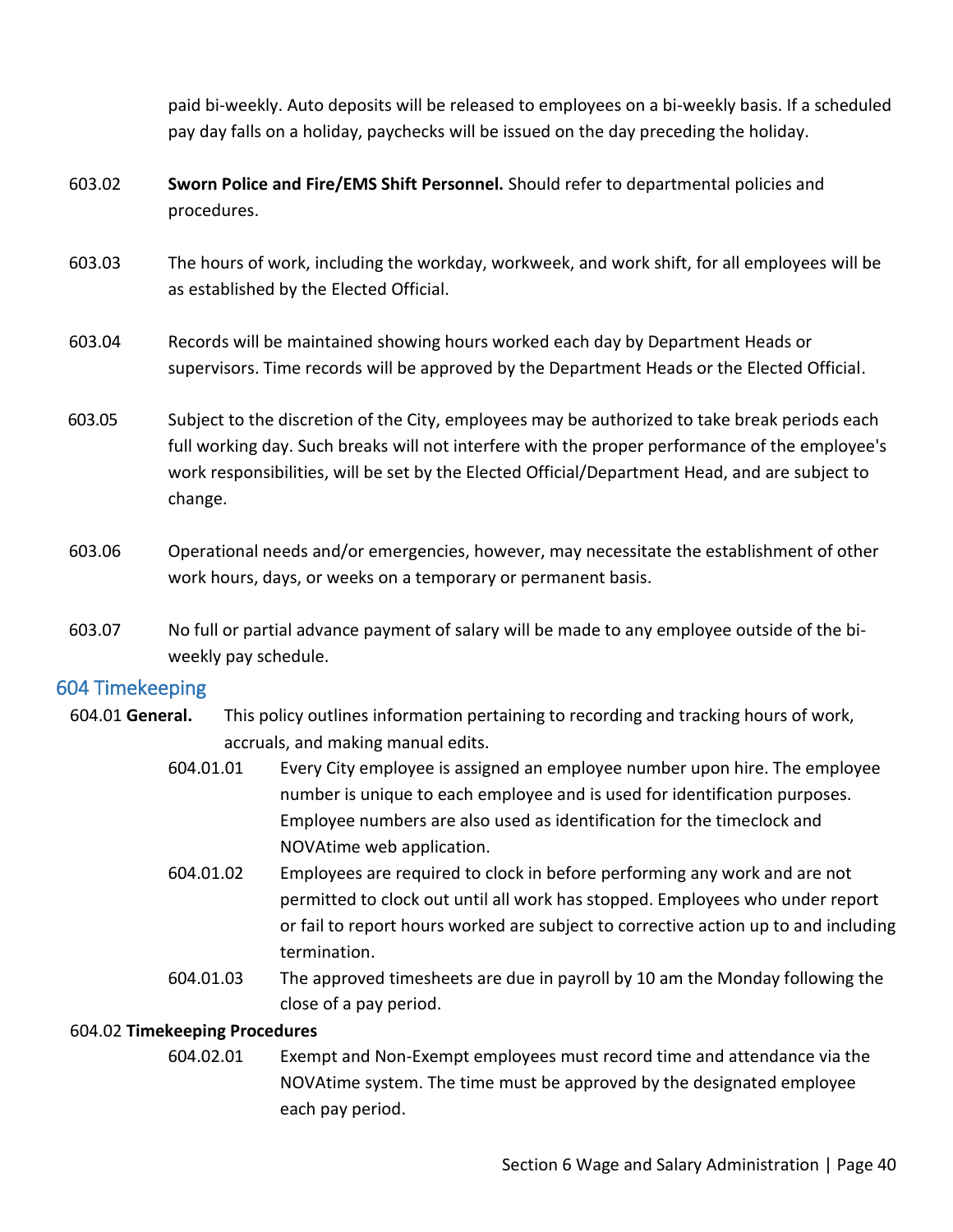- 604.02.02 The NOVAtime system tracks exception time (PTO, Holidays, Etc.) for both Exempt and Non- Exempt employees.
- 604.02.03 Full-time civilian employees must maintain a schedule of forty (40) hours worked weekly, between including a combination of hours worked and PTO/Holiday hours taken.

#### 604.03 **Official Time Of Record**

| 604.03.01 | The NOVAtime electronic time keeping system and associated work records are    |  |  |
|-----------|--------------------------------------------------------------------------------|--|--|
|           | the official basis for recording hours worked for all employees of the City.   |  |  |
| 604.03.02 | To ensure consistency of treatment for all employees, the data recorded in the |  |  |
|           | NOVAtime system will be considered as the "official" record of the workday.    |  |  |
| 604.03.03 | Employees can view their timesheets from any clock location. Additionally,     |  |  |
|           | employees have access to the NOVAtime web application.                         |  |  |
| 604.03.04 | Any disputes over actual hours worked or attendance will be resolved by        |  |  |
|           | referring to the NOVAtime records. Any dispute that cannot be resolved should  |  |  |
|           | immediately be reported to the Human Resources Department.                     |  |  |

#### 604.04 **Daily Clock In/Out Requirements**

| 604.04.01 | It is a job requirement that all must "clock in" at the start of their shift and "clock |
|-----------|-----------------------------------------------------------------------------------------|
|           | out" at the end of their shift.                                                         |

604.04.02 To avoid unauthorized overtime, employees should clock in no sooner than seven (7) minutes before the scheduled shift start time and clock out no later than 7 minutes after the scheduled shift end time.

- 604.04.03 Under certain conditions (such as trainings at an off-site location, extracurricular events, etc.) when an employee cannot "clock in" at their worksite, the employee should report time worked to their supervisor, so their time worked can be manually entered before the end of the pay period.
- 604.04.04 If an employee is unable to punch in or out because of a time clock malfunction or network difficulties, it is the employee's responsibility to immediately inform their supervisor.
- 604.04.05 Employees who have excessive failures to clock in or out violate the Employee Time Clock Policy and will be subject to disciplinary actions.

## 604.05 **Multiple Job Classes/Transfer Buttons**

- 604.05.01 Departments with multiple job classes have transfer buttons on their time clock. It is the responsibility of the employee to ensure they are always clocking for the correct job.
- 604.05.02 If you are unsure which job class you should be using, please contact your supervisor or the Payroll Office. Employees who have punched in using the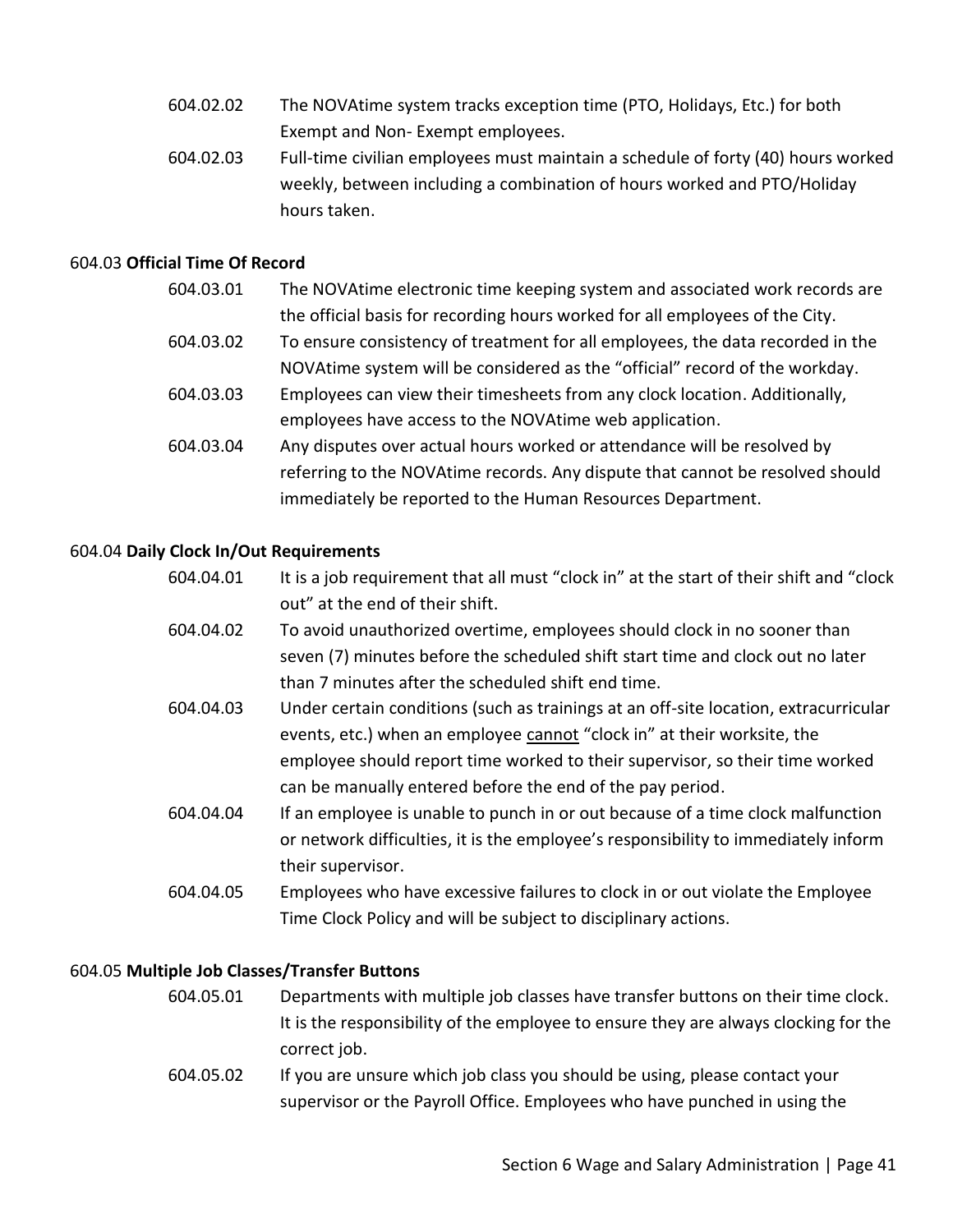wrong job class will need to contact their supervisor immediately before time is imported to payroll.

#### 604.06 **Falsification, Tampering, And Unauthorized Viewing**

The following infractions are prohibited and will be considered severe. Due to the severity of these infractions, employees may be subject to immediate corrective action, up to and including termination.

- 1. Any attempt to tamper with timekeeping hardware or software.
- 2. Interference with another employee's use of the NOVAtime system.
- 3. Unauthorized viewing of another employee's time in the NOVAtime system.
- 4. Falsifying time by not clocking in and out at required times.

## <span id="page-41-0"></span>605 Overtime

- 605.01 **Policy.** Overtime compensation will be paid to all non-exempt employees in accordance with federal and state wage and hour requirements. Exempt employees will not be paid overtime compensation.
- 605.02 **Eligibility.** All non-exempt employees are eligible for overtime compensation.
- 605.03 **General.** When the City's operating requirements or other needs cannot be met during regular working hours, non-exempt employees may be required to work overtime, at the request of their supervisor. When possible, advance notification of mandatory overtime assignments will be provided. Refusal or other failure to work mandatory overtime may result in corrective action, up to and including termination of employment. Overtime work is otherwise subject to the same attendance policies as straight time work.
- 605.04 **Work Assignments.** Overtime assignments will be distributed as equitably as practical to all non-exempt employees qualified to perform the required work.
- 605.05 **Rate of Pay.** Overtime will be paid to non-exempt employees at one and one-half (1½) times the regular rate of pay in accordance with FLSA for hours worked in excess of forty (40) hours in a workweek.
- 605.06 **Unauthorized Overtime.** All non-exempt employees will receive their supervisor's prior authorization before performing any overtime work. This means employees may not begin work prior to their scheduled work day and may not continue working beyond the end of their scheduled workday, without prior authorization from the appropriate supervisor. Similarly, employees may not work through their lunch break without prior authorization from the appropriate supervisor. In addition, employees may not conduct work via electronic devices when not on duty, such as checking their work email without prior approval. Non-exempt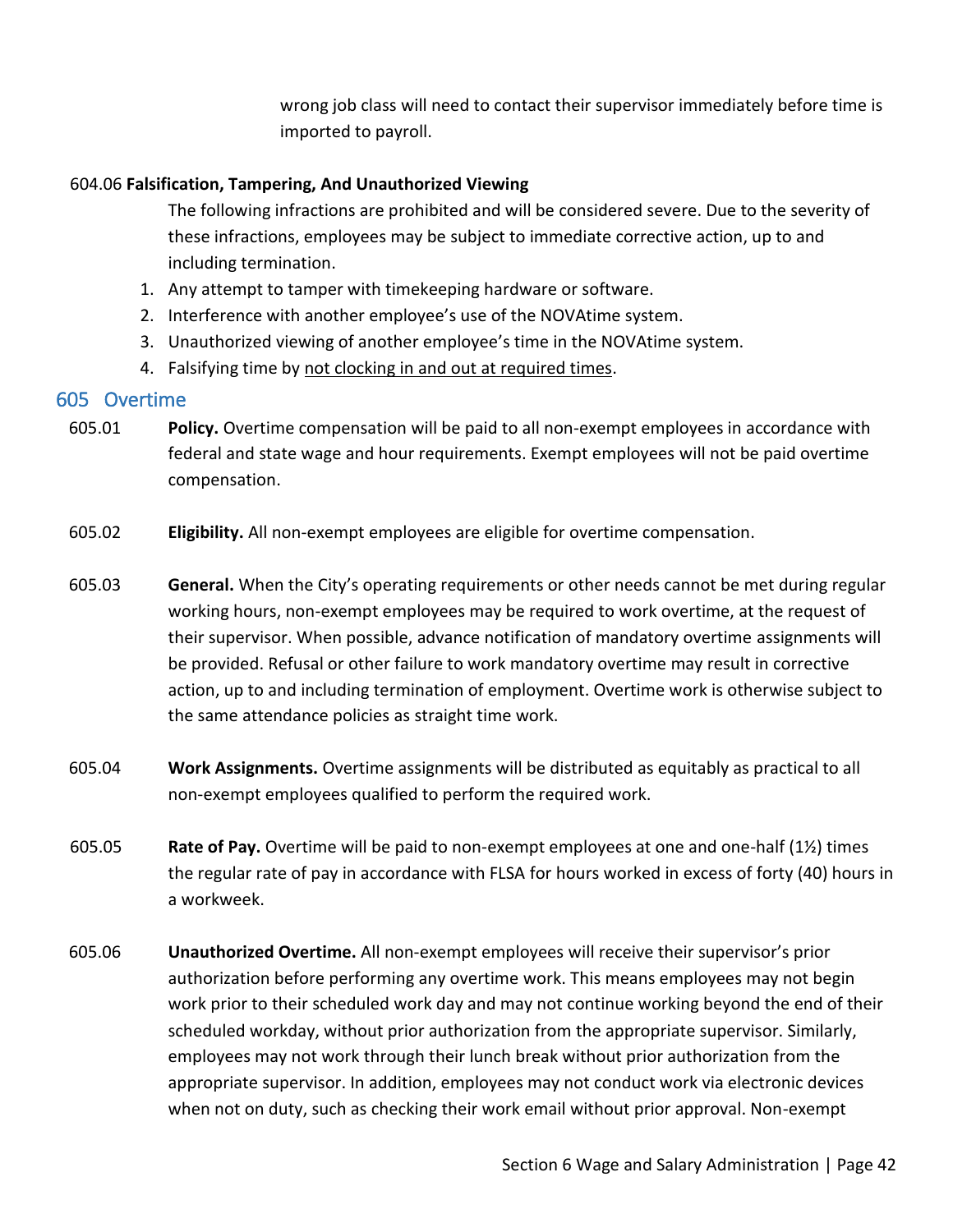employees who work overtime without receiving proper authorization will receive compensation for all hours worked, but may be subject to corrective action, up to and including termination of employment.

## <span id="page-42-0"></span>606 Flexible Scheduling

- 606.01 This policy is set to establish the use of a flexible schedule to accommodate evening meetings and other departmental needs outside of the published City Hall Hours. Due to the nature of City business, City employees are sometimes called upon to participate in meetings and other events outside of normal business hours. When this happens, the City desires to accommodate its non-exempt employees by providing the option of flexible scheduling, or "flextime."
- 606. 02 In the event a non-exempt City employee is expected to perform work outside of normal business hours (i.e. 8:00 a.m. to 5:00 p.m. Monday to Friday), the City will endeavor to provide flextime to ensure the employee works his or her normal weekly hours. The City may provide flextime equal to the amount of time spent working outside normal business hours. Flextime is approved time off from work (i.e. unpaid time).

Example: A City employee normally ends the workday at 5:00 p.m. but continues working beyond 5:00 p.m. in order to staff a public meeting from 6:00 to 7:00 p.m. The employee worked two extra hours in the workday from 5:00 p.m. to 7:00 p.m. The employee may request approval to use up to two hours of unpaid flextime to be relieved from other regularly scheduled work during that same workweek.

- 606.03 Flextime may only be used for departmental needs; it is not intended to accommodate personal requests for time off.
- 606.04 Flextime is unpaid, and the employee is completely relieved of work during this time.
- 606.05 Flextime is only available to be used in the same workweek when the employee performs work outside normal business hours. In the event the employee is unable to use approved flextime during that workweek, there is no allotment or 'balance' of time, and no flextime will be given in that circumstance.
- 606.06 The supervisor will approve or deny the flextime request based on staffing and business needs. Approval to use flextime is discretionary and determined on a case-by-case basis. A flextime arrangement may be suspended or cancelled at any time.
- 606.07 Non-exempt employees may be asked to work overtime regardless of a flextime schedule.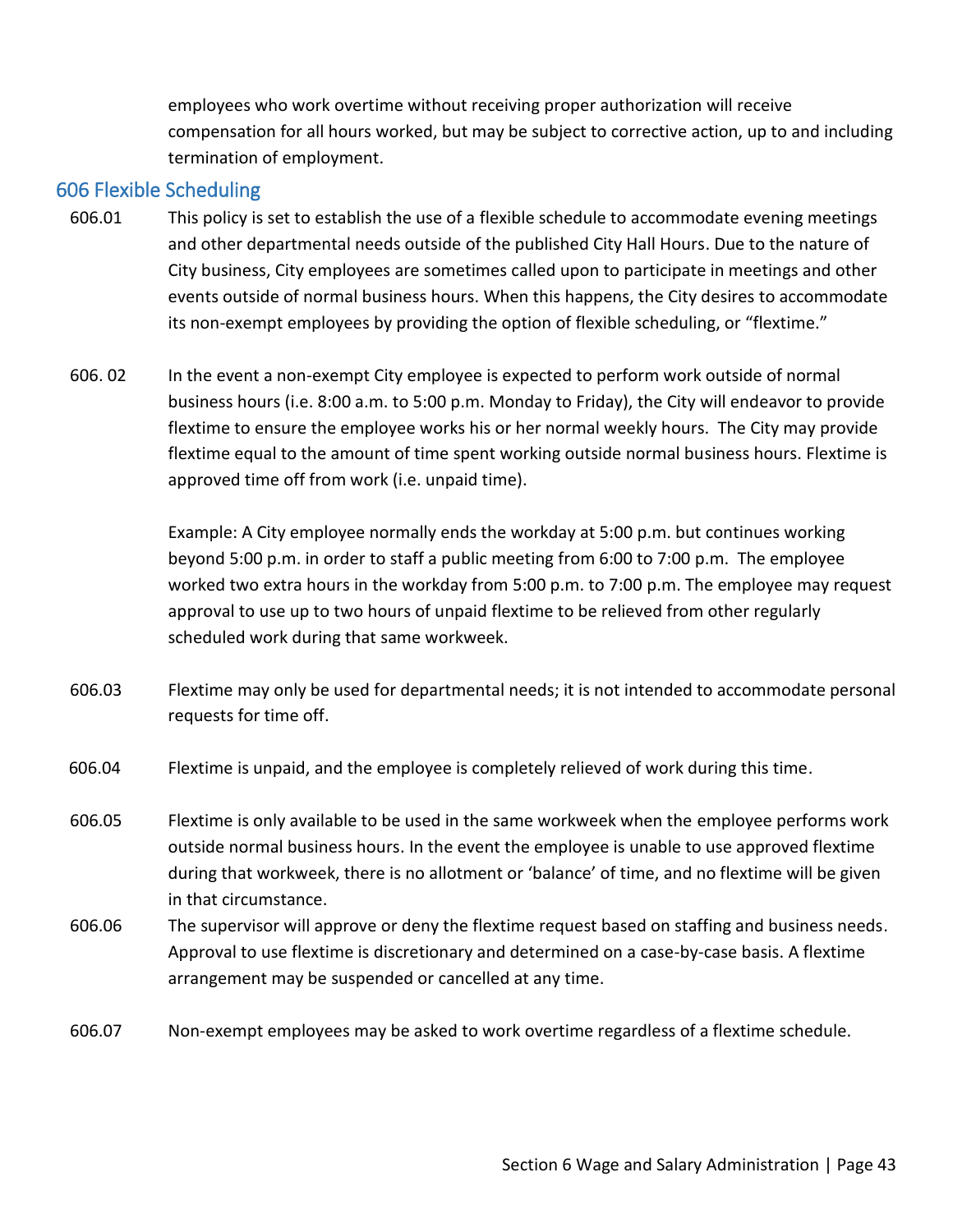# <span id="page-43-0"></span>607 Standby/ On-Call Pay

- 607.01 **Policy.** The City provides for after-hour service needs by allowing some departmental operations to designate certain non-exempt employees to be on-call. Employees designated to be on-call are expected to respond to departmental after-hour service needs as required by procedures established by their department.
- 607.02 **General.** After regularly scheduled working hours, on-call employees are free to pursue personal activities but must respond to a call back within designated guidelines set by their department. Employees designated as on-call must be fit, both mentally and physically, to accomplish on-call services needed within the time frame required. An employee is considered officially scheduled and designated as on-call only when approved by the supervisor in accordance with procedures established by the department.
- 607.03 **Department Procedures.** On-call and call-back procedures will be established for each department by the Department Head, subject to approval by the Elected Official. Established procedures will be provided to Human Resources and remain on file with Human Resources.

#### <span id="page-43-1"></span>608 Garnishments

608.01 A court ordered legal claim against the wages of an employee by a creditor for nonpayment of a debt by legal authority is a garnishment and will be recognized and executed by the City. When a garnishment is received for an employee, the Clerk Treasurer's office will notify the employee.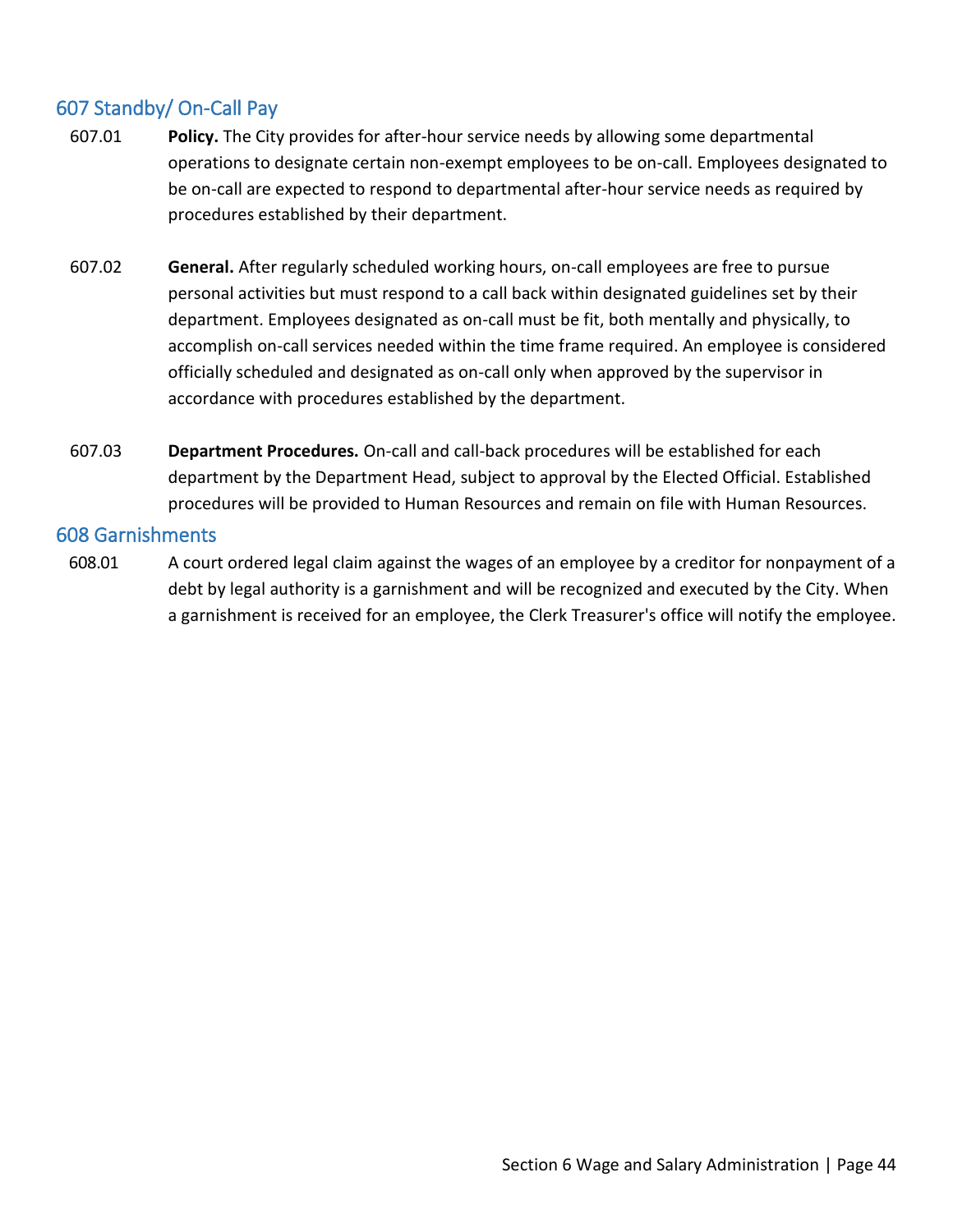# <span id="page-44-0"></span>Section 7 Employee Benefits

## <span id="page-44-1"></span>701 General

701.01 **General.** All employee benefits are provided at the discretion of the Mayor and City Council and in accordance with the approved annual budget. Benefits are not a right, but a privilege and may be changed or suspended at any time.

## <span id="page-44-2"></span>702 Holidays

702.01 **Eligibility.** Paid holidays are extended to all regular, full-time employees. Every other employee is extended the official holiday, without pay. There is no waiting period for employees to receive holiday pay. Part-time, temporary, or seasonal employees are not eligible for paid holiday leave. All holidays are approved by the Mayor. The Mayor has the authority to add or extend holiday time.

> New full-time employees who do not work a standard (40-hour/5-day week) work schedule and have completed the (90) ninety-day probationary period will receive the holidays which fall on or after the date of employment into their PTO bank.

- 702.02 **Official City Holidays.** The City Holiday Schedule is updated annually by the Mayor's Office. Please contact your supervisor for an up to date list.
- 702.03 **Holidays on Weekends.** When an official holiday falls on a weekend, the following alternative schedule applies:
	- 702.03.01 A holiday which falls on a Saturday will be taken on the Friday before the holiday.
	- 702.03.02 A holiday which falls on a Sunday will be taken on the Monday after the holiday.

## 702.04 **Holiday Pay.**

- 702.04.01 To be eligible to receive holiday pay, employees both exempt and non-exempt must work their full work schedule prior to and following the holiday. If an employee has approved paid time off to equal a full work schedule prior to or following the holiday the employee will receive full holiday pay.
- 702.04.02 Regular full-time employees will receive holiday pay equivalent to a standard eight (8) hour workday.
- 702.04.03 Any hourly full-time employee who is called in to work on a holiday, will be compensated at one and one-half (1 ½) times their regular rate of pay for all hours worked, in addition to their normal holiday pay.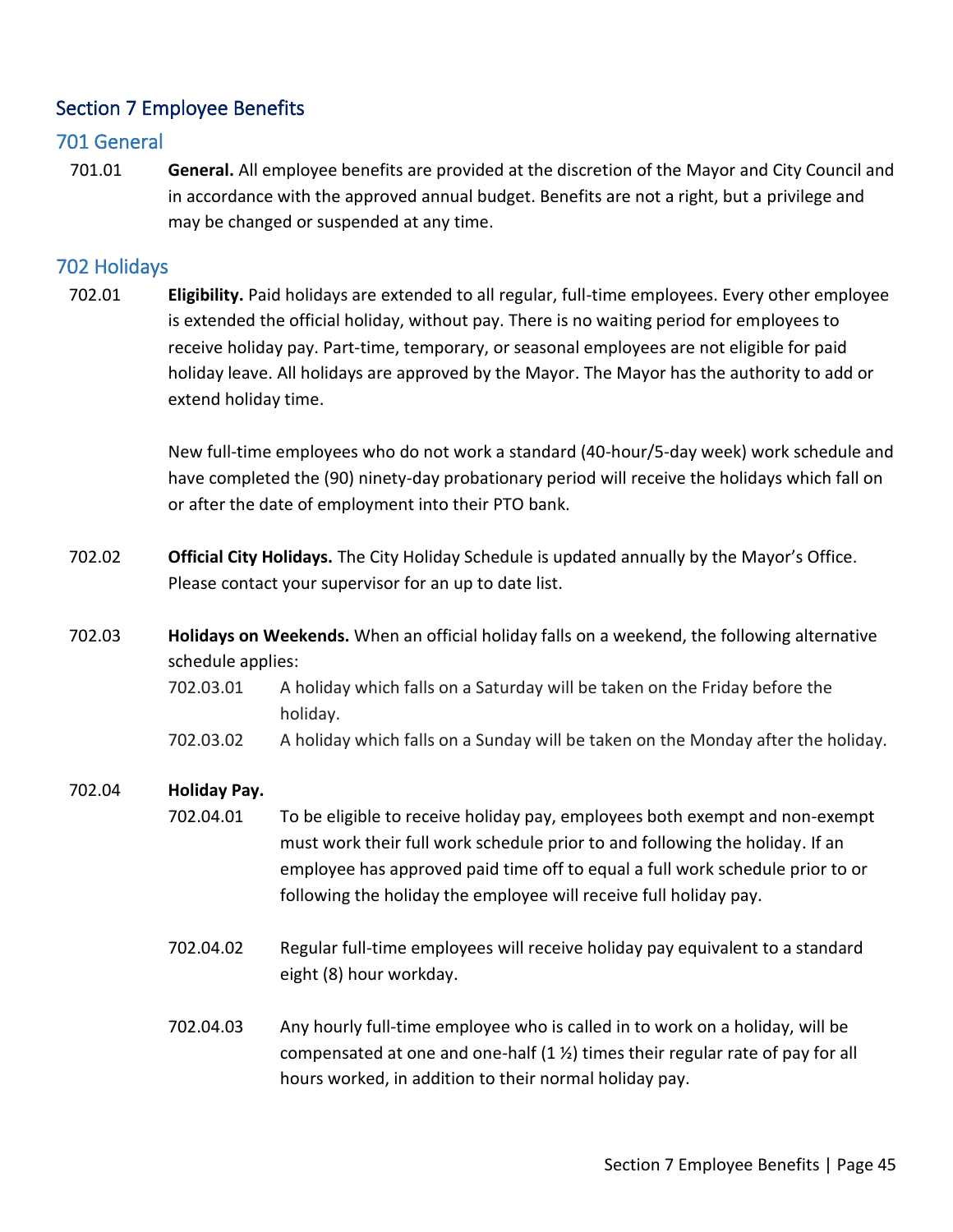- 702.04.04 An official holiday occurring while PTO is being taken will be reflected as a holiday on the payroll and no deduction from the leave balance will be made for the holiday.
- 702.04.05 In the event an official City holiday conflicts with a City sponsored event, the Mayor may designate an alternate holiday for employees designated as essential personnel on the normally scheduled holiday.
- 702.04.06 No holiday will be paid for a holiday after an employee's separation date.
- 702.04.07 Time worked on any of the above listed holidays will be included in time calculations.

## <span id="page-45-0"></span>703 Birthday Holiday and Floating Holidays

- 703.01 **Eligibility.** All regular full-time employees are eligible for one (1) paid birthday holiday and two (2) paid floating holidays they can take on any day within the calendar year. New Employees hired before May 31st, will receive two (2) Floating Holidays. New employees hired on June 1st or later will receive one (1) Floating Holiday for the year of hire.
- 703. 02 New full-time employees will be eligible for the birthday holiday pay after the (90) ninety-day probationary period and when the birthday falls on or after the date of employment.
- 703.03 Unused birthday and floating holidays will not carry forward from one (1) calendar year to the next and are not paid out at separation of employment.
- 703.04 If the employee chooses to take their one (1) paid birthday holiday prior to their birth date and leaves employment for any reason the employee will be required to pay back the one (1) paid birthday holiday which will be deducted from their last paycheck.
- 703.05 Birthday and floating holidays must be used in whole day increments.
- 703.06 Birthday and floating holidays are paid at straight time.

## <span id="page-45-1"></span>704 Paid Time Off Policy

704.01 **PTO Eligibility:** Regular full-time, civilian employees are eligible for paid time off ("PTO") in accordance with this PTO Policy. (Police PTO: Police PTO time, eligibility and usage are governed by the separate Police Personnel Policies.)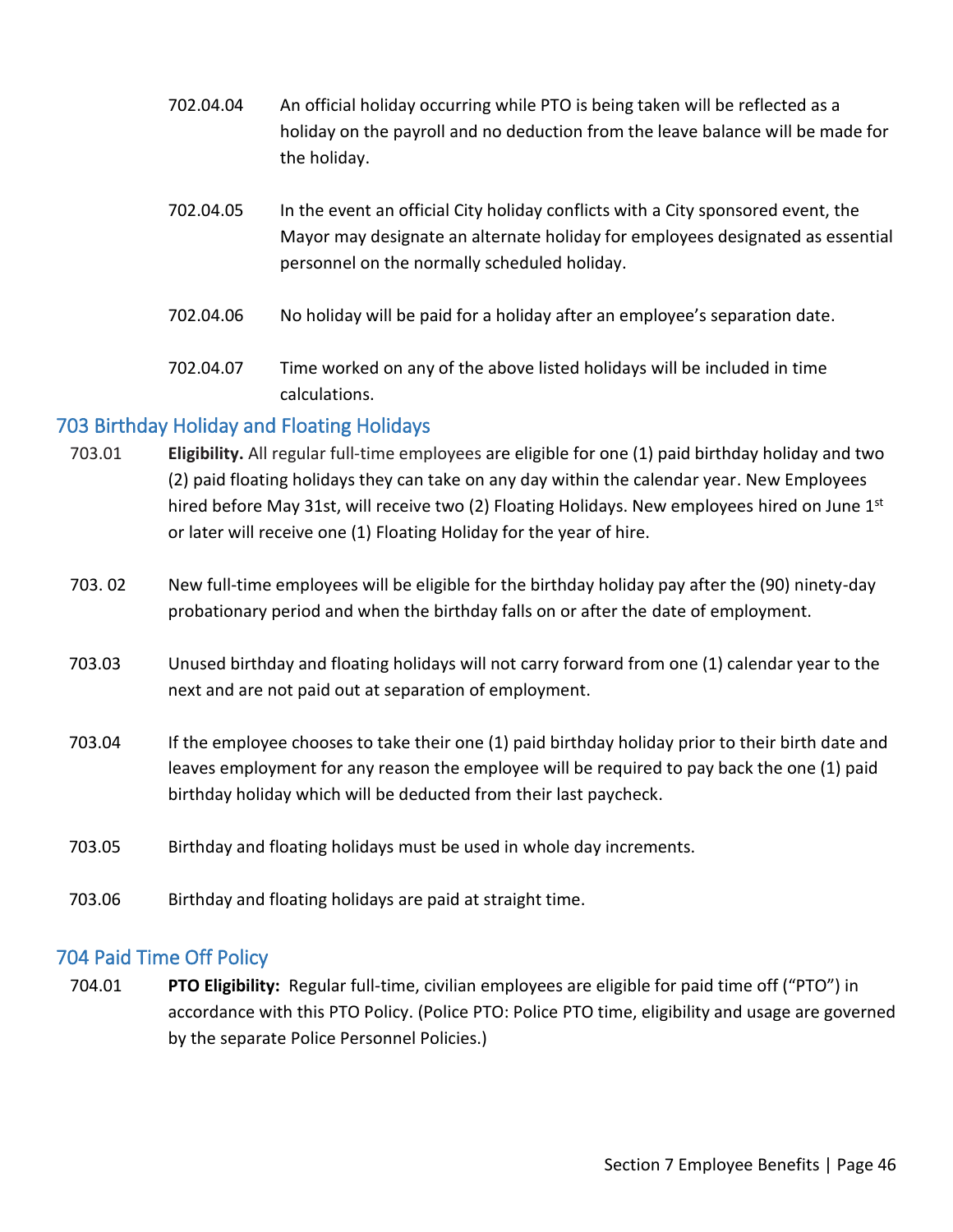704.02 **PTO Accrual:** Eligible employees start accruing PTO time at the beginning of employment. The PTO accrual amount is based on years of service. Following the first calendar year of employment, PTO time is allotted on January 1<sup>st</sup> of each year.

# 704.03 **PTO Based on Years of Service:**

| <b>Length of Service</b>                            | <b>Accrued PTO Amounts</b> |
|-----------------------------------------------------|----------------------------|
| Hire Date: January 1-June 30 (1 <sup>st</sup> year) | 20 days / 160 hours        |
| Hire Date: July 1-Dec 31 (1 <sup>st</sup> year)     | 10 Days / 80 hours         |
| January $1 - (2nd$ year)                            | 25 Days / 200 hours        |
| January $1 - (3^{rd}$ year $-6^{th}$ year)          | 25.5 days / 204 hours      |
| January $1 - (7th$ year)                            | 26 days / 208 hours        |
| January $1 - (8^{th})$ year)                        | 27 days / 216 hours        |
| January 1 - (9 <sup>th</sup> year)                  | 28 days / 224 hours        |
| January $1 - (10th$ year)                           | 29 days / 232 hours        |
| January $1 - (11th$ year)                           | 30 days / 240 hours        |
| January $1 - (12th$ year)                           | 31 days / 248 hours        |
| January 1 - (13 <sup>th</sup> year)                 | 32 days / 256 hours        |
| January $1 - (14th$ year)                           | 33 days / 264 hours        |
| January $1 - (15th$ year)                           | 34 days / 272 hours        |
| January $1 - (16th$ year)                           | 35 days / 280 hours        |
| January $1 - (17th$ year)                           | 36 days / 288 hours        |
| January 1 – (18 <sup>th</sup> year)                 | 37 days / 296 hours        |
| January $1 - (19th$ year)                           | 38 days / 304 hours        |
| January $1 - (20th$ year)                           | 39 days / 312 hours        |
| January $1 - (21st$ year and above)                 | 40 days / 320 hours        |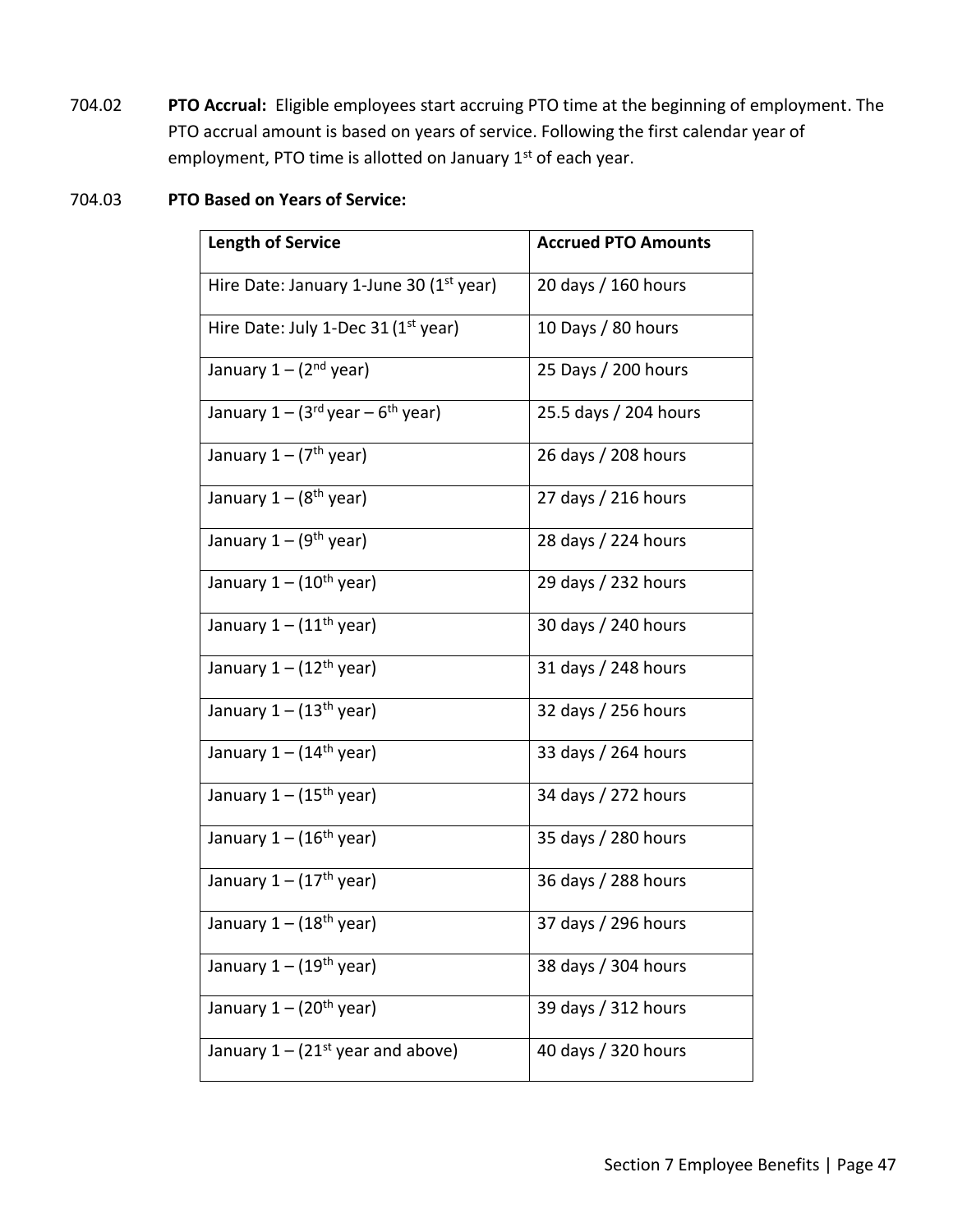- 704.04 **PTO Usage:** PTO is available to be used after 90 days of employment. Employees may not use PTO time until after completion of their initial 90 days of employment. PTO time may be used for a variety of reasons, including personal days, vacation, and personal illness. PTO time will be paid at the employee's regular rate of pay earned at the time the PTO is used, excluding any amounts earned for overtime, bonuses, incentives, etc. Employees must schedule PTO in advance with their supervisor or Department Head, unless using PTO for unexpected illness. In general, employees should seek approval for planned absences at least thirty (30) days in advance. Employees may not use more than ten (10) PTO days at one time without approval from an elected official. PTO requests will be granted to the extent feasible, depending on staffing and business needs.
- 704.05 **Reserve Banks:** Beginning January 1, 2022, employees will be provided a Reserve Bank for certain unused PTO time to be used only in accordance with this PTO Policy. Reserve Bank time may be used only during approved FMLA leave or during an approved leave of absence. Usage of Reserve Bank time for a non-FMLA reason must be approved by a department head and Human Resources.

At the end of each calendar year beginning in 2021, up to 120 hours of unused PTO time may be converted into the Reserve Bank. The Reserve Bank has a maximum balance of 480 hours. At no time may the Reserve Bank contain more than 480 hours.

- 704.06 **No Rollover:** To the extent the employee has unused PTO time that cannot be converted to the Reserve Bank, any remaining, unused PTO time will be forfeited. Moreover, once the Reserve Bank reaches 480 hours, any unused PTO time not converted will be forfeited. Unused PTO time does not carryover from year to year, and any PTO time not used during the calendar year or converted to the Reserve Bank will be forfeited. No payouts will be provided for unused PTO time at the end of the year without written approval from the Mayor and Board of Works.
- 704.07 **No Borrowing.** PTO time may not be taken if an employee does not have sufficient accrued PTO time at the time of usage. PTO time may not be borrowed in advance from subsequent years. Additionally, employees may not share PTO.

## <span id="page-47-0"></span>705 Separation of Employment:

- 705.01 **Involuntary Termination**. Employees who are involuntarily terminated from employment for any reason are not eligible for and will not receive a payout for any unused PTO time or Reserve Bank time. Any unused PTO time or Reserve Bank time existing at the time of termination will be forfeited.
- 705.02 **Voluntary Resignation.** Employees who voluntarily resign or are voluntarily terminated from employment in good standing will receive a pay out of PTO time in accordance with the schedule below. Any unused PTO time in excess of the below percentages will not be paid out and will be forfeited. Employees with ten (10) years or more of service at the time of their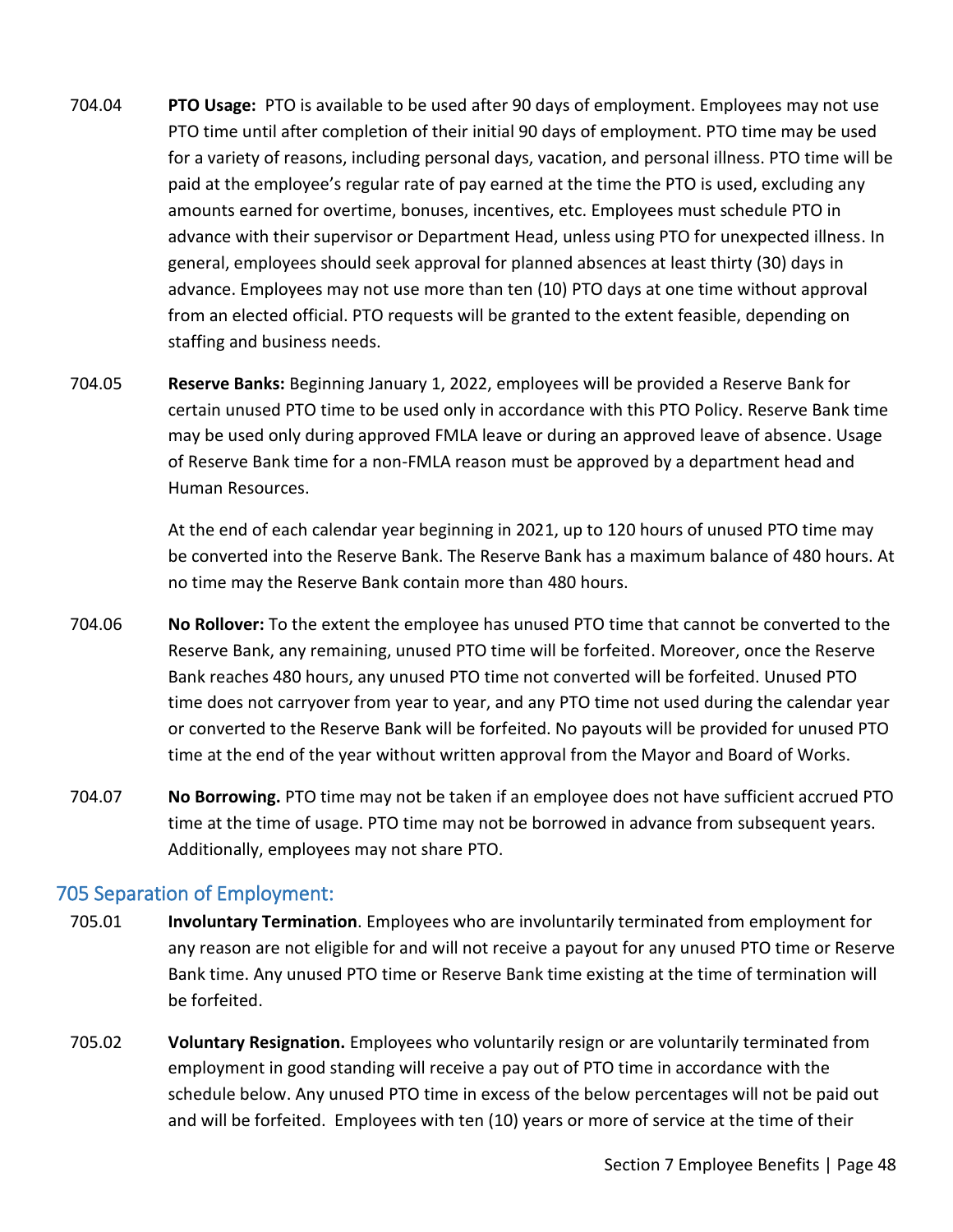voluntary termination are also eligible to receive 10% of their unused Reserve Bank time in existence as of the date of separation. Employees with less than ten (10) years of service at the time of separation are not eligible for a payout of Reserve Bank time, and any Reserve Bank time remaining at separation will be forfeited.

| Quarter   | Date of last day worked   | Percent of accrued,<br>unused PTO paid out |
|-----------|---------------------------|--------------------------------------------|
| Quarter 1 | January 1st-March 31st    | 25%                                        |
| Quarter 2 | April 1st-June 30th       | 50%                                        |
| Quarter 3 | July 1st-September 30th   | 75%                                        |
| Quarter 4 | October 1st-December 31st | 100%                                       |

# <span id="page-48-0"></span>706 Certification from Medical Provider

706.01 An employee may be required to furnish his or her supervisor or Department Head with a statement (original) from a licensed medical provider when:

- i. There is question as to the merits of an employee's claim that his or her absence was due to illness or injury of the employee or of a family member residing in the employee's household;
- ii. The employee's safety or ability to work is in question;
- iii. There is a question of sick leave abuse;
- iv. The safety or efficiency of the work is in question
- 706.02 When the employee has been absent from work for three (3) consecutive workdays or longer they are required to furnish his or her supervisor or Department Head with a statement (original) from an attending licensed physician stating the first day of absence and when the employee can return to work.
- 706.03 **Fit for duty examination.** An employee who has been absent because of illness or injury may be required to submit to a physical examination by a licensed medical provider selected by the City prior to returning to work. In such cases the employee may return to work upon certification by the examining provider that the employee is physically or mentally fit to return to work, or if the employee is certified fit for limited or light duty, but not his or her regular duty, the employee may, at the discretion of the City, be required to report for light or limited duty.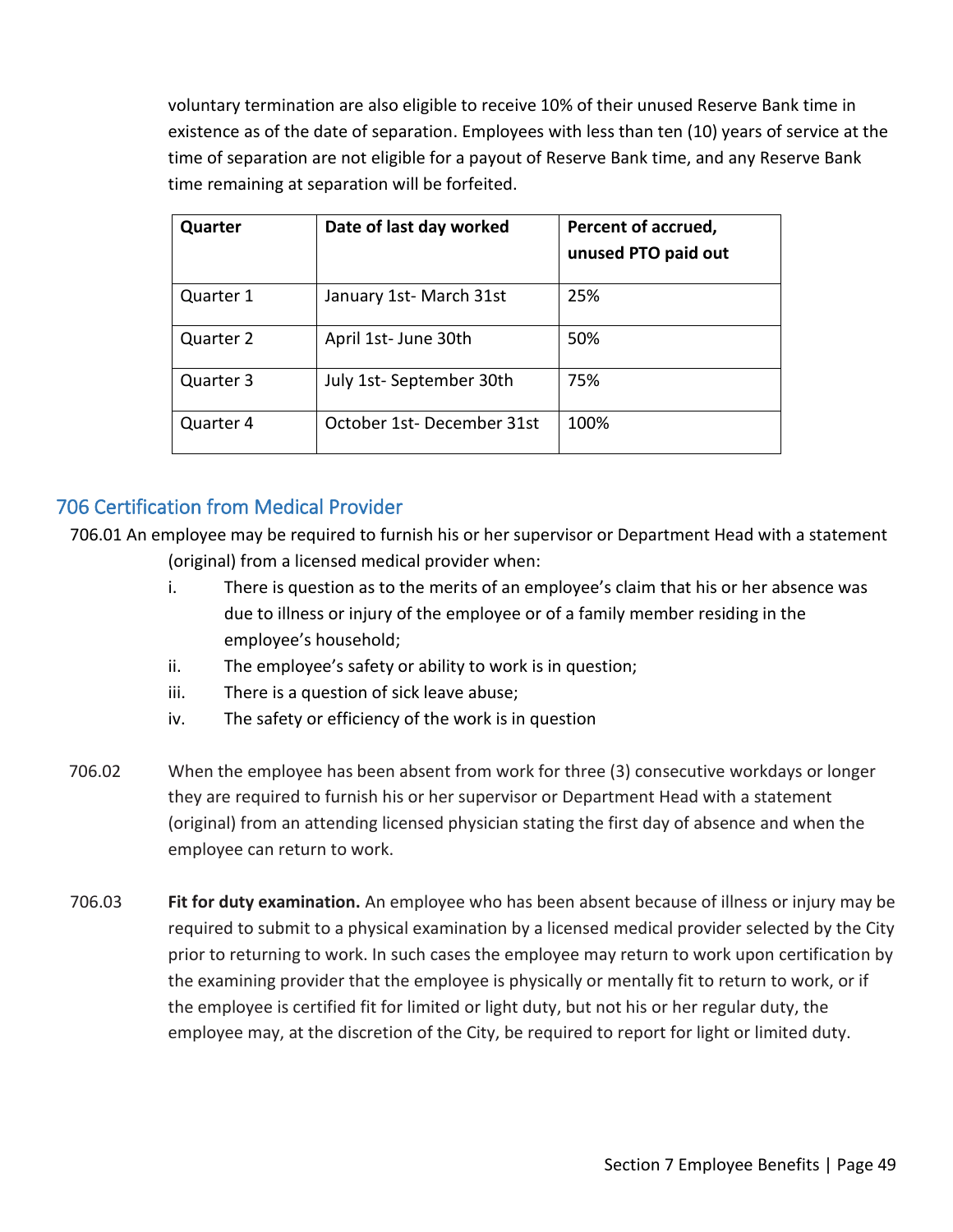706.04 **Return to Work.** An employee who is released by an examining medical provider to return to regular or light duty and refuses to report for work or perform his or her assigned duties may be subject to corrective action, up to and including termination.

# <span id="page-49-0"></span>707 Family Medical Leave Act (FMLA)

707.01 **General.** The City will provide authorized leave for family and medical reasons to eligible employees in accordance with the provisions of the Family Medical Leave Act of 1993. The purpose of this policy is to enable eligible employees to take unpaid absences from work for up to twelve (12) weeks during a 12-month period for new child leave; for medically-related reasons due to a serious health condition regarding self, spouse, child or parent; or for a qualifying exigency arising from a call to active duty. This policy will also enable eligible employees to take absences from work for up to twenty-six (26) weeks during a single 12 month period to care for an injured or ill service member.

## 707.02 **Eligibility Requirements and Leave Entitlement.**

- 707.02.01 An employee is eligible for FMLA Leave if the employee has at least 12 months of service and has worked at least 1,250 hours during the 12-month period immediately preceding the commencement of the leave. The 12 months of service need not be consecutive months. However, prior service which occurred more than seven years prior to the request for leave will not be considered in determining whether an employee worked for the City for at least 12-months.
- 707.02.02 FMLA entitles eligible employees to as much as 12 weeks of unpaid leave of absence for the following five reasons:
	- i. The birth of a child, to care for that child.
	- ii. The placement of a child for adoption or foster care.
	- iii. The serious health condition of the employee's spouse, child, or parent.
	- iv. The employee's own serious health condition.
	- v. The employee's spouse, son, daughter, or parent is a member of any branch of the Armed Services and is on active duty or has been notified of an impending call or order to active duty in support of a contingency operation.
- 707.02.03 Leave for an injured or ill service member. An eligible employee is entitled to take 26 work weeks of leave during a single 12-month period for the employee to care for a spouse, child, parent or next of kin who is a service member undergoing medical treatment, recuperation, or therapy, is on out patient status or is on the temporary disabled retired list for injury or illness. Any leave taken pursuant to Section 708.02.02 above will reduce the amount of leave available to an employee by this Section 708.02.03.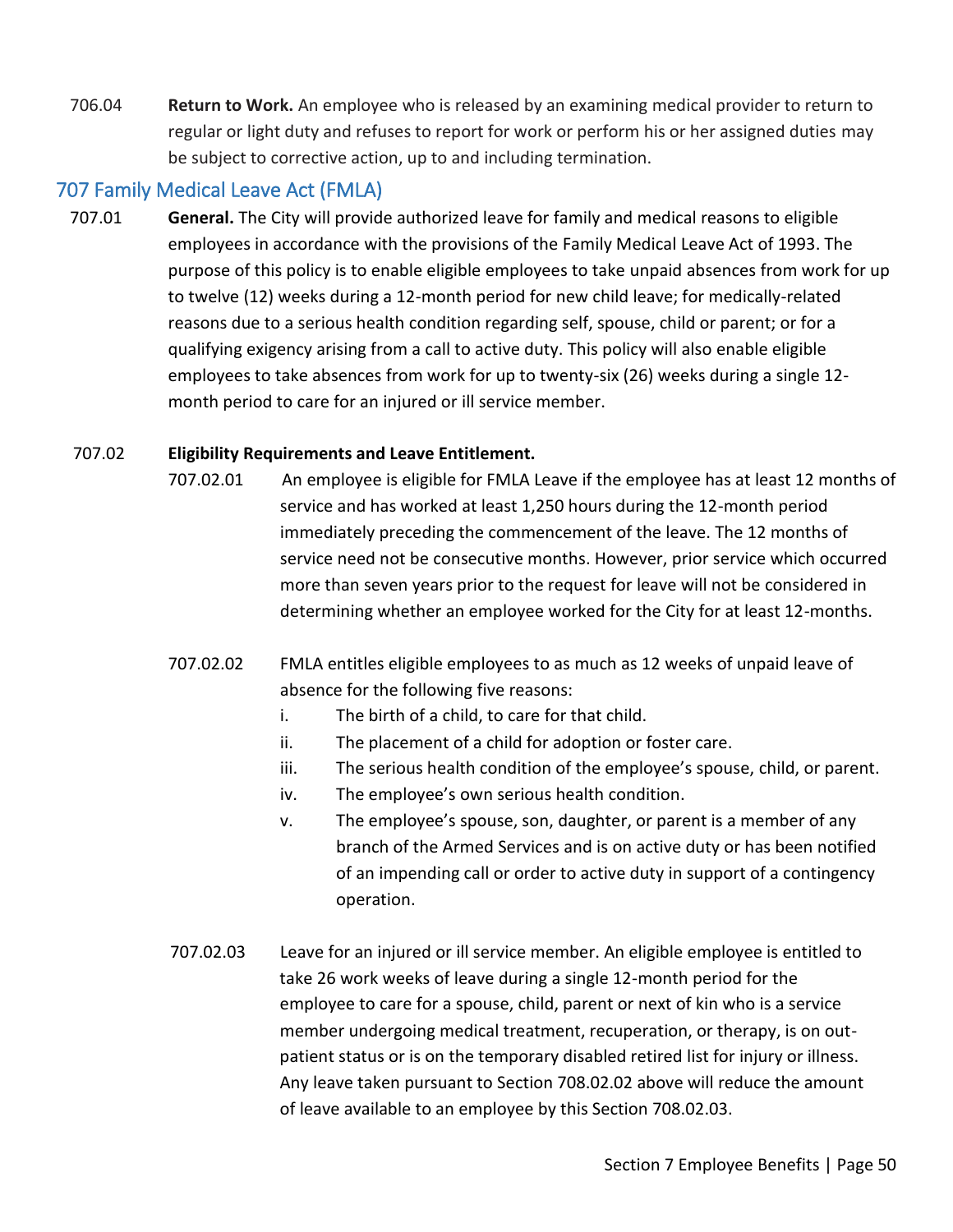- 707.02.04 An employee who takes FMLA leave must substitute and exhaust all accrued leave before beginning leave without pay status.
- 707.02.05 FMLA leave will run at the same time as leave taken by an employee as workers' compensation leave if the injury meets the criteria for a serious health condition.
- 707.02.06 If both spouses are employed by the City, the combined total leave is limited to 12 work weeks during any 12-month period, if the leave is taken for:
	- i. The birth of a child, to care for that child.
	- ii. The placement of a child for adoption or foster care.
	- iii. The care of a seriously ill parent.
- 707.02.07 If both spouses are employed by the City, the combined total leave is limited to 26 work weeks during a single 12-month period, if the leave is taken to care for an injured or ill service member.
- 707.03 **Leave Calculations.** The 12-month period during which an employee is eligible for FMLA leave is rolling 12- month period measured backward from the date an employee uses any FMLA leave.

Entitlement to FMLA leave for the birth of a child or the adoption of a child expires at the end of the 12-month period beginning on the date of the birth or placement of the child.

#### 707.04 **Intermittent Leave.**

707.04.01 FMLA leave may also be taken on an intermittent or reduced leave schedule.

707.04.02 If an employee requests intermittent leave or reduced schedule leave that is foreseeable based on planned medical treatment, the City may require the employee transfer temporarily to an available alternative position for which the employee is qualified and that better accommodates recurring periods of leave than the regular employment position of the employee.

#### 707.05 **Responsibilities of Employee for FMLA leave.**

707.05.01 When the necessity for FMLA leave for the birth or placement of a child is foreseeable because of an expected birth or placement, the employee will provide his/her Department Head and Human Resources with notice of the employee's intention to take FMLA leave not less than thirty (30) days before the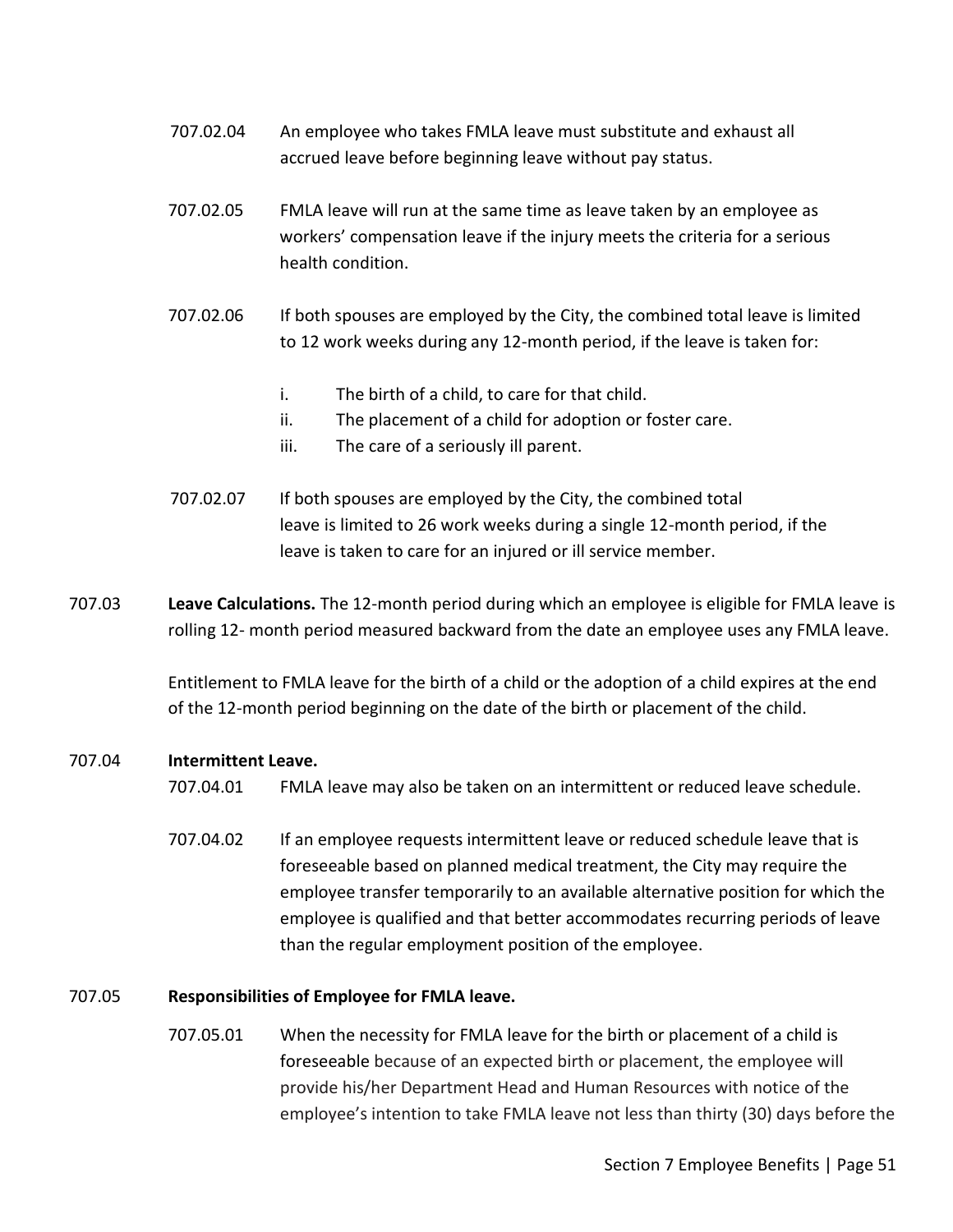date leave is to begin. If the date of the birth or placement requires leave to begin in less than thirty (30) days, the employee will provide notice as soon as practical.

- 707.05.02 When the necessity for FMLA leave for the serious health condition of the employee's family member, the employee's own serious health condition, a qualifying exigency related to a call to active duty, or to care for an injured or ill service member is foreseeable because of planned medical treatment or qualifying exigency, the employee:
	- i. Will make a reasonable effort to schedule the treatment so as to not disrupt unduly the operations of the City, subject to the approval of the health care provider; and
	- ii. Will provide Human Resources with not less than thirty (30) days' notice before the date the leave is to begin; except, that if the date of the treatment or qualifying exigency requires the leave to begin in less than thirty (30) days, the employee will provide the notice as soon as practical.
- 707.05.03 When an employee takes paid or unpaid leave for a reason that qualifies for FMLA leave, the employee will include in the notice or request given to the Department Head or Human Resources, a description of the reason for the leave.
- 707.05.04 Requirement to Notify of Absence in the absence of unusual circumstances, nothing herein excuses an employee from complying with the requirement to timely notify his or her supervisor of an absence.

## 707.06 **Responsibilities of Employer for FMLA leave.**

- 707.06.01 **Eligibility Notification to Employee.** Within five (5) business days of receipt of notice from an employee requesting leave, the employee will be notified of their eligibility to take FMLA leave and the employee's rights and responsibilities for taking FMLA leave.
- 707.06.02 Employees who are absent for four (4) or more days due to qualifying medical event will be placed on FMLA retroactively to the first day of absence.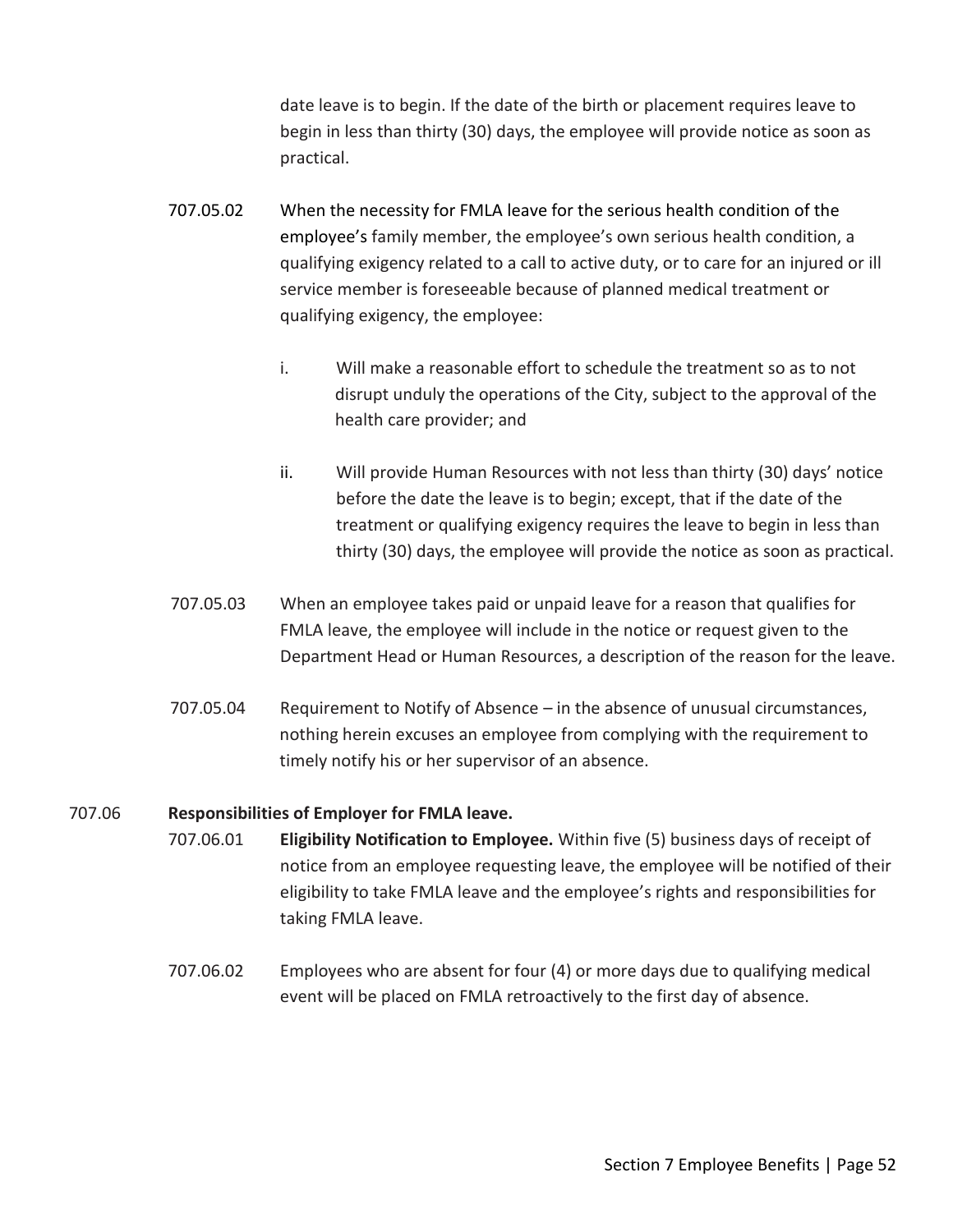## 707.07 **Medical Certification and Documentation**

- 707.07.01 **Documentation for Leave Due to Medical Condition.** The City may require medical certification from a health care provider to support a claim for leave for the following:
	- i. For the employee's own serious health condition
	- ii. To care for a seriously ill child, spouse, or parent
	- iii. To care for a service member
	- iv. For leave for a qualified exigency

Medical certifications must be returned to Human Resources within fifteen (15) working days. For the employee's own serious health condition, the certification must include a statement that the employee is unable to perform the essential functions of the position, and expected duration. For leave to care for a seriously ill child, spouse, or parent, qualified service member or qualified exigency the certification must include an estimate of the amount of time the employee is needed to provide care.

- 707.07.02 **Incomplete or Insufficient Certifications.** If the City determines that a medical certification provided for leave is incomplete or insufficient, the City may require the employee to cure deficiency and if the deficiency is not cured, the City may deny FMLA leave.
- 707.07.03 **Second Opinion**. If the City has reason to doubt the validity of the certification provided, the City may require, at the expense of the City, the employee obtain the opinion of a second health care provider designated or approved by the City. A health care provider designated or approved under this paragraph may not be employed on a regular basis by the City.
- 707.07.04 **Third Opinion.** If the second opinion described differs from the opinion in the original certification, the City may require, at the expense of the City, the employee obtain the opinion of a third health care provider designated or approved jointly by the City and the employee. The opinion of the third health care provider concerning this information is final and binding on the City and the employee.
- 707.07.05 If an employee submits a complete and sufficient certification in support of his or her leave because of a qualifying exigency, and the qualifying exigency involves meeting with a third party, the City may contact the individual or entity with whom the employee is meeting for purposes of verifying the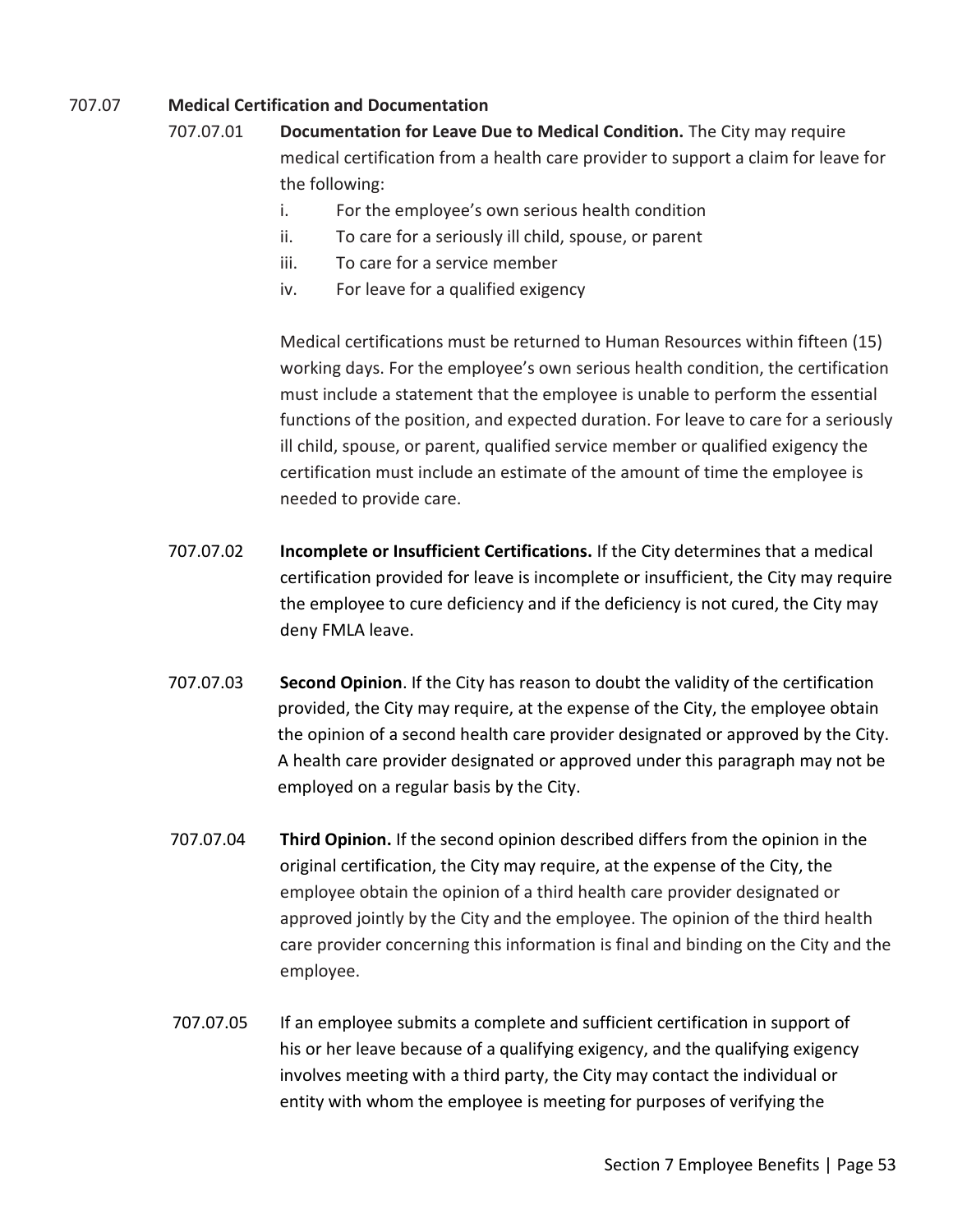meeting or appointment schedule and the nature of the meeting. The City may also contact an appropriate unit of the Department of Defense to request verification that a covered military member is on active duty status.

#### 707.08 **Health Benefits.**

707.08.01 **Continuation of Benefits.** The City will provide health benefits to an employee while on FMLA leave at the level and under the conditions that would have been provided if the employee had continued in employment for the duration of the leave. After the FMLA is exhausted, this will constitute a "qualifying event" for purposes of COBRA. For the first ninety (90) days of COBRA coverage, the employee will pay the same rate of contribution the employee makes to its regular health insurance and the City will pay the balance. After the first ninety (90) days of COBRA, the employee will be responsible for one hundred percent (100%) of the COBRA premiums.

> Failure to pay the employee portion of the premiums may result in loss of coverage.

- 707.09 **Return to Work.** Before reporting back to work following an FMLA absence due to the serious health condition of the employee, the employee must provide a written release from the physician to Human Resources. Human Resources will contact the supervisor to release the employee to return to work.
	- 707.09.01 **Full Duty Release.** An employee may return to work unrestricted and resume normal job duties as set forth in the employee's job description upon receipt of a release completed and signed by the health care provider indicating full release and the final date of release from medical care.
	- 707.09.02 **Light Duty or Modified Duty Release.** An employee who receives a release from his/ her health care provider that contains any restrictions must follow Section 7, Policy 715 - Modified Duty to determine if modified duty is available.
- 707.10 **Separation of Employment.** If the employment relationship terminates, an employee's right to continued maintenance of health benefits and restoration to their position cease under FMLA, except for the employee's right to continuation of health benefits under COBRA.
- 707.11 **Coordination with Workers' Compensation.** Leave for a Workers' Compensation injury may be designated as FMLA Leave and run concurrently with Workers' Compensation Leave.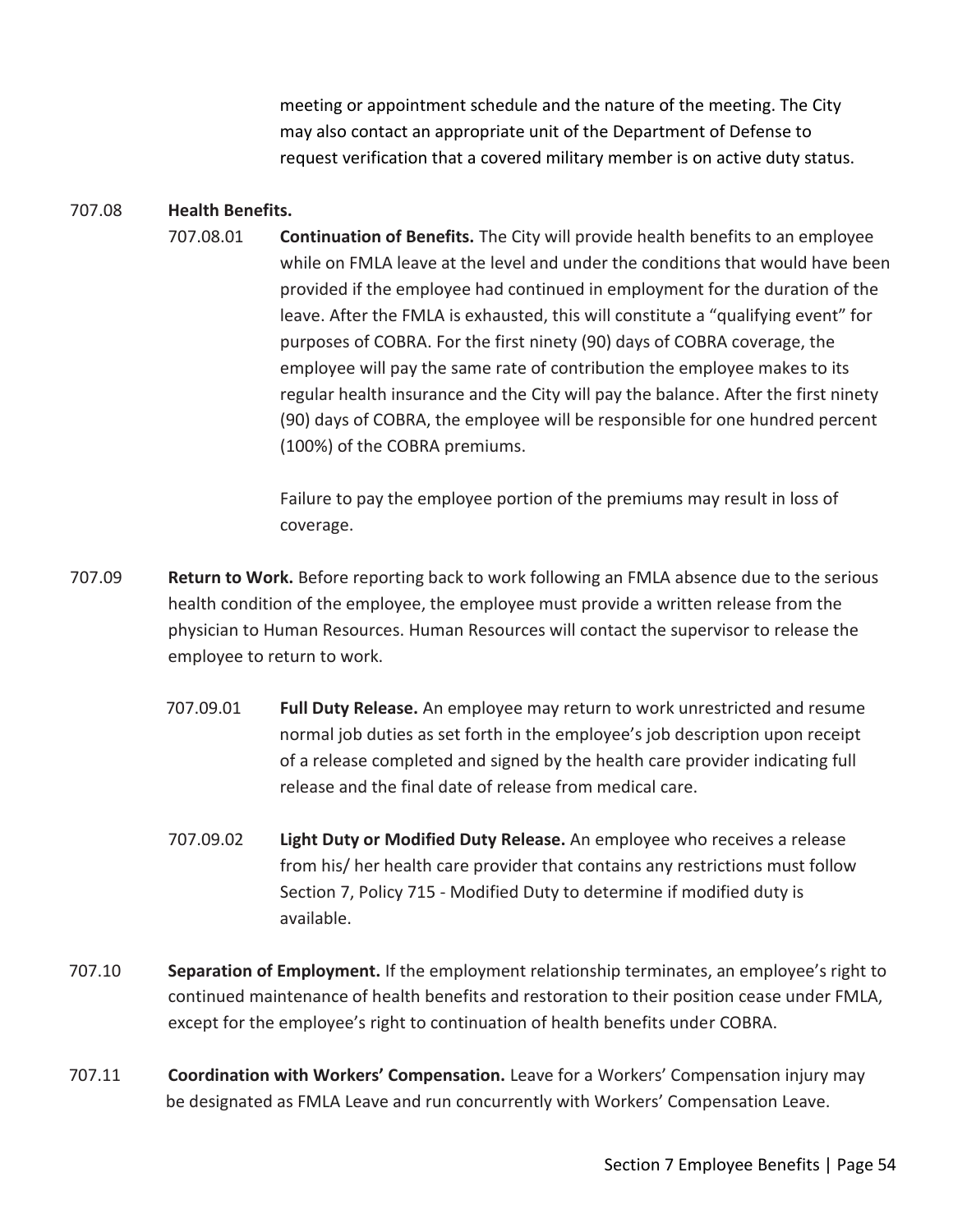## <span id="page-54-0"></span>708 Bereavement Leave

- 708.01 **Policy.** The City provides regular full-time employees paid time off in the event of a death(s) of an immediate family member, for the purpose of attending the funeral. The employee must notify their supervisor as soon possible and provide the length of time needed for the bereavement leave. Upon return the employee must provide the name, date of death and relationship to the deceased along with a copy of the obituary, funeral program, or prayer card.
- 708.02 **Immediate Family.** For the purpose of authorizing paid bereavement leave "family" is defined as current spouse, domestic partner, child, parent, grandparent, brother, sister, grandchild, stepchild, stepfather, stepmother, step-grandchild, half sibling, step-siblings, stepgrandparents, all corresponding in-laws and other residents of the household of an employee.
- 708.03 **Bereavement Leave Pay.** Three (3) consecutive working days are provided in the event of the death of an immediate family member. One (1) working day is provided in the event of the death of an aunt, uncle, niece, or nephew on either the employee's or spouse's side of the family. Employees will notate the familial relationship on their timesheet.
- 708.04 **Pregnancy Loss Pay.** Employees who have experienced the loss of a pregnancy or their spouse's pregnancy or the loss of an adoption will be provided three (3) consecutive working days. Upon returning to work employees must provide certification to human resources. Pregnancy loss also may be covered under FMLA with proper certification. Employees should contact human resources for more information and eligibility determination.
- 708.05 **Additional Leave.** If an employee requests more than the allowed days of bereavement leave or pregnancy loss leave, it must be approved by a Department Supervisor, and the Director of Human Resources. If the leave is for a longer period than allowed, any additional approved time off will be deducted from the employee's PTO Bank. If PTO is not available, the additional time may be approved without pay.

#### <span id="page-54-1"></span>709 Military Leave

- 709.01 **General.** The City complies with all federal and state laws relating to employees in reserve or active military status and does not discriminate against employees who serve in the military. The City supports its employees and their service in federal and state military units and provides them with a number of military leave benefits.
- 709.02 **Eligibility.** Employees who serve in the uniformed services in a voluntary or involuntary basis, including active duty, active duty for training, initial active duty for training, inactive duty training, and full-time National Guard duty.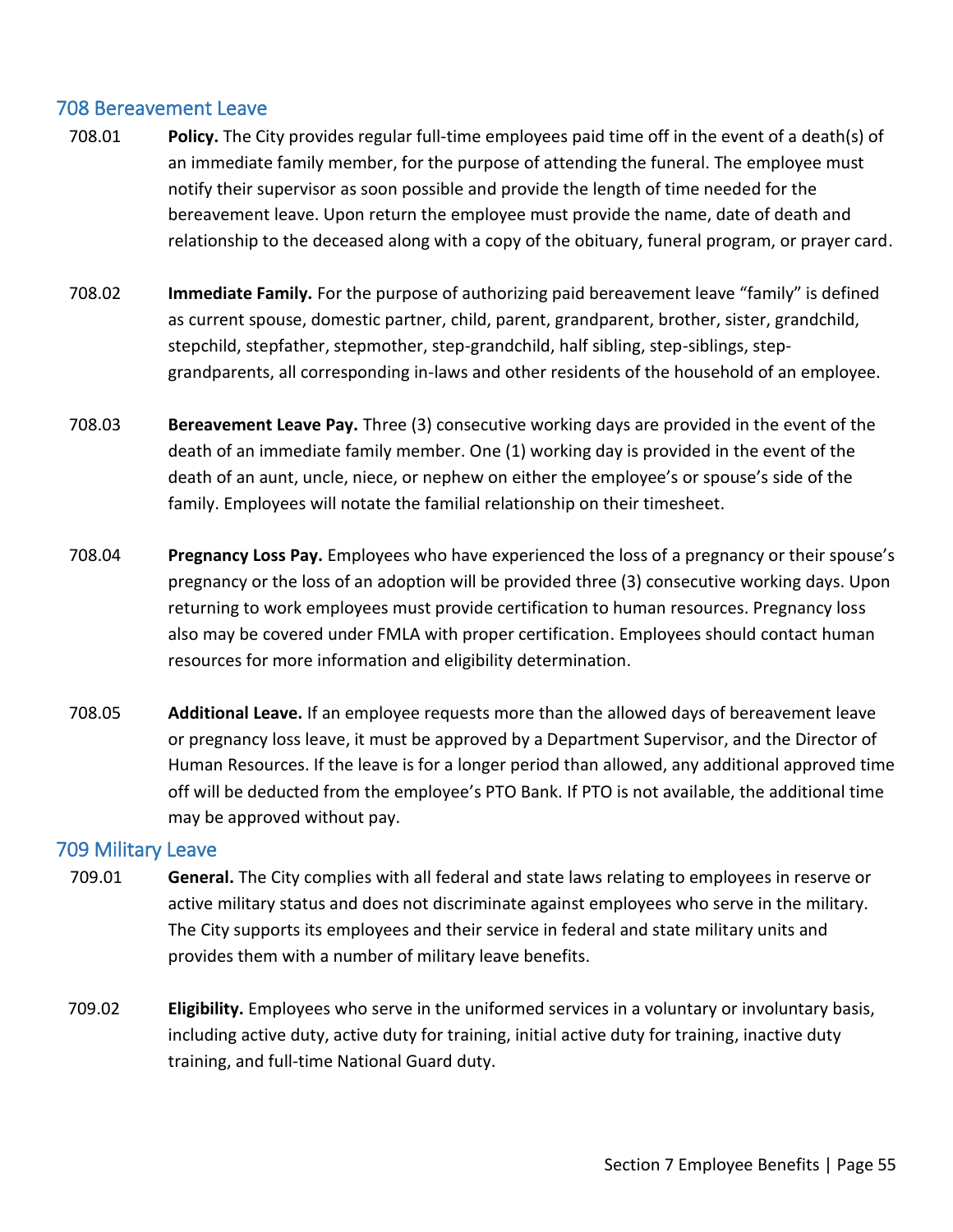#### 709.03 **Military Training Leave.**

- 709.03.01 **Eligibility.** A full-time employee, who is a member of the Indiana or National Guard or Reserves of the United States Armed Forces will, upon notification to the department head and submission of appropriate documentation, be granted leave for a period required to perform active duty for training. Part-time employees will be given authorized leave without pay for this purpose.
- 709.03.02 **Definition.** Active duty for training is defined as engaging in short periods of authorized military training such as cruises, training schools, weekly or weekend drills, and other similar activities.
- 709.03.03 **Length of Leave.** In accordance with Indiana Code Section, a employee engaged in authorized military training or duties will receive pay and accrue benefits as if the employee were on the job, for up to fifteen (15) working days leave with pay per calendar year for training purposes.
- 709.03.04 **Leave in Excess of 15 days.** An employee eligible for military leave who is ordered or authorized to participate in training or other duty for more than 15 work days in one calendar year will be placed on leave without pay for any time in excess of 15 work days. The employee may choose to use accrued PTO time in lieu of leave without pay.
- 709.03.05 **Notice to Department Head.** An employee will give notice to his or her supervisor within 72 hours of receiving written or verbal military orders regarding dates for military training leave. Annual or quarterly training schedules should be given to the department head as the schedules become available to the employee. Employees are required to submit the published order authorizing the military duty or a written statement from the appropriate military commander authorizing such duty.
- 709.03.06 **Rescheduled Work Days.** An employee who participates in weekend military training that occurs on a scheduled workday may reschedule a workday rather than have the absence charged to military leave if the employee reschedules the workday within the same work period.

#### 709.04 **Active-Duty Military Leave.**

709.04.01 **Eligibility.** A full-time employee, who leaves a position with the City for the purpose of entering any branch of the United States Armed Forces for extended active duty, will be placed in military active duty status and granted a leave of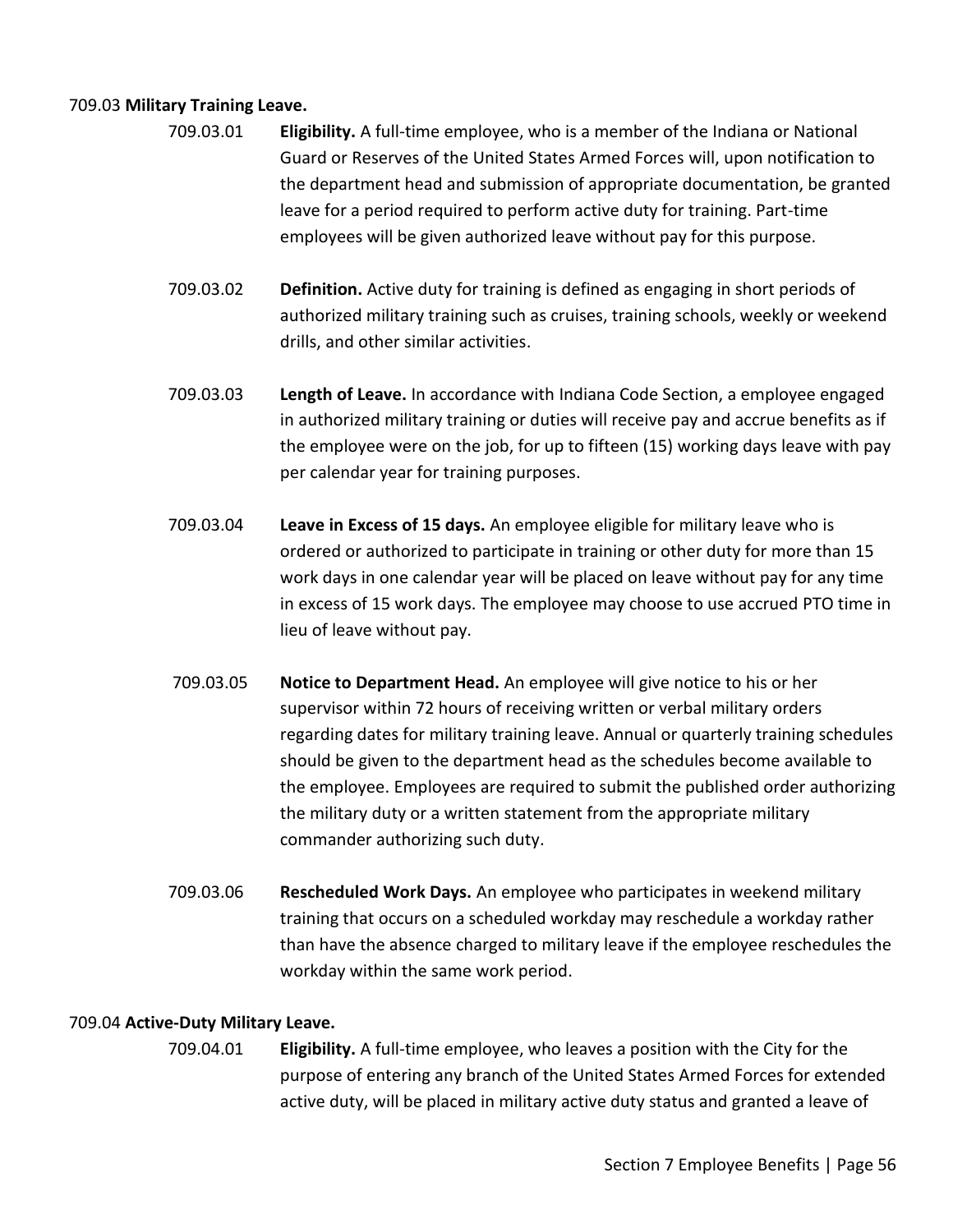absence. The employee should give the department head advance notice of the employee's intent and, for reemployment purposes, submit a copy of the orders for inclusion in the employee's personnel record.

- 709.04.02 **Length of Active Duty**. In accordance with § 4312, Title 38, United States Code, and employee may serve a total of five (5) years on active duty in the armed forces, (six (6) years for Navy Nuclear Program) and still be eligible for reemployment. An employee's right to re-employment is not protected for periods of military active duty longer than five (5) years (six (6) years for Navy Nuclear Program) whose initial enlistment period is six years.
- 709.04.03 Employee's current medical insurance benefits only, will continue while employee is on active duty. 709.04.04 **Re-employment.** An employee who returns from active duty in the armed forces of the United States is entitled to reemployment in the same position held upon entrance to active duty or in a position of comparable status and pay, if the employee:
	- i. Is physically and mentally qualified to perform the duties of the position;
	- **ii.** Was discharged, separated, or released from military active duty under honorable or general conditions;
	- **iii.** Has not been on military active duty leave for more than five (5) years (six (6) years for Navy Nuclear Program); and

Makes a written application for reappointment after discharge, separation, or release from military active duty and presents evidence of the discharge, separation, or release from military active duty:

- a. Less than 31 days Active Duty: The employee must report to work at the next regular scheduled work period after a reasonable time to return home safely and an 8-hour rest period.
- b. Between 30 to 181 days Active Duty: The employee must submit a written application within 14 days of release of service.
- c. More than 181 days Active Duty: The employee must submit a written application within 90 days of release of service.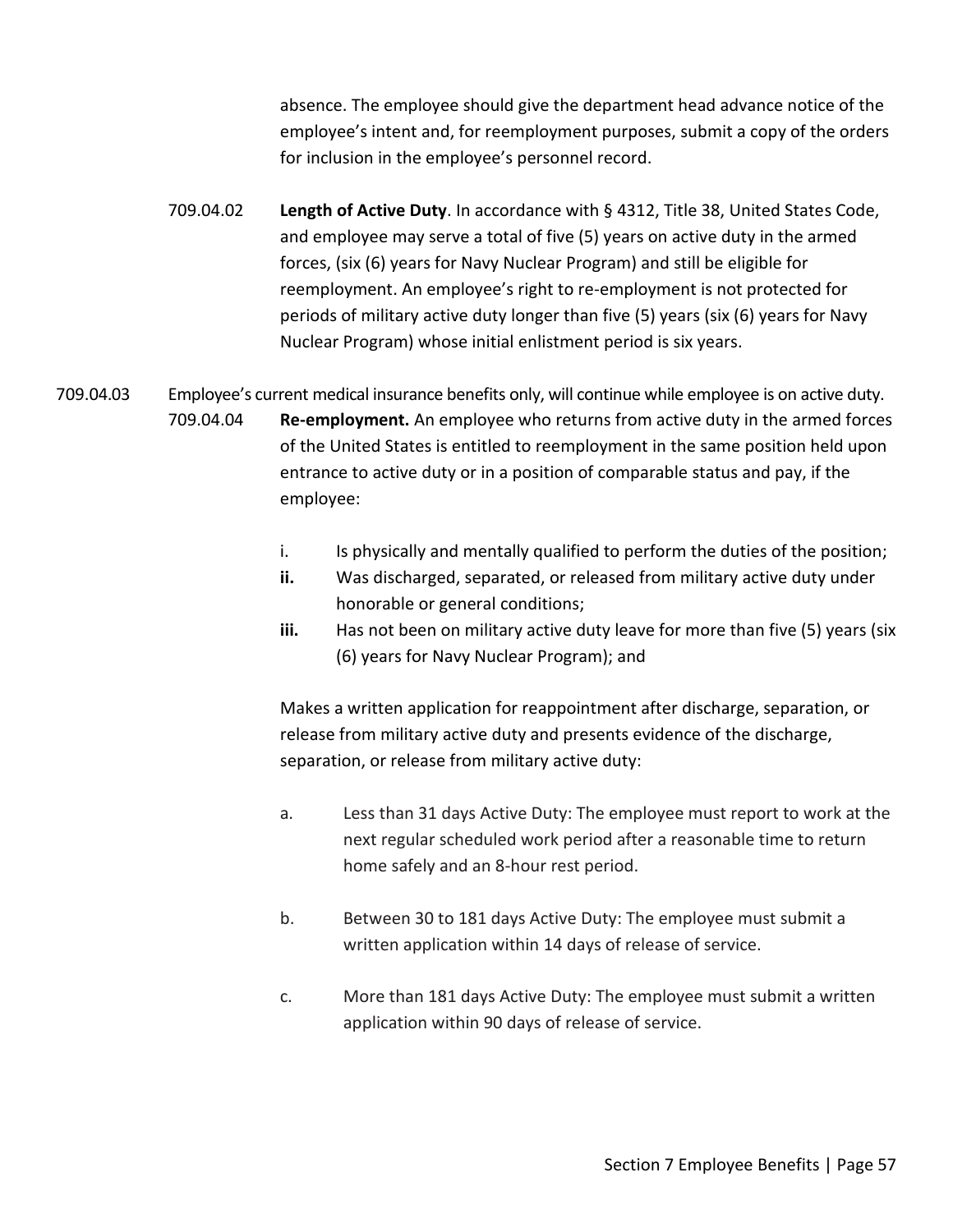- 709.04.05 **Credit for Military Service.** An employee with the City upon reemployment from military active duty will be allowed full credit for time spent in the military service for the purpose of computing seniority, PTO leave, and service longevity.
- 709.04.06 **Military Pay and Benefits.** A full-time employee called to active duty in a reserve component of the armed forces will be granted leave and employee benefits in the following manner:
	- **i. Use of Paid Leave.** The employee may request in writing to use any leave balances. If the employee elects to use these leave balances, the leave must be taken in amounts consistent with the employee's regular work schedule with the City. For example, if the employee was regularly scheduled to work forty (40) hours per week for the City, the leave must be used at a rate of forty (40) hours per week.
	- ii. **Insurance Benefits.** The City will continue to pay its portion of the employee's insurance benefits paid prior to the employee beginning active military duty, with the employee continuing to be financially responsible for the employee's portion of the premium for the selected coverage. Payment of insurance benefits will continue in this manner for ninety (90) days from the day the leave begins. Upon exhaustion of the ninety (90) days, the employee may then elect to continue health insurance coverage through COBRA coverage in compliance with the law.

## <span id="page-57-0"></span>710 Personal (Non-Medical) Leave of Absence without Pay

- 710.01 **General.** Leave without pay is granted as a matter of administrative discretion. No employee may demand leave without pay as a matter of right.
- 710.02 **Use of Accrued Paid Leave.** Employees must exhaust all paid leave prior to requesting leave without pay.
- 710.03 **Leave Without Pay Requests.** Employees who wish to request leave without pay must do so in writing.
- 710.04 **Approval.** An unpaid Leave of absence must be requested in writing and may be granted to employees with the written approval of the Elected Official. Leave of absence may be granted for a period of up to thirty (30) days and will be unpaid.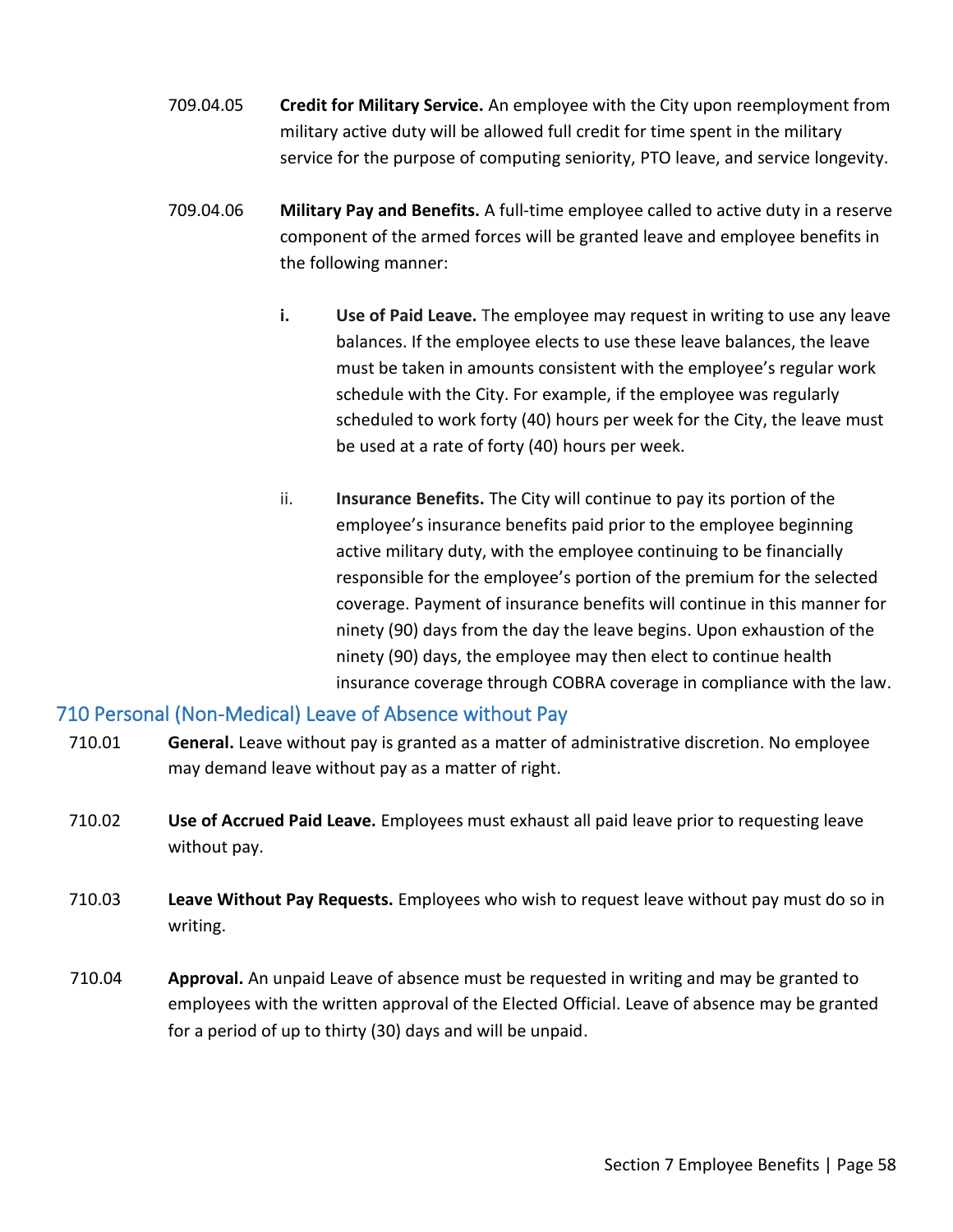- 710.05 **Benefit Coverage.** During an approved unpaid leave of absence, the employee's health insurance benefits will continue for thirty (30) days at the employee rate. The employee will be responsible for paying for their portion of the insurance premiums.
- 710.06 **Return to Work following Extended Leave.** The employee on the approved leave must notify his/her Elected Official of his/her intent to return to work at least two (2) weeks in advance. An employee who requests and is granted an extended leave without pay will have no guarantee of any job upon return to work but will be subject to the availability of that particular job. Failure to report for a work assignment at the designated return date specified will result in termination unless an extension is requested and approved.
- 710.07 Leave is not available for time away from work due to a conviction or jail sentence.

## <span id="page-58-0"></span>711 Worker's Compensation

- 711.01 **General.** All regular, temporary, seasonal, or part-time City employees who are injured in the course and scope of their employment with the City of New Haven are afforded the protections guaranteed by the Workers' Compensation laws of the State of Indiana. If an employee is injured on the job, he or she may be eligible for benefits under Workers' Compensation. Human Resources is responsible for administering the City's Worker's Compensation program, and questions regarding potential Workers' Compensation benefits should be directed to the Director of Human Resources.
- 711.02 **Reporting an Injury.** Any employee who sustains an on-the-job injury is required to immediately notify a supervisor and complete the First Report of Injury form. The form must be submitted it to Human Resources as soon as possible and no later than three (3) calendar days from the date of injury.
- 711.03 **Benefits Waiting Period.** Compensation benefits are subject to qualifications and a seven (7) calendar day waiting period. State law currently provides that compensation is to be paid for the first seven (7) calendar days of disability only if the employee's disability continues for longer than twenty-one (21) days. The first weekly installment of compensation for temporary disability benefits is due fourteen (14) days after the disability begins.

## <span id="page-58-1"></span>712 Breastfeeding Support

- 712.01 **Purpose.** As part of our family-friendly policies and benefits, the City of New Haven supports breastfeeding mothers by accommodating the mother who wishes to express breast milk during her workday when separated from her newborn child.
- 712.02 **Accommodation for Lactating Mothers.** Indiana Code provides that state and political subdivisions will provide for any employee who is breastfeeding her child, reasonable break times to express breast milk for her baby up to one year after the child's birth. Employees will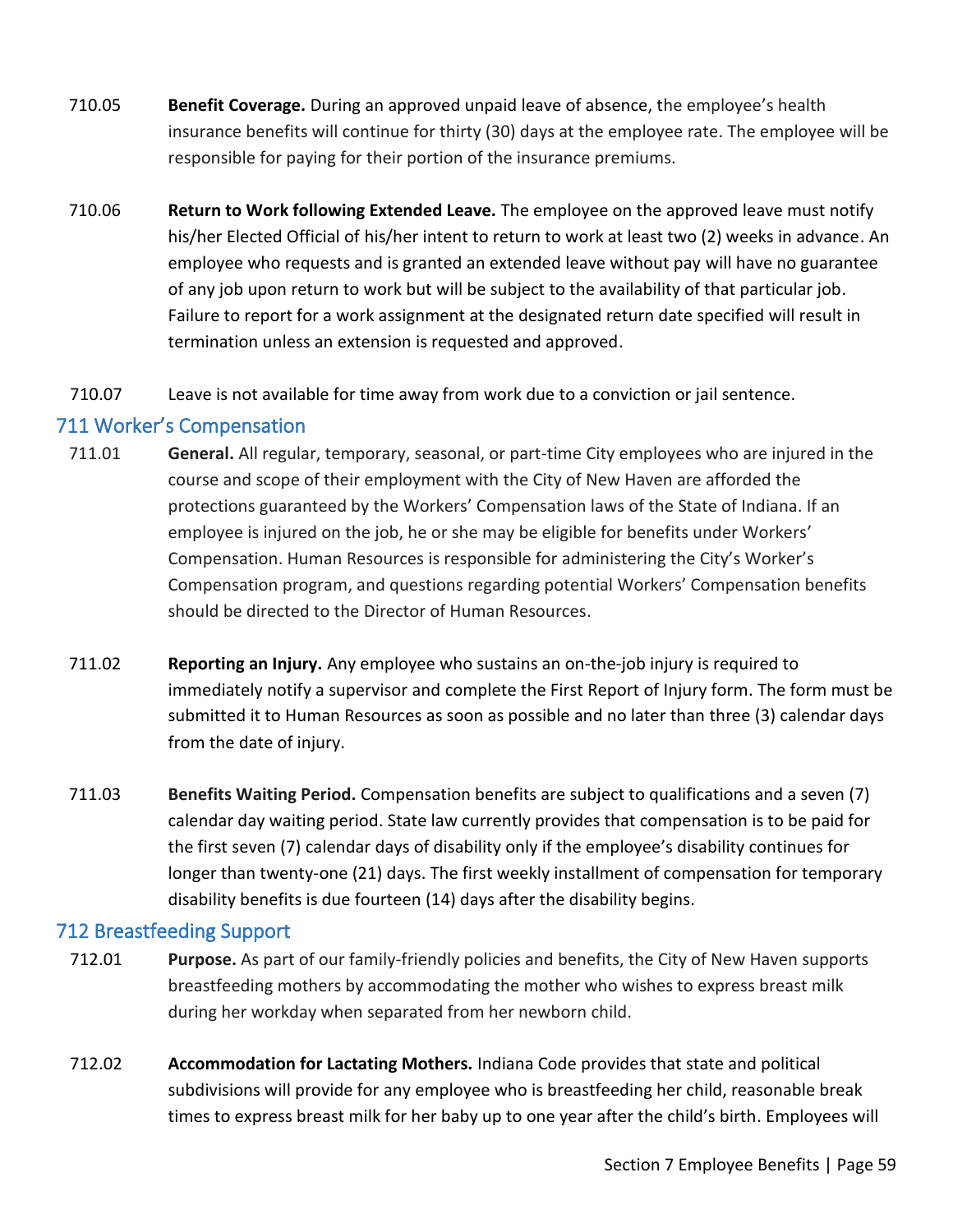be provided with a private place, other than a bathroom, that is shielded from view and free from intrusion from co-workers and the public, to express breast milk. The room can be a designated space for lactation. If this is not practical or possible, a vacant office, conference room, or other small area can be used so long as it is not accessible or visible to the public or other employees while the nursing employee is using the room to express milk. The City will make reasonable efforts to provide a refrigerator or other cold storage space for keeping milk that has been expressed.

All women who breast feed their child and need to express milk during the working day will work with their supervisor and Human Resources to determine how best to accommodate the employee.

The City will provide reasonable break times which will be paid.

712.03 **Discrimination and Retaliation.** The City will not suspend or terminate the employment of, or otherwise discriminate against, an employee because the employee has asserted her right to express breast milk in the workplace. Discrimination and retaliation are strictly prohibited.

## <span id="page-59-0"></span>713 Additional Employee Benefits

- 713.01 **Employee Assistance Program (EAP).** The City New Haven provides Employee Assistance Program (EAP) services to the employees and their household members. The EAP is to provide aid to employees in resolving problems that may affect job performance, attendance, and employee morale. Some of the broad categories that may be covered by this program are related to personal, family, marriage, legal, financial, and drug and alcoholism problems. Contact Human Resources for more information regarding this program.
- 713.02 **INPRS (Indiana Public Retirement System).** All full-time employees are covered by the Indiana Public Retirement System (INPRS). Membership will become automatic upon employment. Employees are required by state law to contribute 3% of their gross wages (regular and overtime pay) to their annuity saving account. Indiana law permits local unit of government to pay their employees 3% as a part of a wage adjustment. The City will pay this 3% for all full-time employees. (See departmental policy for police and fire retirement plans.)
- 713.03 **Group Health Insurance Plan(s).** Employee group health insurance plans are reviewed and determined by the Elected Officials. The Elected Officials will decide on which group health insurance plan(s) will be offered based on the City's budget for the plan year.
	- 713.03.03 **Eligibility.** All full-time employees and their dependents are eligible for coverage under the current employee group health and/or dental insurance plan beginning the first day of employment. A surcharge is applied if spouse has coverage available through their employer.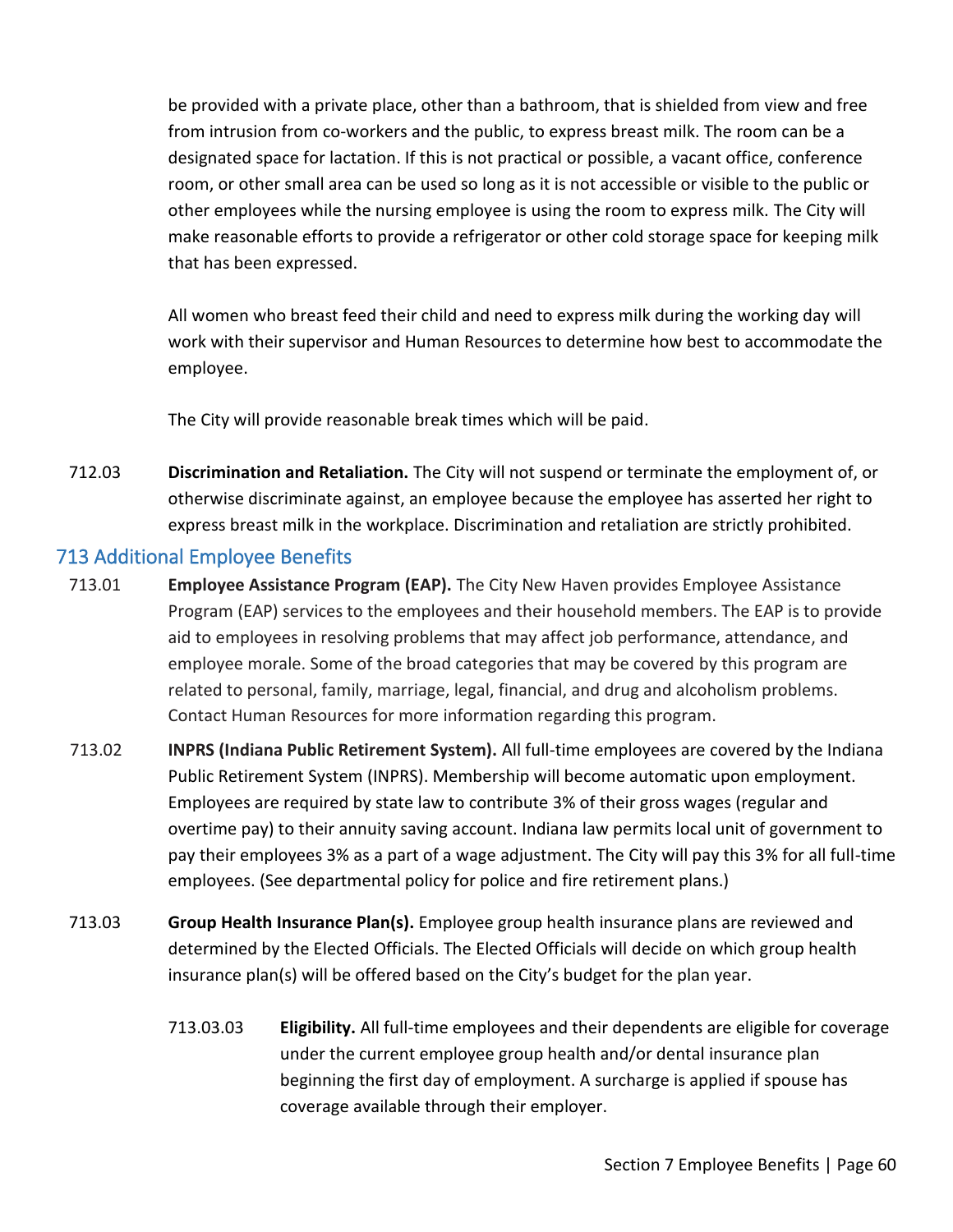- 713.03.04 **Retiree Health Insurance Benefits.** The City of New Haven provides the opportunity for full-time employees who retire from the City to purchase health insurance coverage for the retiree unless the retiree is eligible for group health insurance benefits through another employer or once the employee becomes eligible for Medicare.
- 713.03.05 Retirees will be responsible for paying for the health insurance coverage at the same rates as the City of New Haven. Payments are to be coordinated with the Clerk Treasurer.
- 713.04 **Life Insurance.** All full-time employees will be enrolled in the City's life insurance plan beginning the first day of employment.
- 713.05 **Long Term Disability and Short-Term Disability**. All full-time employees will be enrolled in the City's LTD and STD policies beginning their first day of employment.

## <span id="page-60-0"></span>714 Employee Training Opportunities

- 714.01 **General.** It is the policy of the City to help employees develop or enhance job related knowledge and skill through workshops, seminars, etc.
- 714.02 **Responsibility.** Supervisors and employees bear primary joint responsibility for maintaining individual knowledge, skills, and abilities necessary to perform the job, and for upgrading skills necessary to meet technological change, seek promotion, etc. The City will facilitate those efforts and provide training from time to time.
- 714.03 **Procedure to Request Training.** In certain circumstances, employees may be eligible to attend workshops and seminars.

Employees wishing to attend a workshop or seminar must follow the following procedure:

- i. The employee should seek approval in advance by the Department Head or Elected Official for attending the workshop and seminar for determination of eligibility for reimbursement of expenses of attendance.
- ii. An employee seeking reimbursement must complete a formal request in writing and providing any necessary documentation to verify the program. To be eligible for reimbursement, the course work must be approved in advance by the Elected Official or Department Head. Approval will be determined based upon job relevance and departmental budget. Approvals must be in writing to be valid. Approvals must be obtained before enrollment to be valid.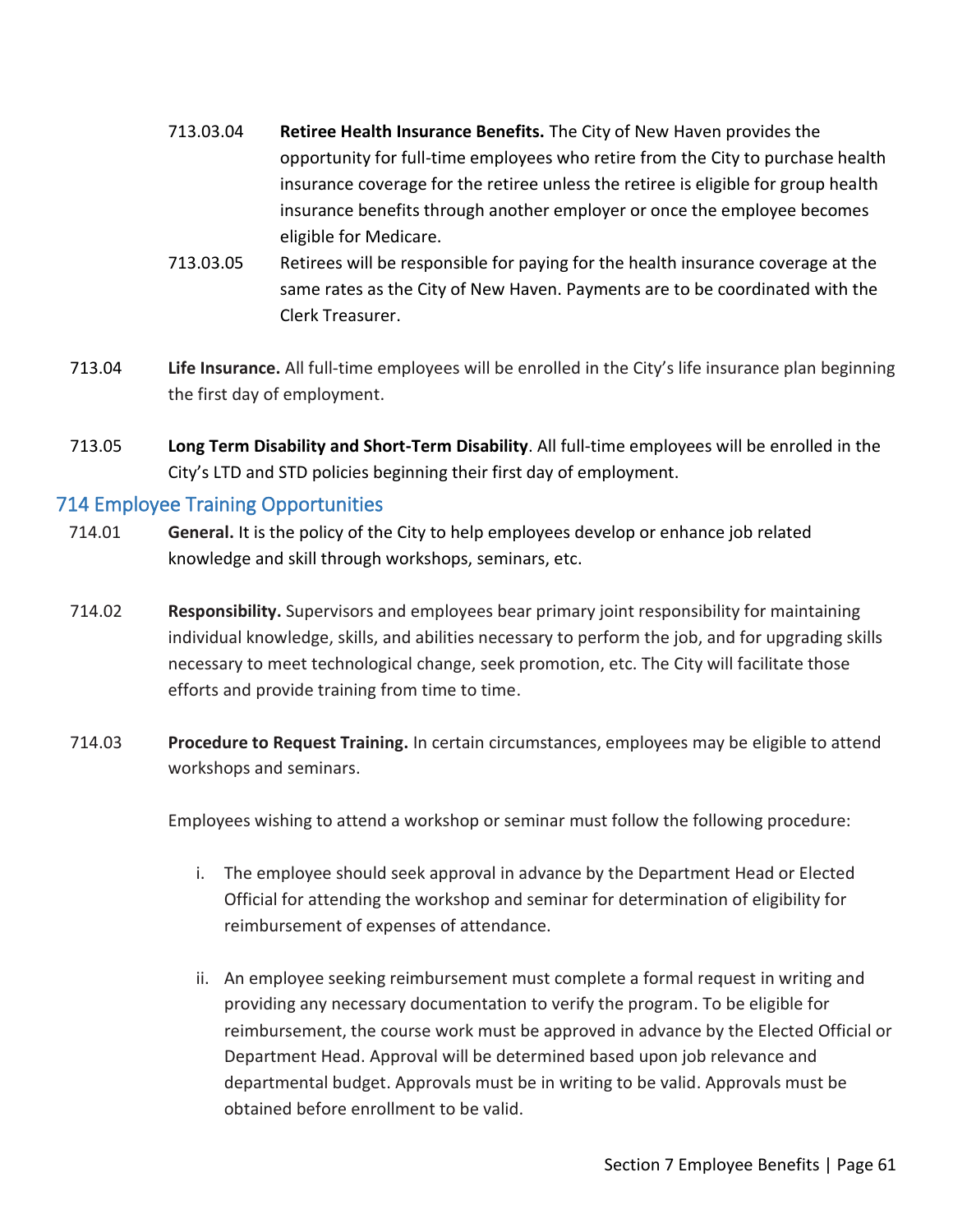- iii. Upon completion of the workshop or seminar, the Employee must provide a certificate of completion and/or proof of attendance to be eligible for reimbursement.
- iv. This policy is not intended to serve as educational or tuition assistance for employees seeking to obtain an advanced degree.
- v. In appropriate cases, the Elected Official or the Department Head may approve fees paid in advance of the workshop or seminar.

# <span id="page-61-0"></span>715 Modified Duty Policy

- 715.01 **General.** It is the policy of the City, subject to the limitations set forth below, to allow and encourage modified job duties to employees who are temporarily disabled due to injury or illness, incurred while either off-duty or on-duty, in order to benefit both the employee and the City. Decisions regarding modified duty accommodations will be made on an individual basis and in light of the specific circumstances. The City cannot guarantee the availability of modified duty accommodations but will engage with employees in the interactive process to determine if modified duty is appropriate.
- 715.02 **Eligibility.** This policy applies to all regular and part-time City employees except temporary employees.
- 715.03 **Modified Duty Assignment**. A modified duty assignment is a temporary reassignment of an employee with an illness, injury, or medical condition that prevents the employee from performing the full duties of their job classification. The modified duty assignment is one that can be performed within the limitations of the employee's medical condition.
	- 715.03.01 Modified duty assignments are not guaranteed but will be granted by the Department Head when there is a modified duty assignment available and the employee is qualified to perform the available modified duty assignment.
	- 715.03.02 A modified duty assignment shall not be made to accommodate an ill or injured employee on a permanent basis.
	- 715.03.03 An employee, who is released by the employee's physician to return to work in less than full duty capacity, may be required to work in a position or department other than the department in which the employee regularly works. Assignments shall be made in accordance with the employee's limitations and the needs of City services.

## 715.04 **Procedures for Requesting Modified Duty.**

715.04.01 Non-Workers' Compensation. An employee who experiences injury and/or illness that prevents the performance of his or her essential job functions may make a written request for a "Modified Duty" assignment. An employee who desires to return to work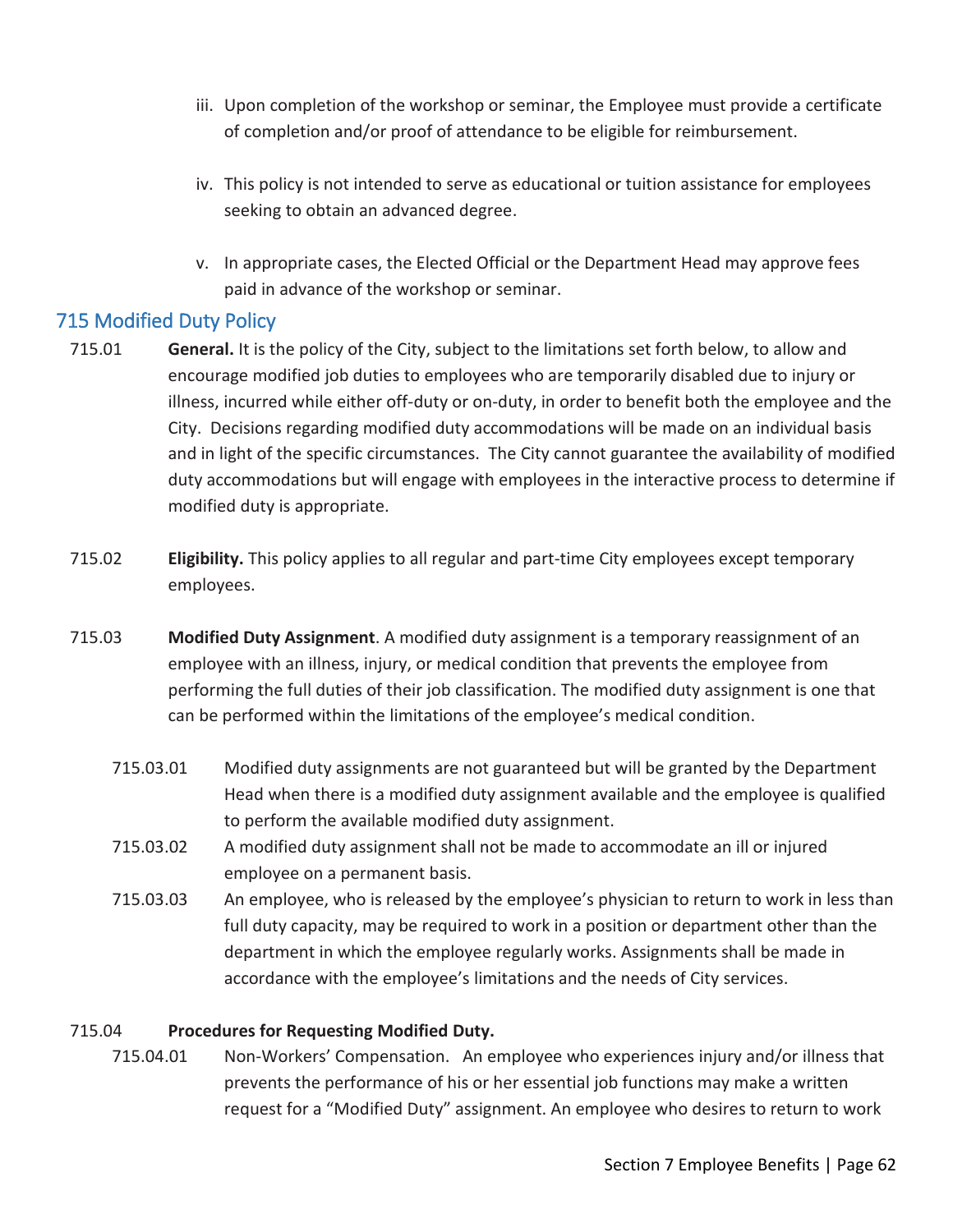in a modified duty assignment must provide Human Resources with a written release from the attending physician. The release must include the following:

- i. The date the employee may return to work in a modified duty assignment;
- ii. The type of restrictions imposed on the modified duty;
- iii. The period of time the restrictions apply;
- iv. The date of the employee's next physician's appointment; and
- vi. The anticipated date of return to full duty.

## 715.05 **Modified Duty Offer.**

- 715.05.01 Upon receipt of an employee request for Modified Duty, Human Resources shall review the capabilities and restrictions of the employee. A review of potential work assignments will be conducted with the employee's supervisor to determine if an assignment is available which matches the employee's training, skills and/or physical limitations as determined by the employee's physician.
	- 715.05.02 If available, a modified duty work assignment will be offered in writing by Human Resources to an employee for a temporary period.
- 715.06 Responsibilities of Department Heads. Department Heads shall work with supervisors to identify possible modified duty assignments when requested by Human Resources. Attempts will be made first to make modified duty assignments in the division and department in which the ill or injured employee currently works. If placement in the department is not possible, Human Resources will work with other City departments to determine if a modified duty assignment can be found based on the employee's physical abilities and skills.
- 715.07 Termination of Modified Duty. The City may terminate or amend an employee's modified duty work assignment at its discretion. Termination or amendments may be necessary in the following circumstances, depending on the individual circumstances:
	- i. The employee's physician modifies the work release;
	- ii. The employee is found to be capable of performing beyond the modified duty restrictions;
	- iii. The temporary work assignment is completed, and no work assignment exists within the City which suits the employee's abilities and meets the limitations documented by the treating physician;
	- iv. The employee performs unsatisfactorily in the modified position;
	- v. The employee's physician fails to release the employee as capable of performing the modified assignment upon examination; or
	- vi. Budgetary constraints do not allow continuation of modified duty.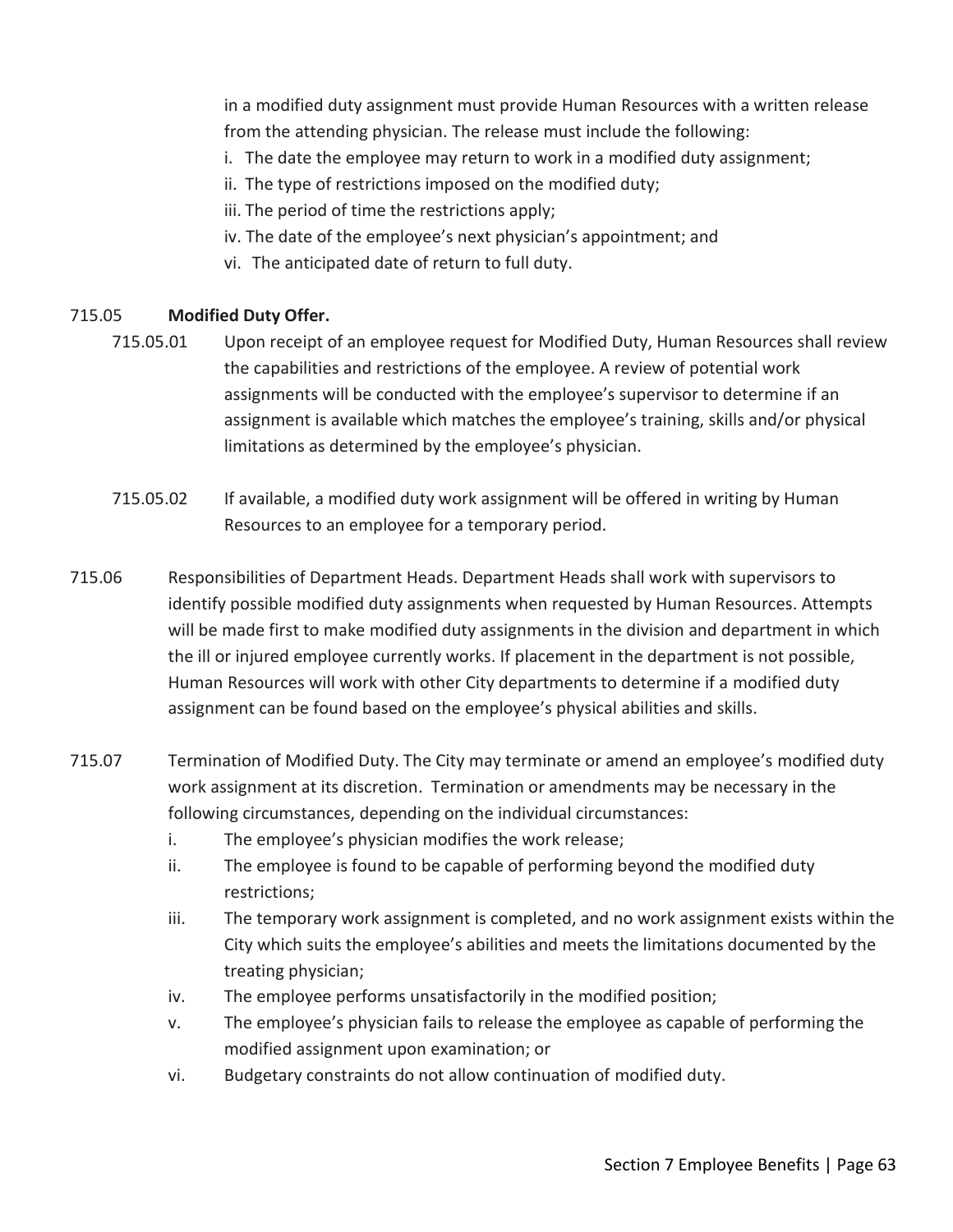# <span id="page-63-0"></span>Section 8 Corrective Action and Employee Discipline

## <span id="page-63-1"></span>801 Corrective Action Policy

- 801.01 **General.** An employee who violates established City or departmental values, rules, policies, procedures, or a code of conduct will be subject to corrective action. The City reserves the right to dismiss an employee at any time the City determines that continued employment of an employee is not in the City's best interest.
- 801.02 **Documentation**. Every corrective action taken will be in written format and forwarded to Human Resources for inclusion in the employee's personnel file.

## <span id="page-63-2"></span>802 Discipline Policy

- 802.01 **Types of Corrective Action.** When corrective action is deemed necessary, a supervisor generally will consider such factors as the type and severity of the offense(s), the employee's work performance record and any mitigating circumstances when deciding the appropriate action to take. Depending on the circumstances of each individual case, corrective action may consist of one or more of the following actions. Examples of offending conduct provided below are not exclusive but are meant to demonstrate examples of behavior where correction action may be warranted. The City reserves the right to issue the level of discipline deemed appropriate in any given situation.
	- i. **Verbal Reprimand.** A verbal reprimand is generally suited for a minor rule infraction or incident of substandard performance. Documentation of the verbal reprimand will be submitted for inclusion in the employee's personnel file.
	- ii. **Written Reprimand.** The written reprimand is used as a formal warning that future corrective action may occur if the behavior is not corrected.
	- **iii. Performance Improvement Plan.** In the case of unsatisfactory performance, written reprimands may include a performance improvement plan. A performance improvement plan will outline the concerns of the supervisor, as well as provide measures of performance and goals for the employee to reach to prevent further disciplinary action.
	- iv. **Disciplinary Probation.** The purpose of this step is to allow the employee a stated period of time to demonstrate improvement on a specific problem(s) specified at the time the employee is placed on disciplinary probation.
	- v. **Suspension without pay.** An employee may be suspended without pay, including instances involving serious or repeated offenses or for failure to meet performance expectations. Employees will not be permitted to use any accrued paid leave during a disciplinary suspension.
	- vi. **Demotion.** In some cases, an employee may be demoted from one position to another, including instances involving disregard or violation of a personnel rule or policy or for repeated refusal or inability to improve performance.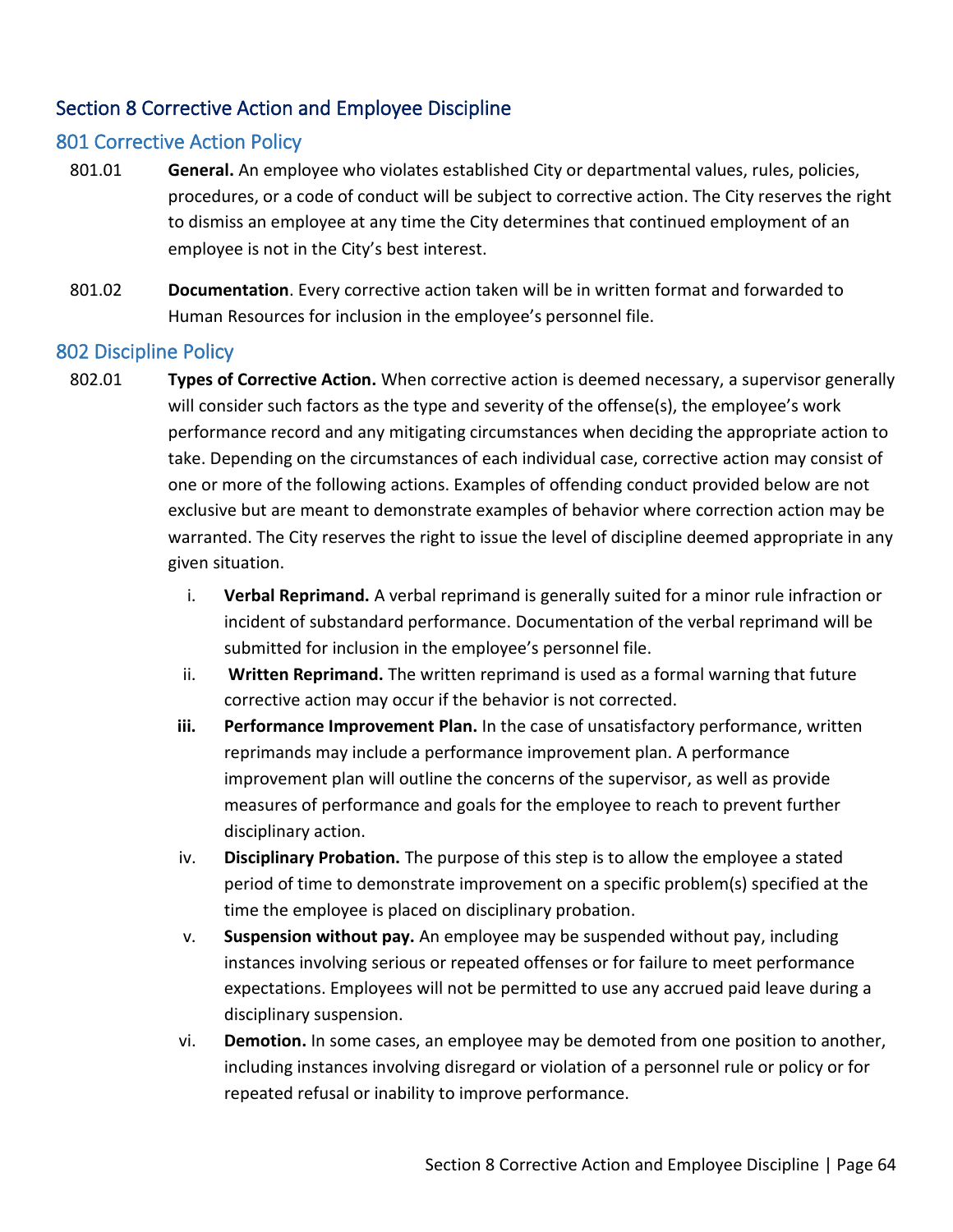- vii. **Involuntary Termination of Employment**. An employee may be involuntarily terminated from employment, including for a serious disregard or violation of a personnel rule or policy or for continued inability to improve performance.
- 802.02 **Group I Rules.** The following behaviors are examples of prohibited employee conduct and are generally viewed as Group I Rules. Depending on the circumstances, a violation of a Group I rule typically will result in the employee being relieved from duty without pay for three (3) to five (5) days and may be subject to discharge pending review. These acts include, but are not limited to the following:
	- i. Intoxication or drug abuse while on duty or while in City uniform or on City property
	- ii. The illegal use or possession of any controlled substance, narcotic, or drug
	- iii. Unauthorized use of public funds or property
	- iv. Falsification of documents or records, including fraudulent timekeeping.
	- v. Unauthorized use of official information or unauthorized disclosure of confidential information.
	- vi. Theft or Destruction of City or Personal property
	- vii. Conviction of official misconduct.
	- viii. Unauthorized or abusive use of official authority.
	- ix. Gross insubordination, or refusal to perform work assigned.
	- x. Accepting gratuities or bribes
	- xi. Coercion, intimidation, or threats against citizens, supervisors, co-workers, City officials, or others.
	- xii. Fighting, horseplay, provoking or instigating a fight, or threatening violence.
	- xiii. Carrying firearms or weapons of any kind onto City property and into the workplace unless specifically allowed by law enforcement officers.
- 802.03 **Group II Rules.** The following behaviors are examples of prohibited employee conduct and are generally viewed as Group II Rules. Depending on the circumstances, a violation of a Group II rule will result in employee discipline up to and including termination in the case of continual violation. This list is representational and is not intended to outline every example of behavior that will result in employee discipline.
	- i. Excessive unscheduled absenteeism
	- ii. Repeated tardiness or early departure
	- iii. Repeated tardiness to meetings or other required work events
	- iv. Repeated abuse of sick leave
	- v. Endangering the safety of other persons through negligent or willful acts
	- vi. Discourteous treatment of the public
	- vii. Violation of dress and grooming standards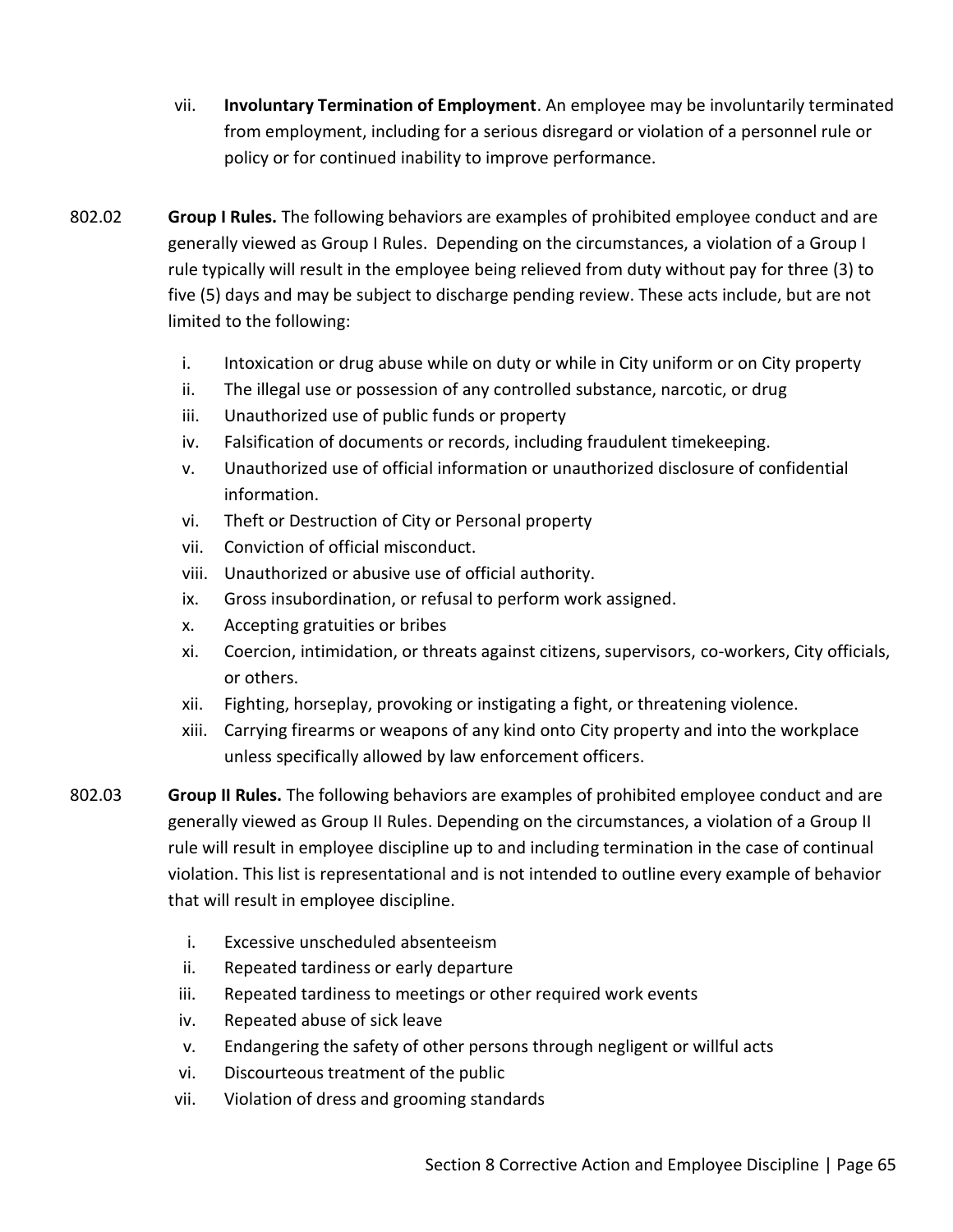- viii. Refusal or failure to perform assigned work after being directed to do so, by an immediate supervisor or higher authority
- ix. Inefficiency, incompetence or neglect of duty
- x. Violation of Phone, Electronic Communication and Internet Use Policy
- xi. Unauthorized use of telephones, technology, or other City-owned equipment
- xii. Violation of departmental policy or procedure
- xiii. Smoking or use of nicotine or e-cigarettes in prohibited areas
- xiv. Engaging in outside employment that interferes with the duties for the City
- xv. Unsatisfactory performance or conduct
- xvi. Sharing of username and password for any City account without prior approval from an Elected Official or Department Head.

## <span id="page-65-0"></span>803 Investigations

- 803.01 **Pending Investigations**. When an employee is suspected of a violation of a city, state or federal law, rule, regulation, or policy which, if proven, would justify disciplinary action but an investigation is in progress, the employee may be administratively placed on leave with or without pay pending the outcome of the investigation and or the imposition of corrective action.
- 803.02 **Human Resources Review.** Any corrective action involving time off, reduction in pay, or termination will be discussed with Human Resources prior to acting.
- 803.03 **Right to Appeal.** Full-Time employees dissatisfied with any corrective action that results in a written reprimand, suspension, demotion, or termination of employment may file an appeal with Human Resources. All appeals must be filed within five (5) business days of the corrective action, or the corrective action will be deemed final.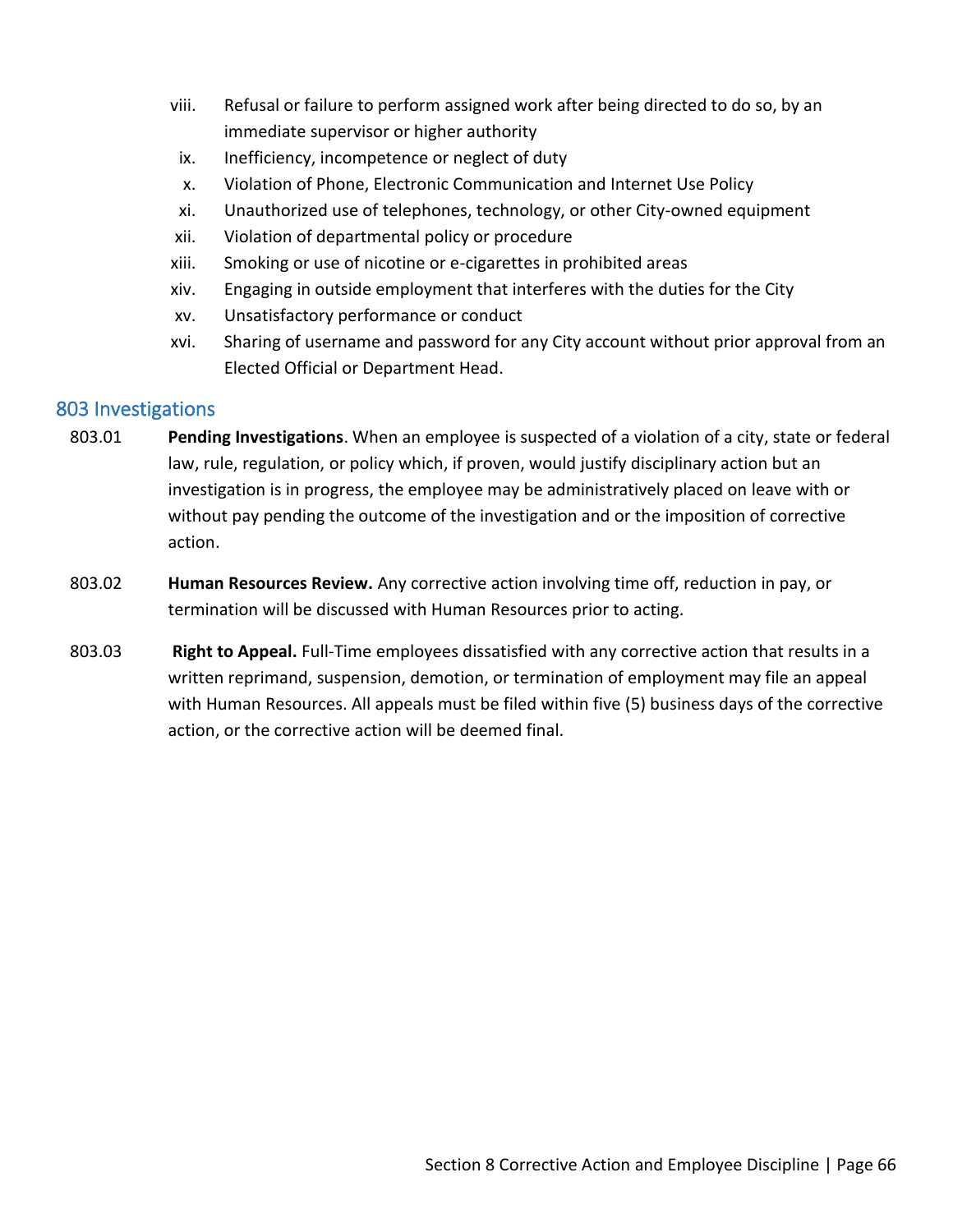# <span id="page-66-0"></span>Section 9 Performance Reviews

## <span id="page-66-1"></span>901 Performance Reviews

- 901.01 **General.** Performance reviews permit the supervisor and the employee to discuss the job responsibilities, standards, performance requirements, goals, and objectives, and any existing or anticipated problems.
	- 901.01.01 Regular performance appraisals:
		- i. Help employees clearly define and understand their responsibilities.
		- ii. Provide criteria by which employees' performance will be evaluated.
		- iii. Identify specific achievements.
		- iv. Suggest ways in which employees can improve performance.
		- v. Help supervisors plan, distribute, and achieve departmental goals
- 901.02 **Probationary Employees.** New employees will be evaluated on a cycle of approximately three (3) months and six (6) months following the beginning of employment.
- 901.03 **Regular Employees.** All regular employees may be evaluated annually. However, supervisors may elect to prepare a written performance evaluation at any time. All employees should be evaluated not less than once a year and completed performance appraisals with all signatures obtained, should be given to Human Resources to be placed in the employee's personnel file.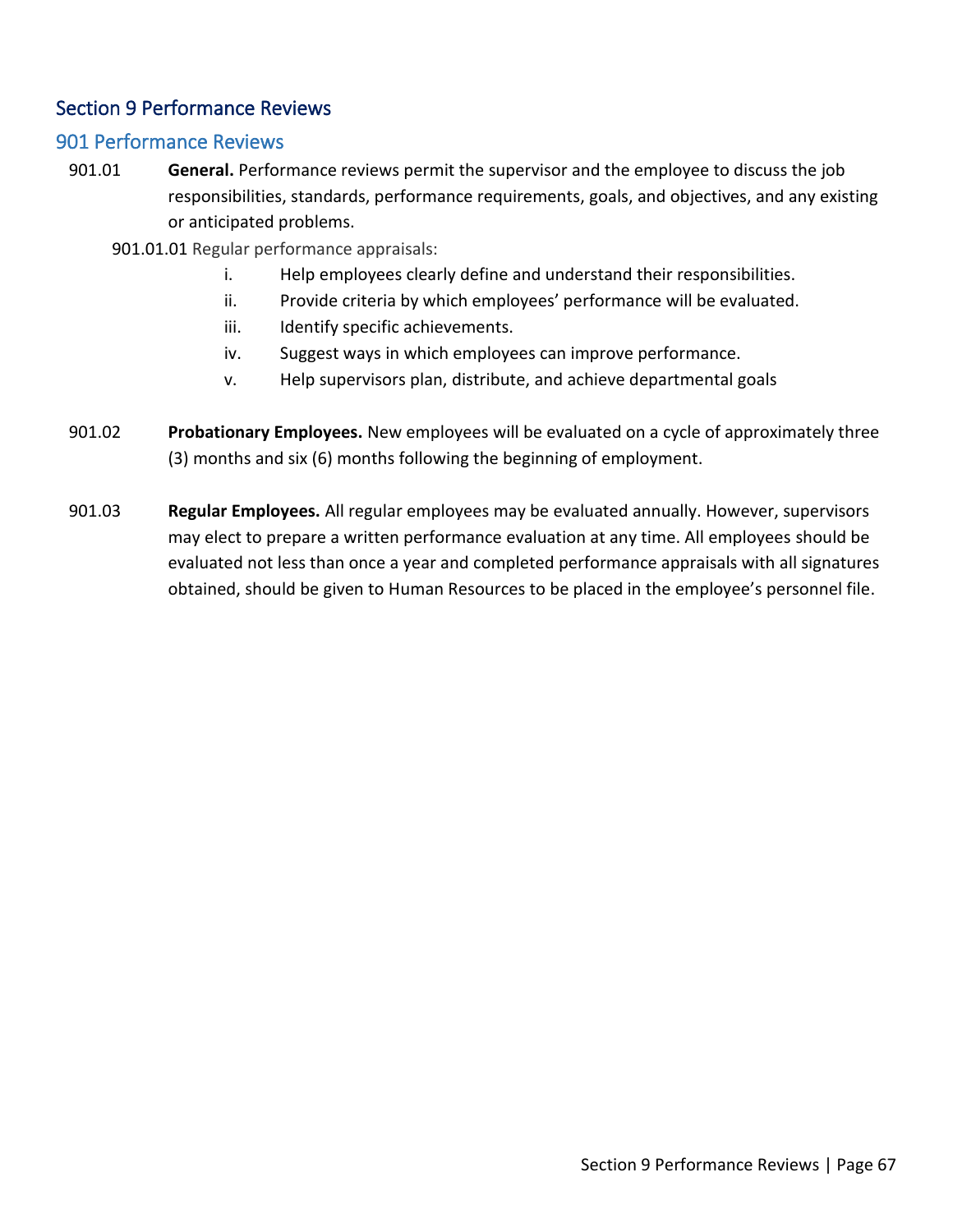# <span id="page-67-0"></span>Section 10 Safety Responsibilities

# <span id="page-67-1"></span>1001 and Safety Responsibilities

- 1001.01 **General.** The City works to ensure all employees' safety and well-being in the workplace. Accordingly, the City has developed safety rules and regulations follows all applicable safety rules in accordance with the federal Occupation Safety and Health Act (OSHA) and state safety regulations. Each and every employee is required to comply with all safety rules and to exercise caution in all work activities. From time to time employees will be updated and reviewed on safety procedures in an effort to increase awareness of the importance of safety on the job. Employees can prevent accidents and injuries by following the safety rules of your job, by remaining alert, and by thinking safety at all times. If an employee sees something that the employee believes is an unsafe act or an unsafe condition, the employee should immediately report it to a supervisor or a Department Head at once.
- 1001.02 **Safety Training.** Safety training includes formal training, if applicable, for City employees and on-the-job safety training for all employees. Additionally, the City will periodically make available special training programs to address specialized areas. Department Heads and supervisors are responsible for orienting all employees under their control on City safety procedures.
- 1001.03 **Employee Responsibility.** All employees are required as a condition of employment to exercise due care in the course of their work. To prevent or minimize injuries to themselves and their coworkers, and to protect and conserve City equipment, each employee will:
	- i. Obey all safety rules and follow published work instructions
	- ii. Report to immediate supervisor all unsafe conditions
	- iii. Keep work areas clean and orderly at all times
	- iv. Report all accidents immediately to the immediate supervisor; and
	- v. Operate only machines or equipment that he/she has been authorized to operate.
- 1001.04 **Accident and Injury Reporting.** All accidents and injuries, however slight or seemingly inconsequential, must immediately be reported to the appropriate supervisor or the Director of Human Resources.
	- 1001.04.01 **Employee Responsibilities**. Employees are required to immediately report to their immediate supervisor all accidents resulting in personal injury and/or damage to the City equipment, City vehicles, or any other property. Failure to report any accident or injury within 24 hours of its occurrence may lead to corrective action, up to and including termination of employment.